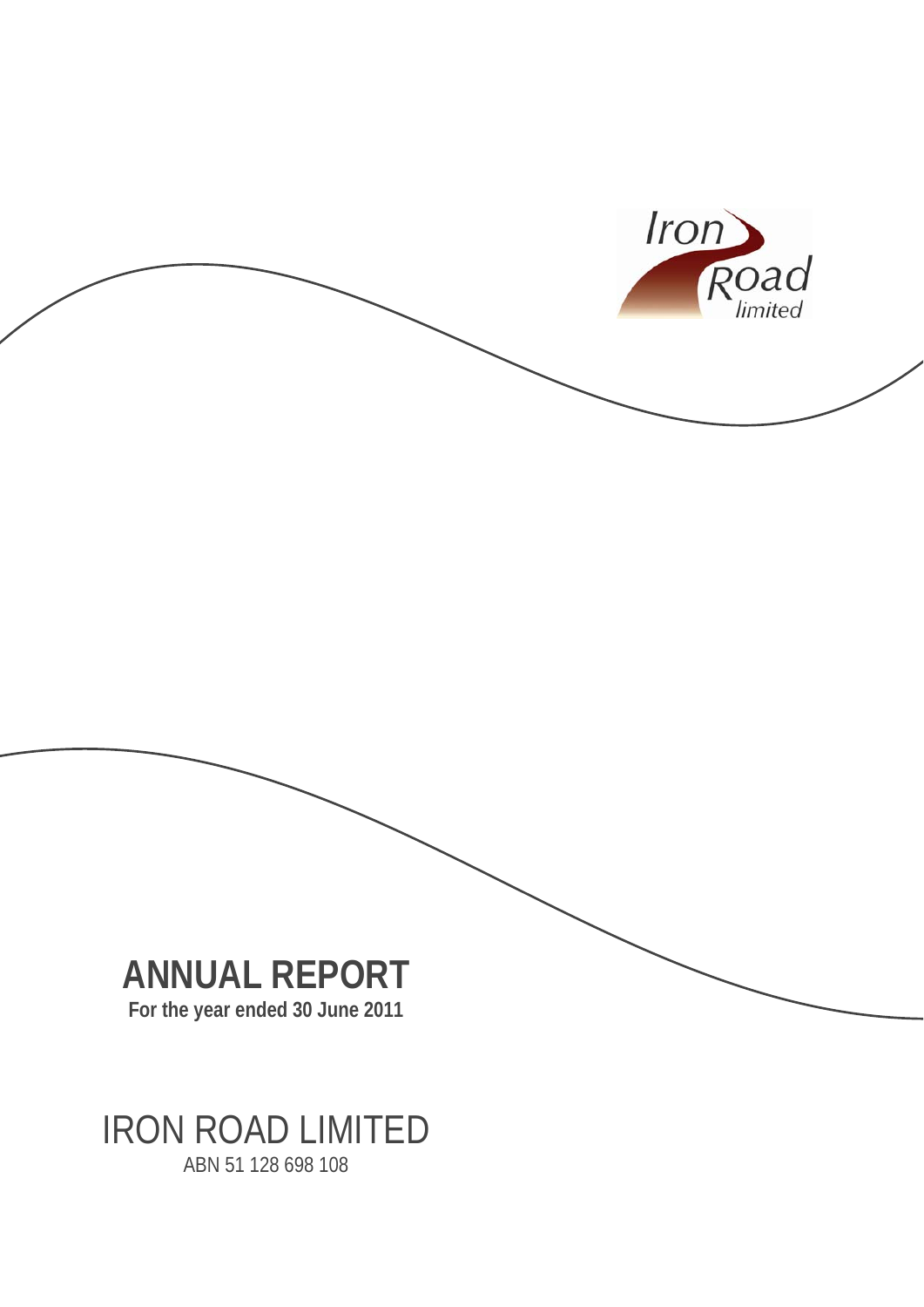## **Corporate Directory**

## **Directors**

Julian Gosse Chairman Ian Hume Non Executive Director

Matthew J Keegan Non Executive Director Jerry Ellis Non Executive Director Andrew J Stocks Managing Director

## **Company Secretary**

Graham D Anderson

## **Share Registry**

770 Canning Highway Applecross WA 6153

Telephone 08 9315 2333 Facsimile 08 9315 2233 Email: registrar@securitytransfer.com.au

## **Auditors**

BDO Audit (WA) Pty Ltd 38 Station Street Subiaco WA 6008

Telephone 08 6382 4600 Facsimile 08 6382 4601

## **Registered Offices**

Level 1, 681 Murray Street West Perth WA 6005

## **Corporate Offices**

Level 1, 1139 Hay Street West Perth WA 6005

## **Postal Address**

PO Box 2806 West Perth WA 6872

|                  |              | ASX Code | IRD                          |
|------------------|--------------|----------|------------------------------|
| <b>Telephone</b> | 08 9200 6020 | Website  | www.ironroadlimited.com.au   |
| Facsimile        | 08 9200 6021 | Email    | admin@ironroadlimited.com.au |
|                  |              | ABN      | 51 128 698 108               |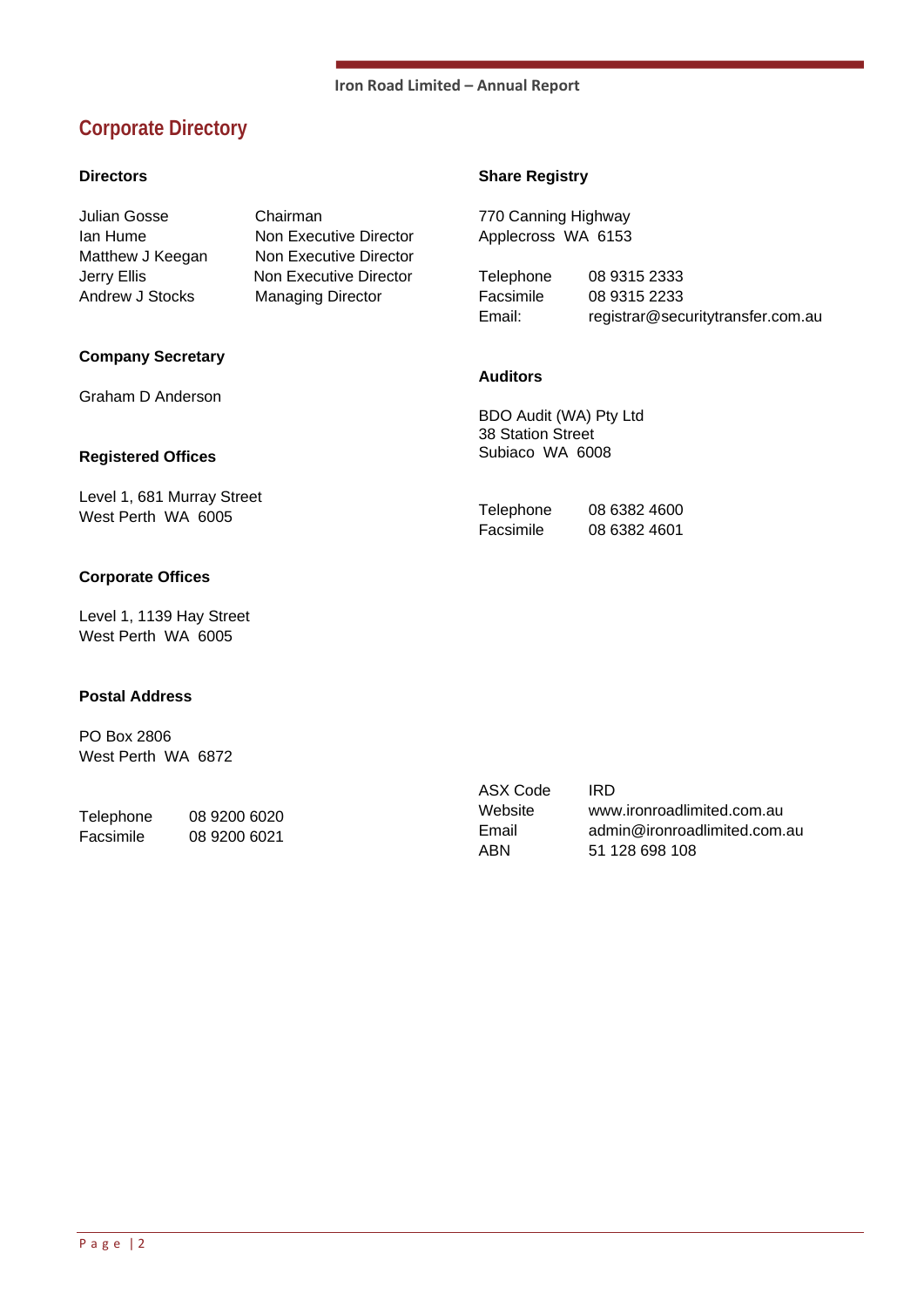## **Contents**

| <b>Corporate Directory</b>                            | 2  |
|-------------------------------------------------------|----|
| <b>Operations Report</b>                              | 4  |
| Directors' Report                                     | 14 |
| Auditor's Independence Declaration                    | 25 |
| Corporate Governance Statement                        | 26 |
| <b>Consolidated Statement of Comprehensive Income</b> | 28 |
| <b>Consolidated Statement of Financial Position</b>   | 29 |
| Consolidated Statement of Changes in Equity           | 30 |
| <b>Consolidated Statement of Cash Flows</b>           | 31 |
| Notes to the Consolidated Financial Statements        | 32 |
| Directors' Declaration                                | 49 |
| Independent Audit Report                              | 50 |
| Glossary                                              | 52 |



Boo-Loo resource drilling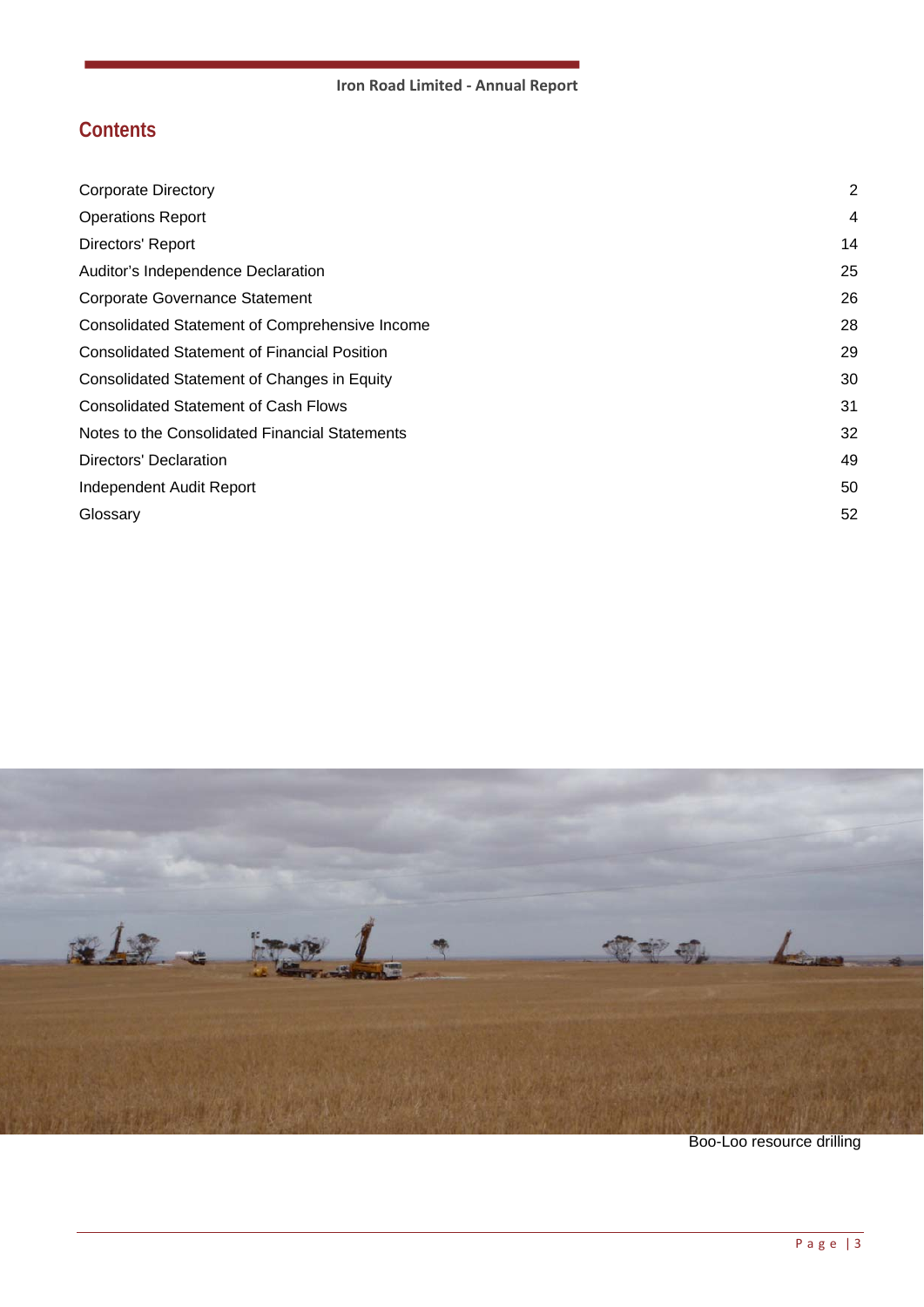## **Review of Operations**

The centrepiece of Iron Road's year was the delivery in June of a completed Prefeasibility Study for the Central Eyre Iron Project (CEIP). This was the culmination of a significant body of work across geology, mining studies, metallurgical test work, transport, infrastructure and market research.

Ultimately, the completed report has shown that a 12.4 million tonne per annum iron concentrate operation is viable with competitive operating and capital costs. This was a significant result for Iron Road and clearly delivered on the promise initially shown at the CEIP.

By confirming a robust and attractive project with competitive capital and operating costs, the CEIP is now placed directly alongside other top tier magnetite development projects underway in Australia.

Iron Road is now investigating potential upside improvements, including a coarser grinding option and rail transport options, as well as increasing the net present value of the project by defining additional resources at Murphy South.

The next stage for the project will be the successful identification and signing of a development partner and the commencement of a Definitive Feasibility Study (DFS). The DFS will also investigate a potential Stage II expansion of 50%- 100% in increased production from Stage 1. Alongside these activities, Iron Road is continuing to expand the mineral resources at the project.

## **Highlights**

*Central Eyre Iron Project – Prefeasibility Study (PFS)* 

- Prefeasibility Study underpins strong project fundamentals and development potential 12.4 million tonne per annum iron concentrate operation based on the current Mineral Resource (Stage 1 "base case").
- High grade concentrate of 67% iron at -106 micron grind achievable.
- Robust and attractive project, with competitive operating and capital costs.
- Project value will increase significantly with expected increases in Murphy South Mineral Resource.
- Product characteristics suitable for immediate standard blast furnace use as a sinter blend feedstock, expanding potential customer base.
- Project enjoys significant advantages with a large uniform and coarse-grained, orebody situated in a favourable geographical location and geopolitical jurisdiction.
- Number of potential areas for increases in project returns above base case identified further Mineral Resource expansion, premium pricing confirmation, coarser grind, rail options and infrastructure cost sharing.

## *Central Eyre Iron Project*

- Post completion of the PFS, an upgrade of the mineral resource estimate for Murphy South to 1.01Bt was recorded, bringing the project global mineral resource estimate to [1](#page-3-0).33Bt<sup>1</sup>.
- Stage VI drilling programme commenced in March 2011 and completed subsequent to year end in September 2011, with a total of 64 holes drilled for 26,884m. Indications are that a mineral resource estimate of considerable size and tonnage will be defined additional to the current 1.01Bt already identified at Murphy South.
- New intersections outside Murphy South and Boo Loo areas recorded during Stage IV drilling programme further work is pending due to prioritisation of additional Murphy South resource definition under Stage VI programme.

<span id="page-3-0"></span><sup>1</sup> <sup>1</sup> Refer to Competent Person's Statement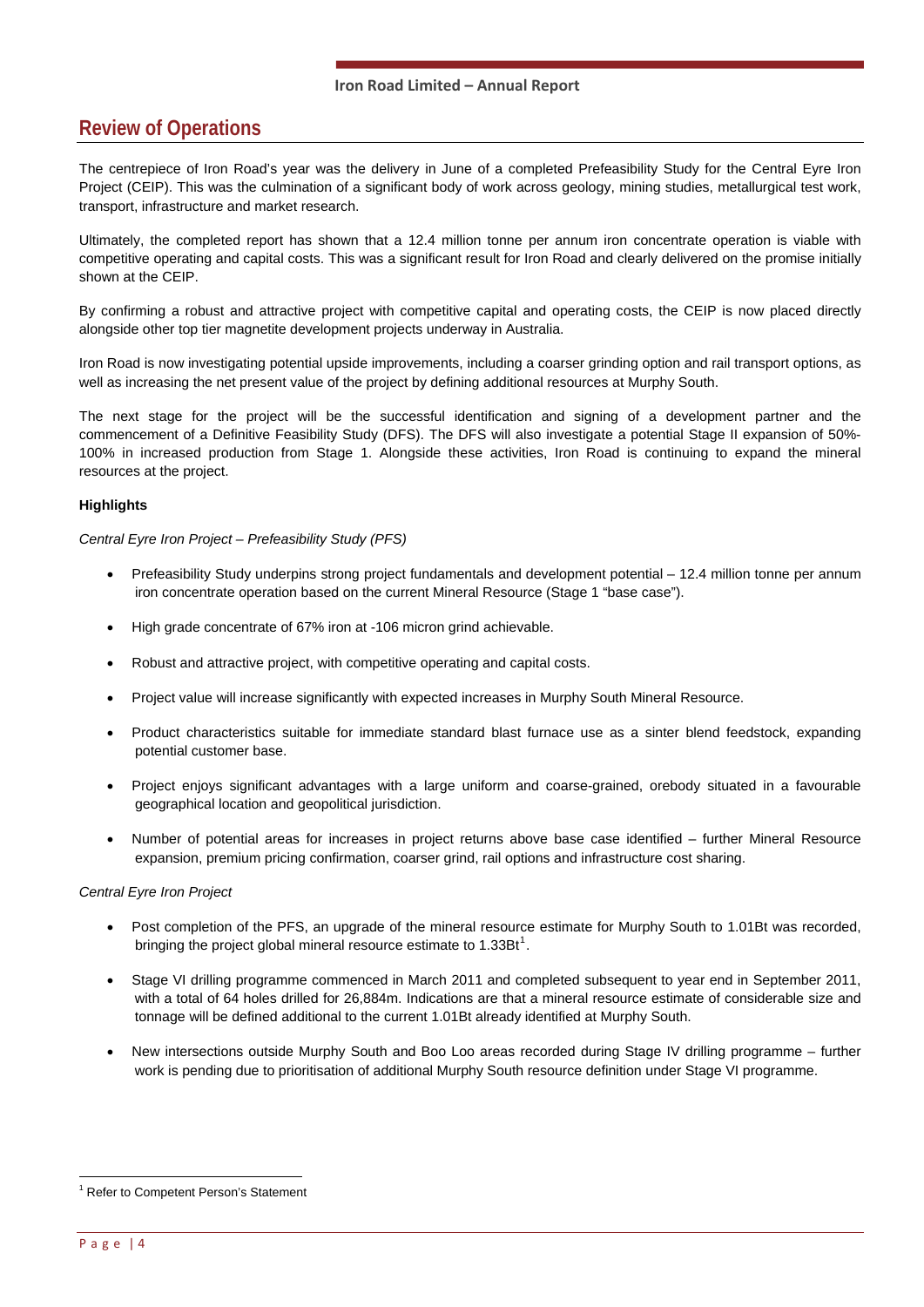## *Gawler Iron Project*

- Stage I programme identified hematite and magnetite mineralisation at all ten geophysical test sites, with further test work indicating that ore is amenable to upgrading by magnetic separation yielding concentrates that range from 65.9% to 71.7% iron at an optimum grind size of -106 micron.
- An EWA for the Stage II diamond drilling programme has been lodged with Primary Industry and Resources South Australia (PIRSA) for approval. Drilling is expected to commence during Q3 2011.
- Iron Road has met its hurdle to earn 51% of the iron ore rights at the Dominion West Gawler tenements and is on track to earn up to 90%.

## *Corporate*

- Successfully raised \$29.7 million during 2010 to further the company's development plans during the year, across two raisings with the first at \$0.55 raising \$8.1 million and the second at \$0.90 raising \$21.6 million. Exercise of options issued post IPO and expiring 30 September 2010 raised an additional \$5.2 million.
- Preliminary financing and partnership discussions have commenced for a significant development partner to take the CEIP beyond the DFS stage and ultimately into construction and production.
- Mr Jerry Ellis appointed to the Board as a non-executive director. Mr Ellis has had a long and distinguished career in business, particularly in the resources sector, including three decades at BHP Ltd, Chairing the company from 1997 to 1999.

## *Community*

- Building on the earlier strong community engagement, Iron Road commenced a formal structured community engagement program, including a series of public meetings with local residents.
- Sponsorships for the year have included the Lock Cup picnic races and 20/20 Challenge exhibition cricket match.
- Iron Road joined the Eyre Peninsula Mining Alliance as a founding member.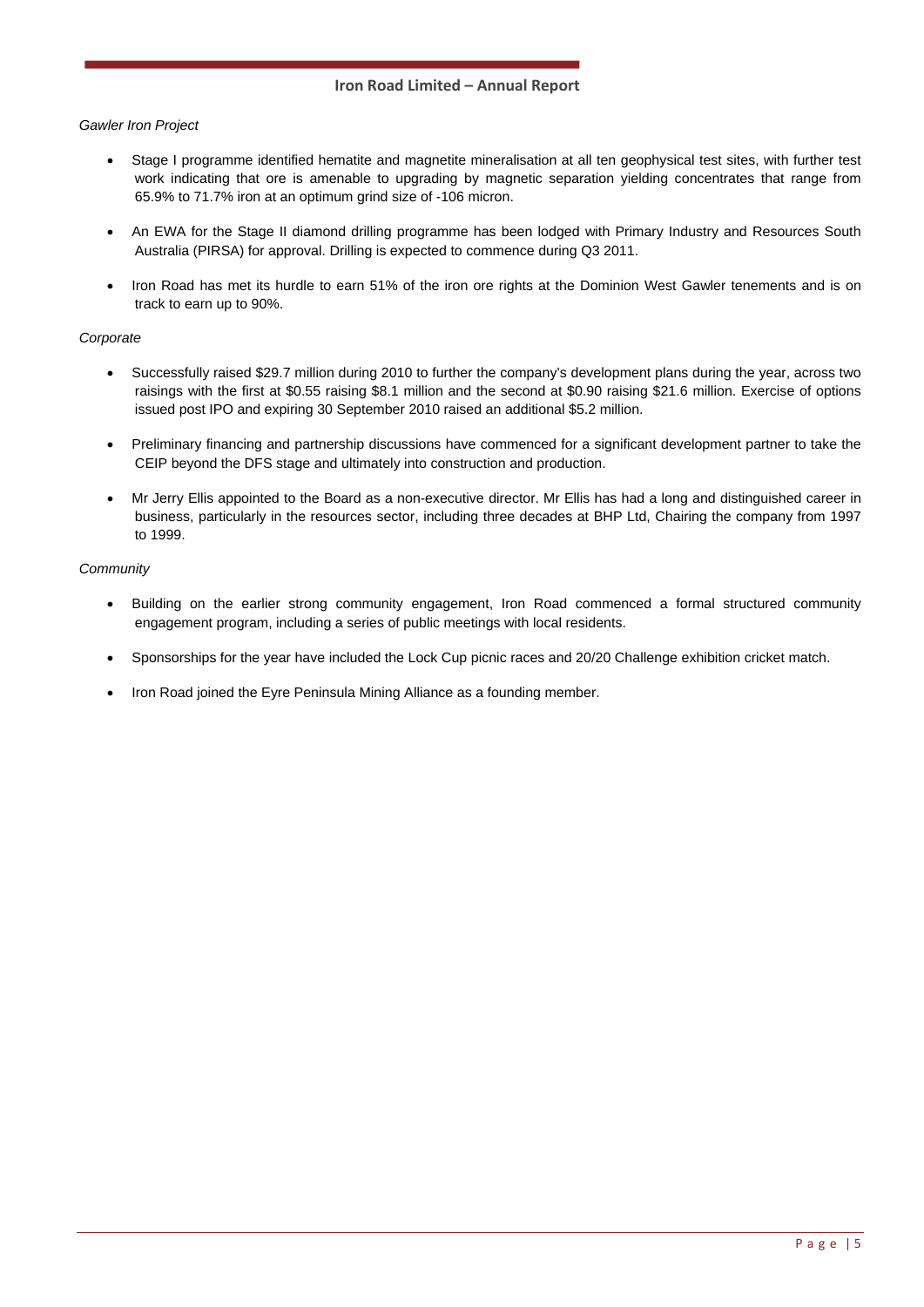## **Central Eyre Iron Project – Prefeasibility Study (Iron Road 100%)**

The prefeasibility study (PFS) findings announced on 14 June 2011 are based on a formally structured programme conducted over 15 months and incorporates results from over 47,000m of diamond drilling, 3,000 Davis Tube Recovery (DTR) tests and 8,000 XRF (X-Ray Fluorescence) analyses at the Project.

The PFS indicates that the Central Eyre Iron Project is robust with competitive capital and operating costs. The resulting high quality product will be desirable for almost all blast furnace steel mill customers, with an expected pricing premium as a result. Due to the coarseness of the concentrate, pelletising will be unnecessary, avoiding a possible shortage of pelletising capacity as several finer- grained magnetite projects commence production.

Key prefeasibility study outcomes are summarised below.

| <b>Item</b>                | <b>Units</b>                 | <b>Value</b> |
|----------------------------|------------------------------|--------------|
| Capital Cost - Directs     | A\$ million                  | 1,744        |
| Capital Cost - Indirects   | A\$ million                  | 508          |
| Capital Contingency        | A\$ million                  | 338          |
| <b>Cash Operating Cost</b> | FOB A\$ per tonne of product | 59.01        |
| Base Case NPV              | A\$ million                  | 1,091        |
| <b>Strip Ratio</b>         | Waste:ore                    | 0.8:1.0      |
| Process rate               | Mtpa                         | 67.6         |
| Concentrate production     | Mtpa                         | 12.4         |
| Concentrate grade          | $%$ iron                     | 67           |
| FX rate                    | <b>US\$/A\$</b>              | 0.80         |
| Average iron price         | US\$/dmtu                    | 150.67       |
| Average product price      | US\$/t                       | 100.78       |

The main points of note are –

- Commercial viability of 12.4 million tonne per annum iron concentrate operation confirmed with production of a high grade concentrate of 67% iron (Stage 1 "base case").
- Concentrate with grind size of -106µm (80% passing or p80).
- Transport route to port via slurry pipeline with return water line.
- Expected capital costs of A\$2.59 billion (including contingency of A\$338M) and operating costs of A\$59 per tonne (FOB) of high quality iron concentrate.
- Stage 1 "base case" net present value of \$1.09 billion at 8% discount rate (based on Pilbara fines dmtu price).
- Indicative production specifications are for a 67% Fe coarse grained sinter feedstock, which is expected to fetch a premium above Pilbara fines prices.
- Sensitivity analysis of premium pricing to Pilbara fines indicates that project returns increase dramatically when pricing is linked to the expected value in use for the CEIP product.
- Excellent mineralogical characteristics of the ore have been confirmed. A simple process design delivers high quality sinter feed at a competitive cost.
- Coarse grinding with efficient high pressure grinding rolls reduces power and capital costs with higher iron recoveries.
- Metallurgical testing and marketing studies indicate that CEIP's -106 µm (p80) product will be highly attractive to standard blast furnace sinter plant operators, making the product attractive to a large number of customers.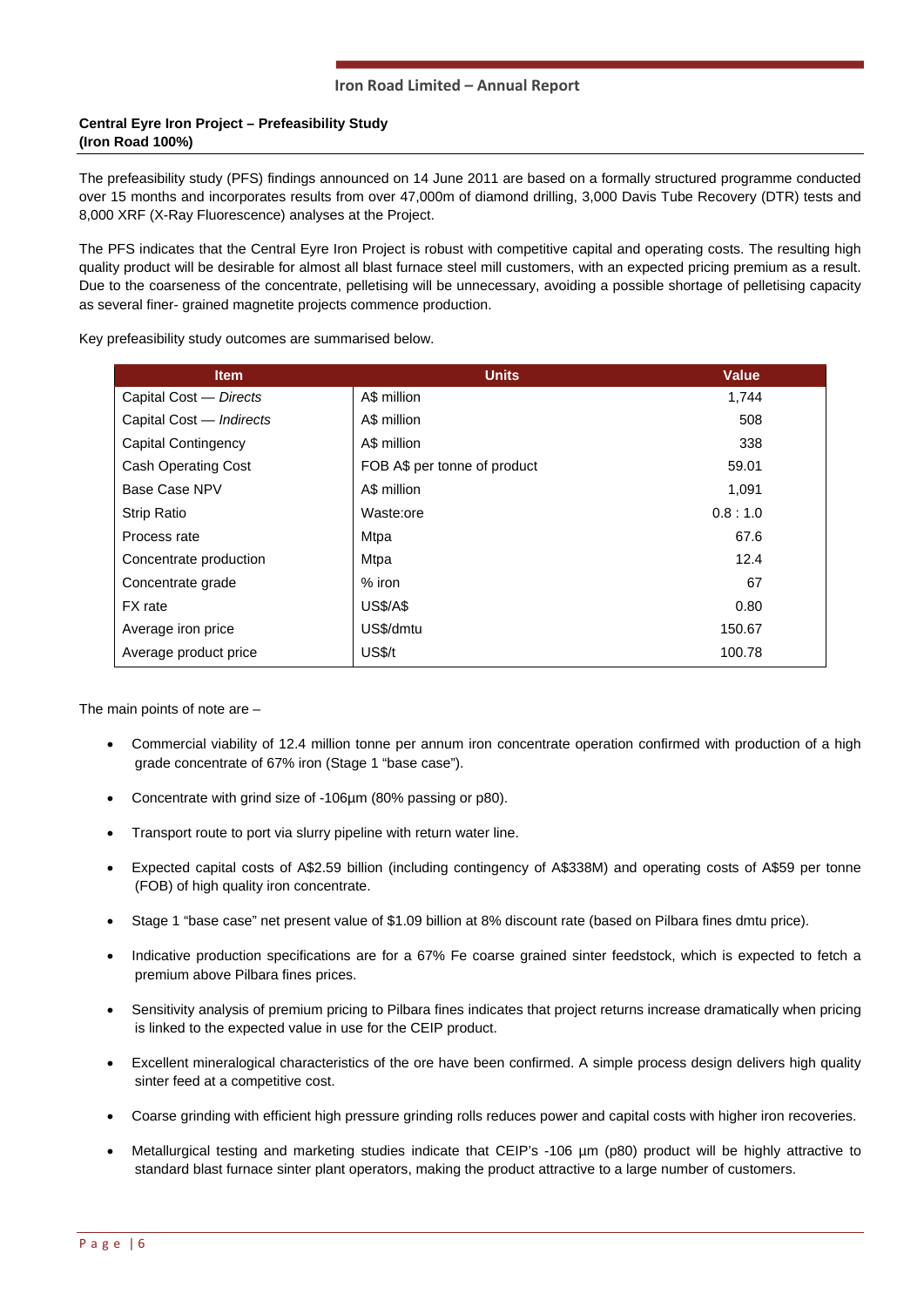- o The concentrate will be marketed as high quality sinter feed stock, avoiding a potential shortage of pelletising capacity.
- o Final product is expected to be suitable for blending with lower grade "earthy" Pilbara style fines.
- The attractive physical and chemical characteristics of the orebody, including coarse grain size and simple liberation, result in efficient processing despite lower head grades.
- Scoping level estimates in the CEIP PFS have assessed a -125 um (p80) concentrate option with rail to port in lieu of a slurry pipeline. Initial results are encouraging and are being further developed for both the -106 µm and -125µm grind options.
- The prefeasibility study "base case" incorporated the then current Murphy South Mineral Resource estimate, which is a third, or two kilometres of the potential six kilometres, of strike.
- Current exploration drilling is increasing knowledge of the Murphy South and nearby deposits and is on track to substantially increase the Mineral Resource at Murphy South. The exploration target for the tenement is 2.8 to 5.8 billion tonnes of magnetite gneiss $2$ .

The Key Findings table below illustrates the significant impact that additional resources, potential CEIP concentrate price premium and generally higher prices for iron ore will have on project value.

| <b>Item</b>             | <b>Units</b> | <b>Base Case</b> | Spot FOB<br>Price <sup>2</sup> over<br>current<br>resource | 30 year<br>project life <sup>3</sup> .<br>long term<br>pricing | 30 year<br>project life <sup>3</sup> ,<br>Spot FOB<br>pricing <sup>2</sup> |
|-------------------------|--------------|------------------|------------------------------------------------------------|----------------------------------------------------------------|----------------------------------------------------------------------------|
| Capital Cost - Direct   | A\$          | 1,744            | 1,744                                                      | 1,744                                                          | 1,744                                                                      |
| Capital Cost -          | million      | 508              | 508                                                        | 508                                                            | 508                                                                        |
| <b>Indirect Capital</b> | A\$          | 338              | 338                                                        | 338                                                            | 338                                                                        |
| Contingency             | million      | 59               | 59                                                         | 59                                                             | 59                                                                         |
| <b>NPV</b>              | A\$ million  | 1,091            | 2,046                                                      | 2,478                                                          | 3,797                                                                      |

- 1. Base Case incorporates current Murphy South Mineral Resource and long term pricing forecast by Ferrum Consultants. Long term pricing average US\$/t 100.78 (FOB), US\$/A\$ exchange rate of 0.80.
- 2. Spot pricing US\$/t 154.00 (FOB), US\$/A\$ exchange rate of 1.07.
- 3. Refer Exploration Target notes

The PFS ("base case") incorporates the Murphy South Mineral Resource current at the time and long term pricing forecasts. The Murphy South extension drilling programme completed earlier this year has since added 99Mt to the Mineral Resource. The recently completed drill programme at Murphy South (west) is expected to add 500-800Mt<sup>2</sup> late 2011 and a further drill programme for Murphy South (east) that has been approved by PIRSA is expected to add a significant additional tonnage.

Indicative production specifications are for a coarse grained sinter feedstock grading 67% iron, expected to fetch a premium above Pilbara fines prices. The sensitivity analysis of pricing fines indicates that project returns increase dramatically when pricing is linked to the expected value in use for the CEIP product.

<span id="page-6-0"></span><sup>1</sup> <sup>2</sup> Refer to Competent Person's Statement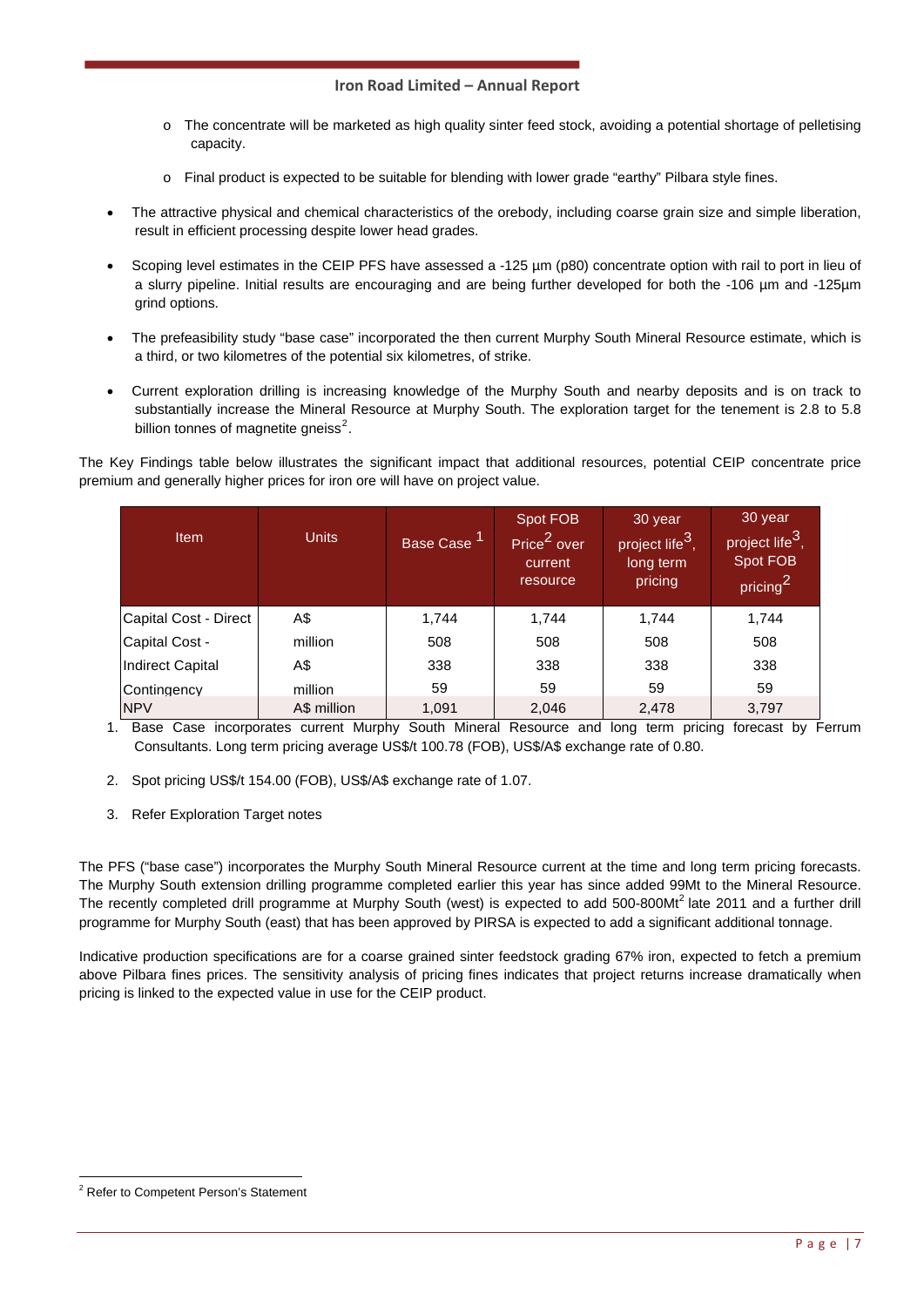**Iron Road Limited – Annual Report**



The ongoing development drilling programme is expected to increase Iron Road's knowledge and the size of the Murphy South Deposit, as only two kilometres of the total six kilometres strike length is represented in the current resource estimate. Project value will increase significantly as a result of an increase in Murphy South resources, as is shown below:



The mining method incorporated in the PFS is a large scale conventional drill, blast, shovel, and truck mining operation. Preliminary pit shells, mine designs and tailings dam have been developed and fully scheduled for the existing Murphy South Mineral Resources.

Pit optimisation results by Coffey Mining demonstrate that the curve representing operating cash flow versus potential pit shell sizes is flat. This indicates that the pit is very robust and that the shell selected for the detailed pit design work is not critical.

Key contributors to the PFS include:

- Coffey Mining (Coffey) Mineral Resource, geotechnical and mine modelling/scheduling;
- Mineral Engineering Technical Services Pty Ltd (METS) process design;
- AMMTEC Limited, directed by METS metallurgical test work;
- Sinclair Knight Mertz (SKM) reviewed port options and ground water;
- Ferrum Consultants considered the iron market specifically for the coarse CEIP product; and
- Evans & Peck Ltd (E&P) provided oversight and independent review throughout the study.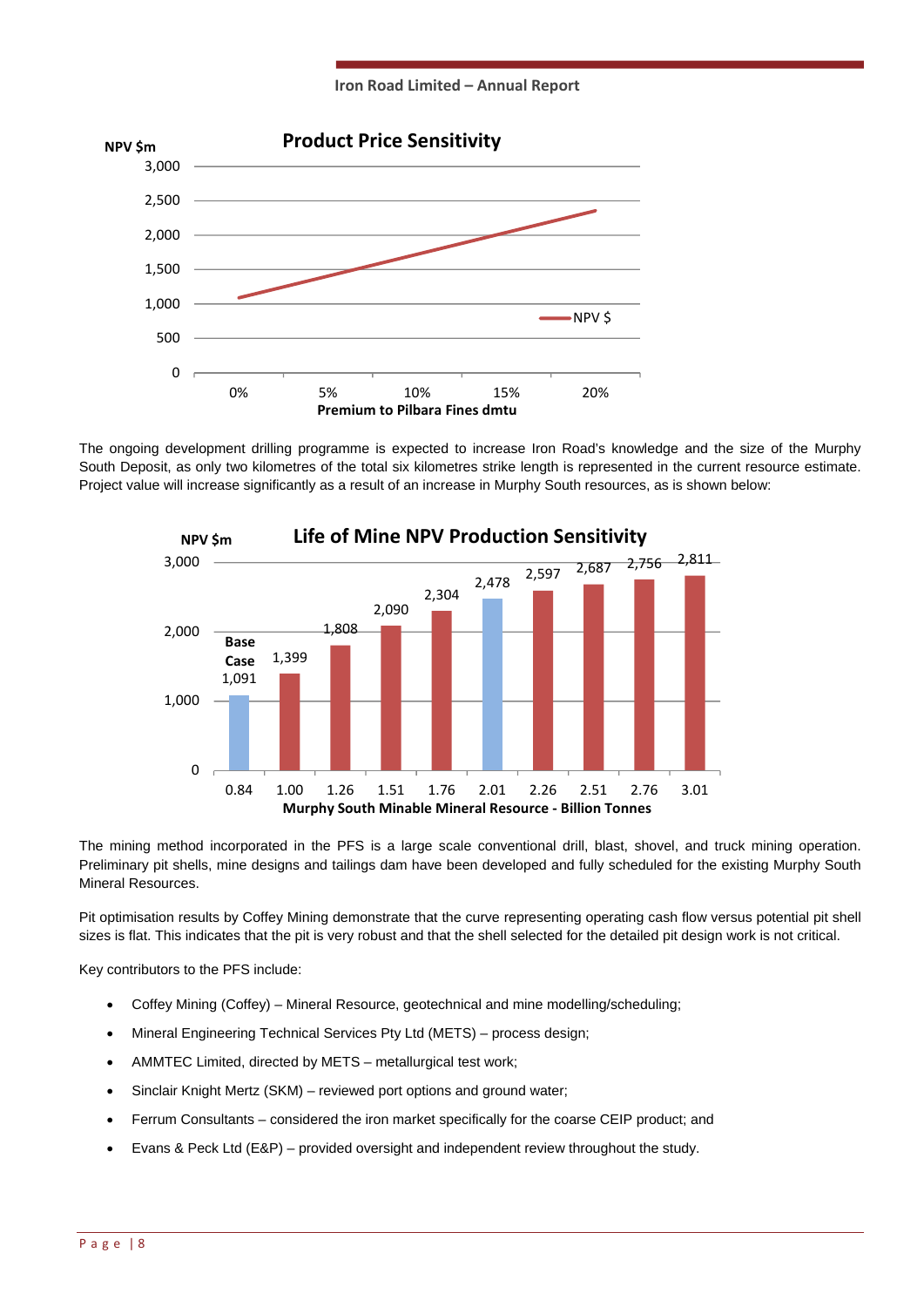## **Central Eyre Iron Project (Iron Road 100%)**

The **Stage V resource extension** programme of eight drill holes for 4,779m was completed during mid-April 2011. The purpose of this drilling was to intersect the down dip extension of the magnetite gneiss along six traverses at Murphy South. Following completion of the Stage V Extension drilling programme, the standalone mineral resource at Murphy South was upgraded by 99Mt to 1.01Bt. The global mineral resource at the Central Eyre Iron Project (CEIP) at Boo-Loo and Murphy South increased to  $1.33Bt<sup>3</sup>$  $1.33Bt<sup>3</sup>$  $1.33Bt<sup>3</sup>$ .

| <b>CEIP Global Mineral Resource</b> |                       |                       |              |                            |                                          |              |               |
|-------------------------------------|-----------------------|-----------------------|--------------|----------------------------|------------------------------------------|--------------|---------------|
| Location                            | <b>Classification</b> | <b>Tonnes</b><br>(Mt) | Fe<br>(%)    | SiO <sub>2</sub><br>$(\%)$ | Al <sub>2</sub> O <sub>3</sub><br>$(\%)$ | P<br>(%)     | LOI<br>$(\%)$ |
| Murphy South                        | Indicated<br>Inferred | 585<br>421            | 16.7<br>16.6 | 52.9<br>52.6               | 12.6<br>12.7                             | 0.09<br>0.08 | 0.3<br>1.2    |
| Boo-Loo                             | Inferred              | 328                   | 17.3         | 52.4                       | 11.5                                     | 0.09         | 2.1           |
| <b>Total</b>                        |                       | 1,334                 | 16.8         | 52.7                       | 12.3                                     | 0.09         | 1.0           |

*The mineral resource estimates were carried out following the guidelines of the JORC Code (2004) by Coffey Mining Ltd.*

With the establishment of over one billion tonnes in Mineral Resources at Murphy South alone, Iron Road continues to demonstrate the necessary size and scale of resource to underpin the capital required for a potential long life initial 12.4Mtpa high grade iron concentrate export operation and the development of associated export infrastructure.

## **Stage VI Drilling**

The Stage VI drilling programme at Murphy South commenced during April 2011 and concluded in September 2011, with 64 holes drilled for 26,884m. Resource estimation will commence shortly.

Individual diamond holes ranging from 100m to 700m downhole depth were designed based on the geophysical interpretation of the magnetic anomaly over the area. Stage VI drilling follows the same 200m x 100m grid pattern used at Murphy South during Stage V drilling. The programme aims to explore the economic potential of the western extension of the Murphy South orebody over an area approximately 800m wide x 2000m long. The exploration drilling target for Murphy South Stage VI, across ten traverses designed with the aid of aeromagnetic inversion modelling, is 500-800Mt magnetite gneiss<sup>[3](#page-8-1)</sup>. Iron head grades are expected to be similar to those previously reported for Murphy South.

## **Stage IV Drilling Results**

The second of several drilling programmes planned by Iron Road at the Central Eyre Iron Project for 2010 commenced during June 2010. The programme tested five of seven high potential targets for 8,298m, of which 6,308m was diamond core. Targets were selected from analysis of geophysical as well as historical data.

The drilling programme was designed to be both scalable and flexible since its purpose was to ultimately identify potential areas for resource expansion away from the Boo-Loo mineral resource. In line with this philosophy an initial traverse of three holes at Murphy South was extended by an additional five for a total of eight holes. Significant thicknesses of magnetite gneiss were intersected in the initial three holes, suggesting structural thickening and extension of magnetite gneiss to the south. Magnetite gneiss of similar thickness was subsequently intersected in the additional holes and this in turn led to the design of the Stage V drilling programme to further investigate this area as a high priority.

The initial success at Murphy South and subsequent commencement of the Stage V drilling programme to further investigate this area diverted resources away from the other targets; notably the large and intense aeromagnetic anomaly at Hambidge. In addition some core from the Stage IV drilling programme was stockpiled and processed after completion of the Stage V resource and geotechnical drilling programme.

1

<span id="page-8-1"></span><span id="page-8-0"></span><sup>&</sup>lt;sup>3</sup> Refer to Competent Person's Statement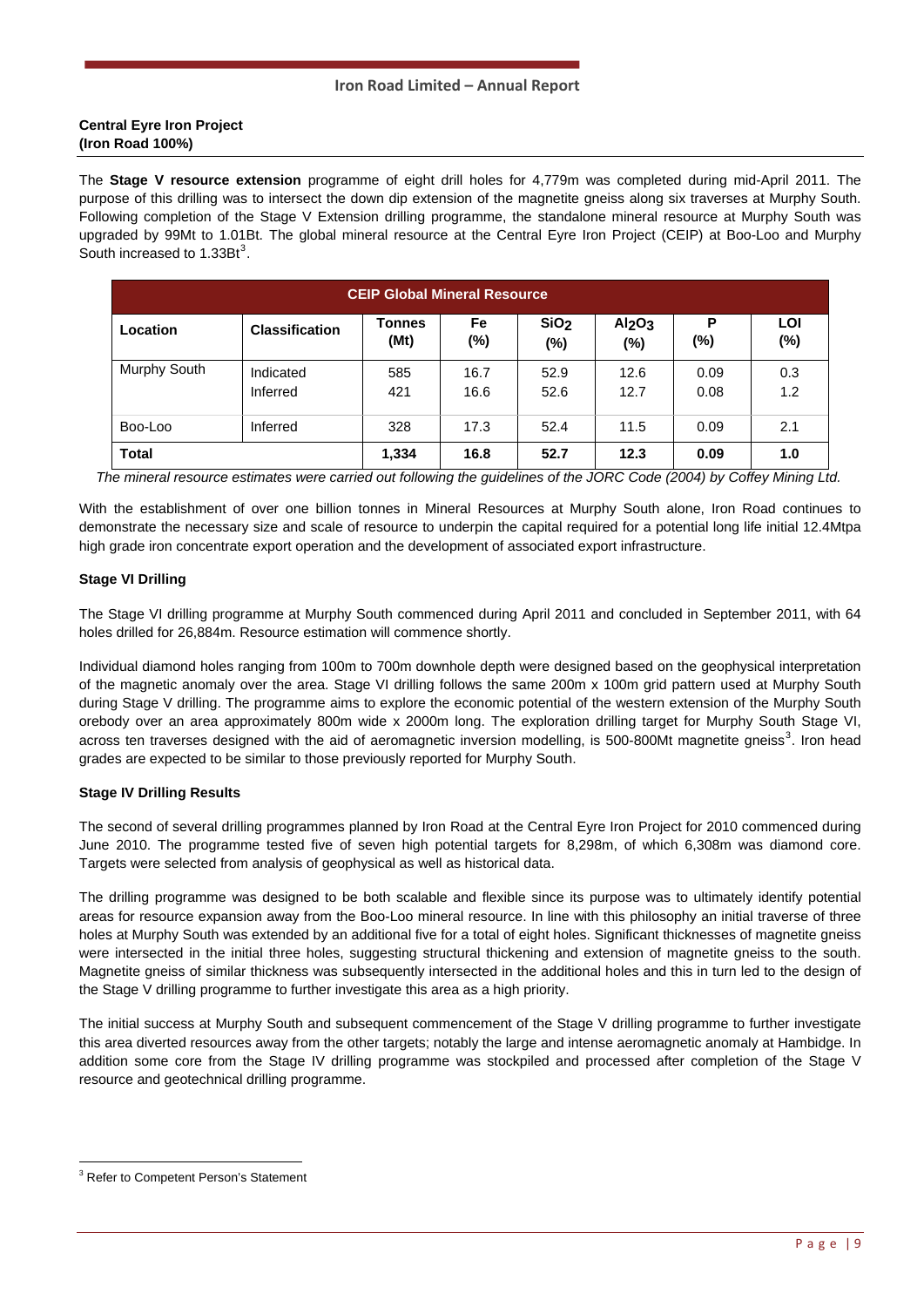Various targets were drilled as follows:

**Ben's Hill** – Nine holes were drilled at Ben's Hill across three traverses for a total of 2,373m. The magnetic anomaly targeted is over 4,000m in length. All drill holes intersected magnetite gneiss.

**Murphy South** – Three drill holes were originally planned for Murphy South. The traverse was subsequently expanded to eight drill holes for a total of 2,841m. These drill holes, combined with Stage I drilling and geophysical inversion modelling, suggested that a large body of magnetite gneiss occurs in the area, possibly as an overturned isoclinal fold, with a south southeast dipping axial plane. This has the effect of thickening the magnetite gneiss through duplication; highly desirable from a mining perspective.

The traverse, referred to as the "discovery traverse", intersected a large body of magnetite mineralisation, with a sectional area of approximately 179,000m2. Based on the success of the "discovery traverse" the Stage V drilling programme was planned and commenced.

**Joshua** – A single traverse of three holes for 801m was drilled at Joshua, targeting the strongest of a series of discrete magnetic anomalies. The drilling was successful in intersecting high grade magnetite gneiss.

**Fairview East** – Six holes were drilled at Fairview East across two traverses for a total of 1,226m. The magnetic anomaly targeted is over 3,000m in length.

**Fairview** – Although originally the intention to target the 2,000m long magnetic anomaly at Fairview, a change in priorities meant that this drilling was postponed indefinitely.

**Hambidge North** – Three holes were drilled at Hambidge North across one traverse for a total of 883m. The magnetic anomaly targeted is over 1,500m in length and returned high grade results.

**Hambidge** – The magnetic anomaly targeted at Hambidge is over 3,000m in length and over 1,000m wide across its southern extent. Four pre-collars were drilled, one at each traverse, for a total of 174m. Drilling was halted prematurely at Hambidge since the Stage V drilling programme at Murphy South was higher priority.

Hambidge is a large anomaly with the potential to rival Murphy South in size and tonnage. A time extension has been granted by PIRSA to complete the drilling programme later than originally submitted. A suitable drill rig has been sourced and drilling recommenced in the last week of July 2011.

#### **Current and Future Work**

As a result of the robust prefeasibility study outcomes, the Company has resolved to accelerate progress at the Central Eyre Iron Project, including resource growth, continuation of project evaluation and financing options.

Key components include:

- Continue with orebody investigations, resource growth at Murphy South (west and east) and establish ore reserves;
- Further drilling on other high potential areas of the tenement, commencing with Hambidge at the end of July 2011;
- Investigate areas for potential increases in project value by extending mining and process optimisations, for example:
	- o In-pit crushing and conveying;
	- o Coarser concentrate production, namely -125µm product;
	- o Refine preferred product transport, port and desalination options; and
	- o Infrastructure sharing and synergies with others;
- Progress permitting and continue with government and community engagement through established Company protocols, the Eyre Peninsula Mining Alliance (EPMA), South Australian Chamber of Mines and Energy (SACOME) and Community Engagement Group Australia (CEGA) and others;
- Financing and partnering opportunities assessment and selection;
- Prepare for and initiate Definitive Feasibility Study (DFS).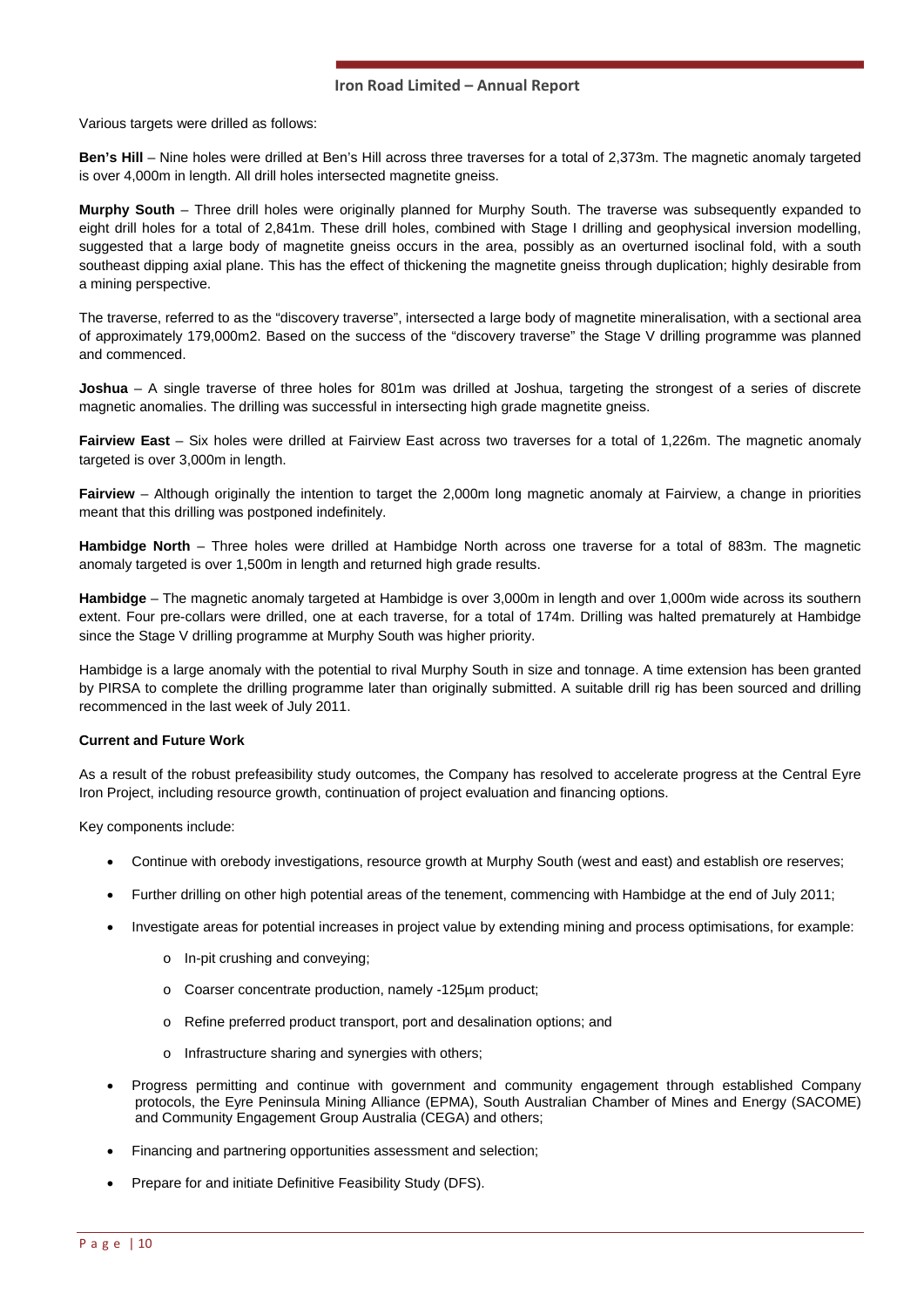The DFS will examine the PFS Stage 1 "base case" of 12.4Mtpa concentrate production with the expected larger Murphy South Mineral Resource over its entire six kilometres strike length (ie. including west and east extensions). This addition will substantially increase project NPV. Increased production for Stage 2 will also be assessed. Preliminary analysis suggests Stage 2 should further increase production by 50 to 100 per cent.

## **Gawler Iron Project (Iron Road earning to 90%)**

The Gawler Iron Project is located 25 kilometres north of the Trans Australian Railway and within 100 kilometres of the Central Australia Railway in South Australia. Iron Road has a farm-in agreement with tenement holder Dominion Gold Operations (a subsidiary of Kingsgate Consolidated Limited) to progressively earn up to 90% interest in the iron ore rights. Iron Road has met its hurdle to earn 51% of the iron ore rights at the Dominion West Gawler tenements and is on track to earn up to 90%.

Stage I drilling has identified several new iron deposits in the district. The deposits occur within magnetite gneiss of the Mulgathing Complex and are capped by oxidised material containing a mixture of hematite and magnetite. The results of initial metallurgical studies suggest excellent beneficiation characteristics of the magnetite. Average iron content of magnetite concentrates is in the range 69-70% with minimal impurities and most concentrates meet DR (direct reduction) grade specifications and all meet or exceed high grade blast furnace requirements.

An EWA proposal for a 24 hole Stage II diamond drilling programme has been lodged with PIRSA for approval.

The Stage II drilling, planned to start in Q3 2011, will provide important new information on the structural geology and metallurgy of the known target areas and will also test a limited number of new targets that were identified during the Stage I drilling programme.

An oxide (hematite) and magnetite test work programme from the Stage II drilling will assess the metallurgy and mineralogy of each ore type. These studies will focus on cost-effective beneficiation methods such as dry magnetic separation that may allow for relatively simple upgrading of ore, possibly producing a product suitable for sinter feed.

## **Windarling**

## **(Convergent earning up to 75% from Iron Road)**

The Windarling Peak project is located approximately 85km north of Koolyanobbing, Western Australia. The tenure consists of three granted exploration licenses and four prospecting licences. The Company entered into an agreement with Convergent Minerals Limited (Convergent) during September 2010 whereby Convergent may earn up to a 75% interest in the project by meeting certain expenditure and management criteria.

Field work commenced last year at Windarling Peak with some initial broad spaced ground magnetics conducted by Convergent, this was followed up with closer spaced ground magnetics in areas of interest and a program of rock chip sampling of outcropping rock units.

The magnetic survey defined a magnetic body in the southern tenement (E77/1236) which correlates with an outcropping BIF unit that was sampled previously with results ranging up to 40% iron. Another discrete anomaly has been defined on the north western tenement. This rock type is the precursor to the haematite-rich banded iron formation which is mined at the nearby mine operated by Cliffs Natural Resources Inc. where the resource grade is 64% iron.

A contractor has been engaged by Convergent to complete a survey over the southern tenure where it can be clearly seen that a magnetite BIF has been encountered within and on the northern boundary of E77/1236. It is also apparent from the magnetic survey that several detached BIF segments occur south of the main unit and it is in this area where haematite could be encountered.

Convergent also advises that it will also complete a gravity survey over a minor anomaly in tenement E77/1245.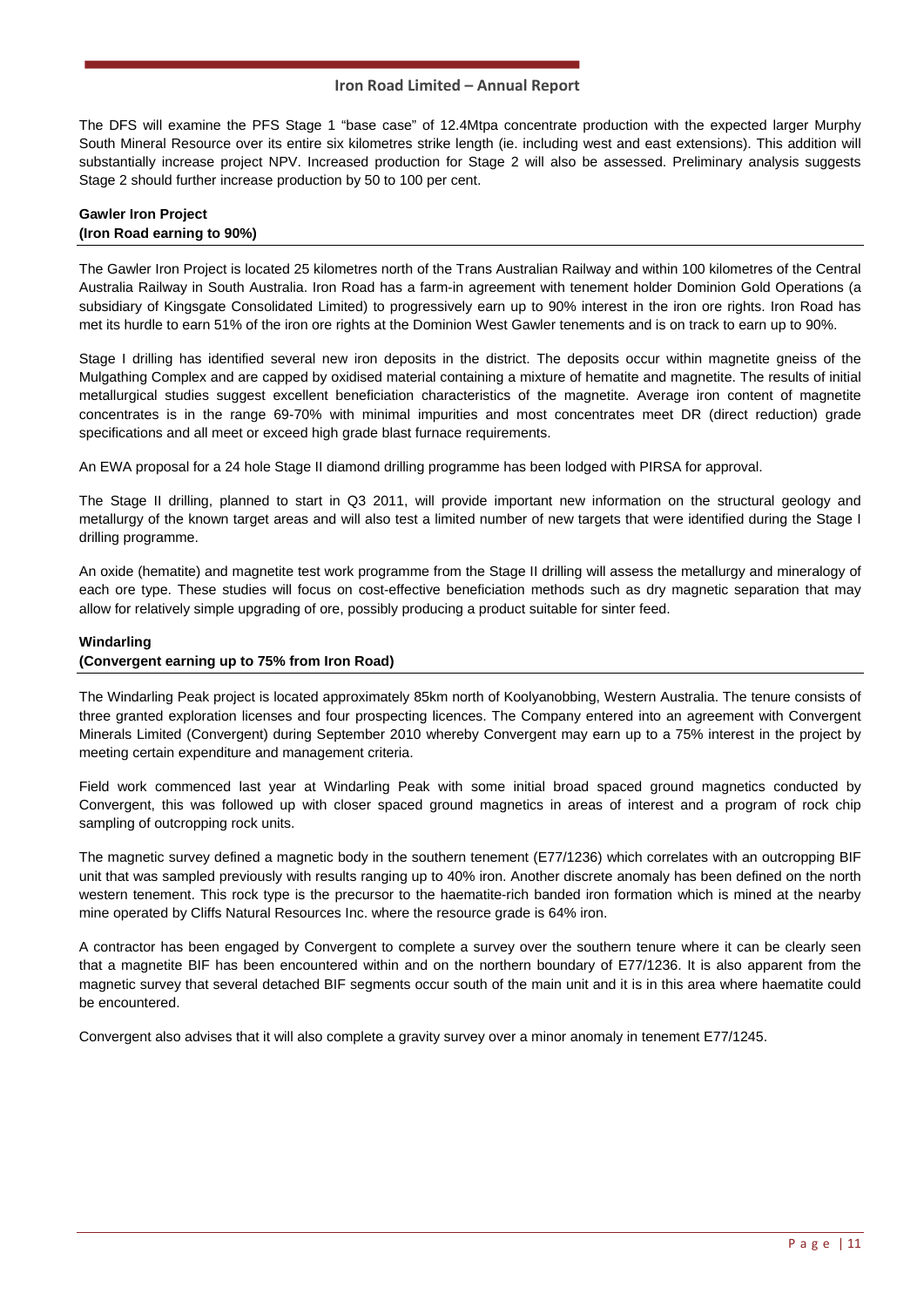#### **Corporate**

Iron Road successfully raised \$29.7 million during 2011 to further the company's development plans during the year, across two raisings.

The first raising placed 14.8 million shares at a price of A\$0.55 in December 2010, raising A\$8.1M before costs. The shares were placed to existing institutional investors, including several North American based institutions and clients of Southern Cross Equities Ltd.

The second raising received \$21.6 million, through the issue of 24 million shares at \$0.90. The issue was strongly supported by clients of Southern Cross Equities alongside both new and existing global institutional investors, including the Company's largest shareholder, The Sentient Group, and two US university endowment funds of Columbia University and Duke University. The placement was approved at a General Meeting of shareholders on 25 July 2011.

Exercise of options issued post IPO and expiring 30 September 2010 raised an additional \$5.2 million.

The company was also very pleased to appoint Mr Jerry Ellis to the Board as a non executive director in December 2010. Mr Ellis has had a long and distinguished career in business, particularly in the resources sector and his experience will be invaluable as Iron Road progresses its flagship project at Central Eyre.

Mr Ellis' career included three decades at BHP Ltd, Chairing the company from 1997 to 1999. He also served on the boards of a number of listed companies and governing bodies including Newcrest Mining, Aurora Gold, the International Copper Association (ICA), Australia and New Zealand Banking Group (ANZ), the International Council on Metals and the Environment (ICME) and the American Mining Congress.

He is also a former Chancellor of Monash University, former President of the Minerals Council of Australia and former Chairman of the Australia-Japan Foundation and the Australian National Occupational Health & Safety Commission.

Mr Ellis is currently Chairman of Landcare Australia and MBD Energy Limited and is a member of the Sentient Advisory Council and the Advisory Board of Anglo Coal Australia.

#### **Community**

Iron Road Limited believes that being part of a community is an important part of doing business. The Company believes in the need to contribute to the social wellbeing of the areas in which it operates, as well as bringing economic and infrastructure benefits. A well planned and managed mining operation is a long term win-win for the local communities.

Iron Road takes its responsibility to the community seriously and strives to leave it with no lasting negative environmental impacts. This commitment is demonstrated in Iron Road's business development plans and embodied in its overall philosophy.

Iron Road fosters good working relationships with the government departments it interacts with, from local councils to federal governmental administrative bodies. This has helped form strong working relationships with local people, which in turn has assisted in the growth of the company.

Iron Road seeks to be transparent at all times, ensuring there are mechanisms whereby people can contact us to discuss issues in an open and non-threatening way.

The company routinely meets with local farmers and councils. Following the PFS release, representatives of Iron Road immediately met with impacted farmers, local council, Eyre Peninsula radio and newspapers.

In accordance with these principles, Iron Road has now commenced a formal community engagement programme, including a structured engagement programme and a series of public meetings. This has included the establishment of a freecall number for local community members to engage with the company. This will be followed by the establishment of the CEIP Community Reference Group to identify and address issues and maximise positive outcomes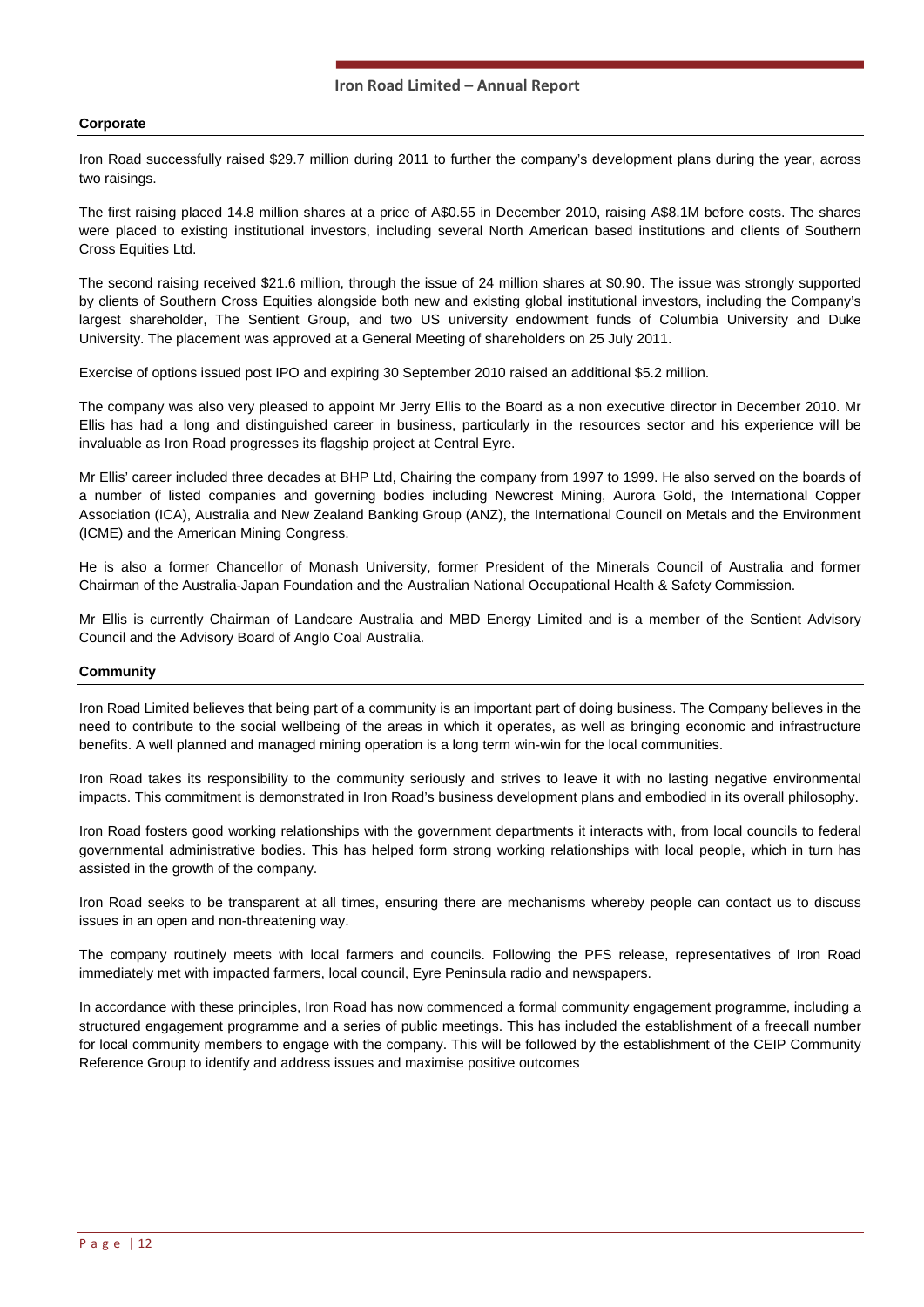Iron Road's support of local community events has also continued, with events and sporting clubs sponsored during 2010 including:

- Warramboo Breast Cancer Awareness event
- Eyre Peninsula Junior Cricket
- Central Eyre Football Club
- Wudinna United Football and Netball Clubs
- Lock Football Club
- Eyre Peninsula versus Port Adelaide 20/20 Cricket
- Wudinna & Districts SuperSkinz Bowls Tournament
- Central Eyre Peninsula Ag Bureau annual Sticky Beak Day
- Wudinna Show Shearing Competition
- Waddikee Warramboo Cricket Club

## **Competent Person's Statement**

The information in this report that relates to Exploration Results and the exploration target at Murphy South is based on and accurately reflects information compiled by Mr Larry Ingle, who is a fulltime employee of Iron Road Limited and a Member of the Australasian Institute of Mining and Metallurgy. Mr Ingle has sufficient experience relevant to the style of mineralisation and the type of deposits under consideration and to the activity which he is undertaking to qualify as a Competent Person as defined in the 2004 Edition of the "Australasian Code for Reporting of Exploration Results, Mineral Resources and Ore Reserves. Mr Ingle consents to the inclusion in the report of the matters based on his information in the form and context in which it appears.

The information in this report that relates to Mineral Resources is based on and accurately reflects information compiled by Mr Iain Macfarlane, Coffey Mining, who is a consultant and advisor to Iron Road Limited and a Member of the Australasian Institute of Mining and Metallurgy. Mr Macfarlane has sufficient experience relevant to the style of mineralisation and the type of deposits under consideration and to the activity which he is undertaking to qualify as a Competent Person as defined in the 2004 Edition of the "Australasian Code for Reporting of Exploration Results, Mineral Resources and Ore Reserves. Mr Macfarlane consents to the inclusion in the report of the matters based on his information in the form and context in which it appears.

The information in this report that relates to exploration targets is based on and accurately reflects information compiled by Mr Albert Thamm, Coffey Mining, who is a consultant and advisor to Iron Road Limited and a Fellow of the Australasian Institute of Mining and Metallurgy. Mr Thamm has sufficient experience relevant to the style of mineralisation and the type of deposits under consideration and to the activity which he is undertaking to qualify as a Competent Person as defined in the 2004 Edition of the "Australasian Code for Reporting of Exploration Results, Mineral Resources and Ore Reserves". Mr Thamm consents to the inclusion in the report of the matters based on his information in the form and context in which it appears on 31 August, 2009 in West Perth. The potential quantity and grade of an exploration target is conceptual in nature since there has been insufficient work completed to define the prospects as anything beyond exploration target. It is uncertain if further exploration will result in the determination of a Mineral Resource, in cases other than the Boo-Loo prospect.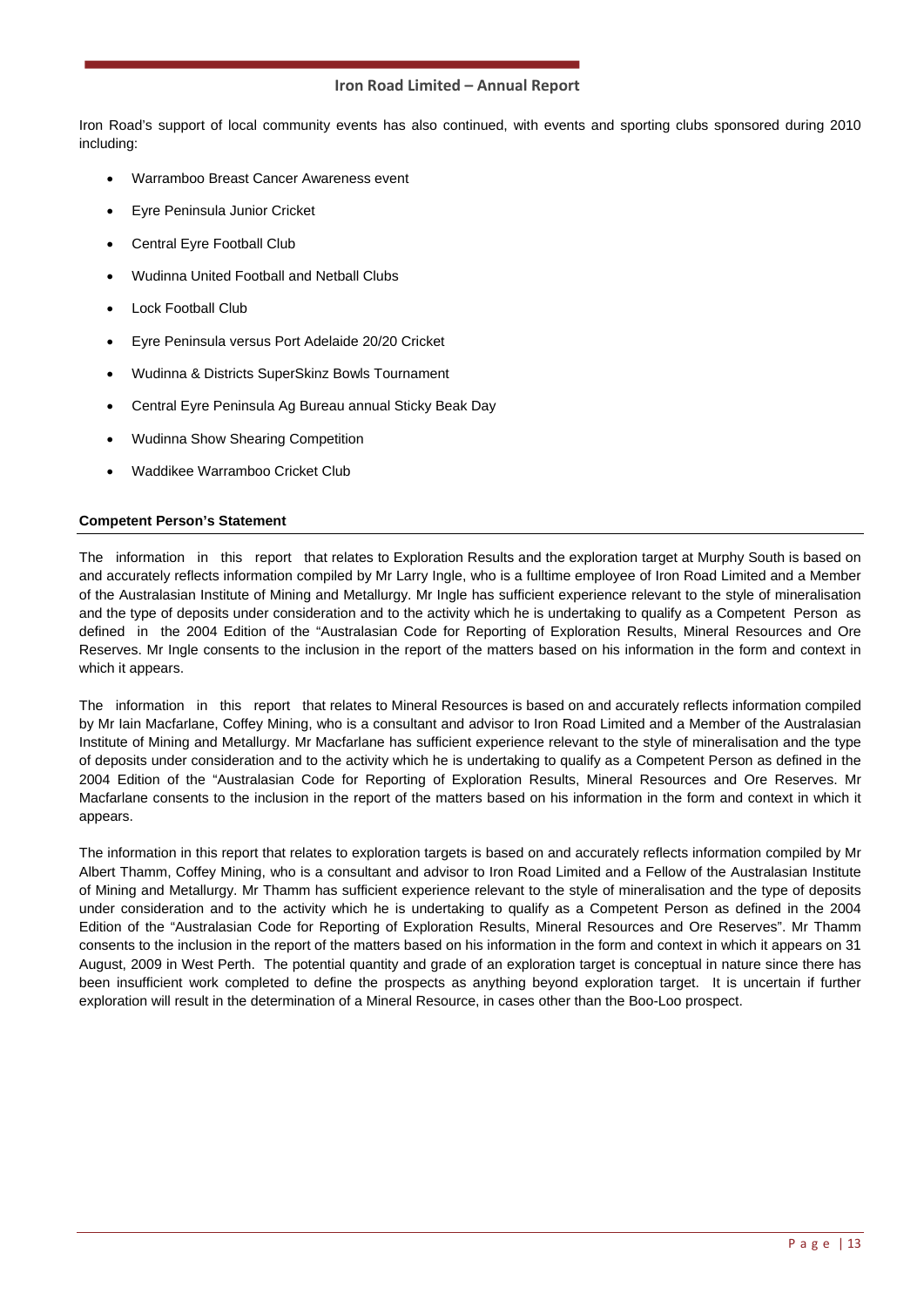## **Directors' Report**

Your directors submit their report on the Consolidated entity (referred to hereafter as the Group) consisting of Iron Road Limited and the entity it controlled at the end of or during the financial year ended 30 June 2011.

## **DIRECTORS and MANAGEMENT**

The names and details of the Group's directors and management in office during the financial year and until the date of this report are as follows:



#### **Julian Gosse Chairman**

Mr Gosse has extensive experience in banking and broking both in Australia and overseas. He has previously worked in London for Rowe & Pitman, in the United States for Janney Montgomery & Scott and in Canada for Wood Gundy. He has also been involved in the establishment, operation and ownership of several small businesses.

In the 3 years immediately before the end of the financial year, Julian Gosse served as a director of the following listed companies:

- ITL Limited\*
- WAM Research Limited\*
- Clime Capital Limited\*
- Australian Leaders Fund\*

\* denotes current directorships

**Jerry Ellis** *(appointed 20 December 2010)* **Director**



Mr Ellis has had a long and distinguished career in business, particularly in the resources sector. Mr Ellis' career included three decades at BHP Ltd, Chairing the company from 1997 to 1999. He also served on the boards of a number of listed companies and governing bodies including Newcrest Mining, Aurora Gold, the International Copper Association, Australia and New Zealand Banking Group, the International Council on Metals and the Environment and the American Mining Congress.

Mr Ellis is a former Chancellor of Monash University, former President of the Minerals Council of Australia and former Chairman of the Australia-Japan Foundation and the Australian National Occupational Health and Safety Commission.

He is also a member of the Sentient Advisory Council and is on the Advisory Board of Anglo Coal Australia.

In the 3 years immediately before the end of the financial year, Mr Ellis served as a director of the following listed companies:

- Landcare Australia\*
- MBD Energy Limited\*
- Earth Resources Development Council
- Pacific Road Corporate Finance Pty Limited
- Australia and New Zealand Banking Group Limited
- Future Directions International

\* denotes current directorships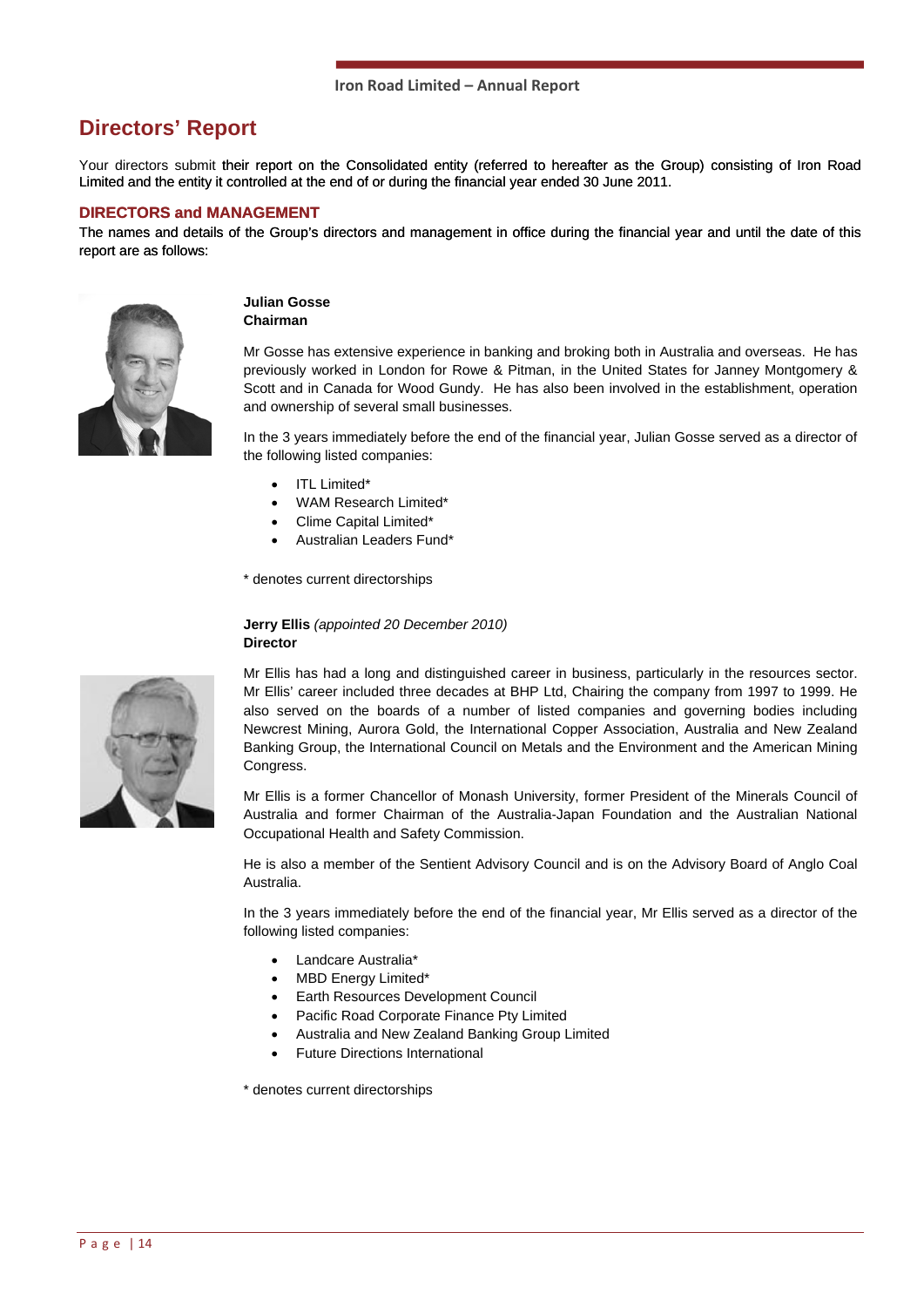

#### **Ian Hume Director**

Mr Ian Hume's career in the resources industry stretches back several decades, primarily in the fields of managed fund investments, capital raising and project development. Mr Hume was a Founding Partner of The Sentient Group, a manager of closed end private equity funds specialising in global investments in the natural resource industries.

He remains an independent advisor to The Sentient Group, following his retirement from the fund in 2009. Prior to the founding of The Sentient Group, Mr Hume was a consultant to AMP's Private Capital Division.

In the 3 years immediately before the end of the financial year, Mr Hume served as a director of the following listed companies:

- Golden Minerals\*
- Norsemont Mining\*
- Silver City Minerals\* *(appointed 29 July 2011)*
- Andean Resources

\* denotes current directorships



#### **Matthew J Keegan Director**

Mr Keegan gained extensive experience as a mine geologist working for companies such as Rio Tinto and Barrick across a range of commodities including iron ore, nickel, and gold. Mr Keegan is currently an Investment Advisor at The Sentient Group.

Prior to joining Sentient, Mr Keegan worked as a mining analyst with a major research house, culminating in the publication of several mining industry cost studies.

No other directorships of listed companies were held in the last 3 years.



#### **Andrew J Stocks Managing Director**

Mr Stocks is a Mining Engineer with over twenty years experience in the resources sector, primarily in mining operations and corporate roles. He has been particularly active in the areas of business optimisation, cost and production efficiency improvements, project evaluation and development of mining projects in Australia and overseas.

Mr Stocks was previously Managing Director and Chief Executive Officer of Siberia Mining Corporation until its merger with Monarch Gold. Prior to Siberia, he was Vice President, Operations of Crew Gold Corporation, a London based mining and exploration company.

No other directorships of listed companies were held in the last 3 years.



### **Graham D Anderson Company Secretary**

Mr Anderson is a graduate of Curtin University and has over 25 years' commercial experience as a Chartered Accountant. He operates his own specialist accounting and management consultancy practice, providing a range of corporate advisory services to both public and private companies. From 1990 to 1997 he was an audit partner at Duesburys and from 1997 to 1999 he was an audit partner at Horwath Perth.

He is currently Director and Company Secretary of Echo Resources Limited, Pegasus Metals Limited and Tangiers Petroleum Limited.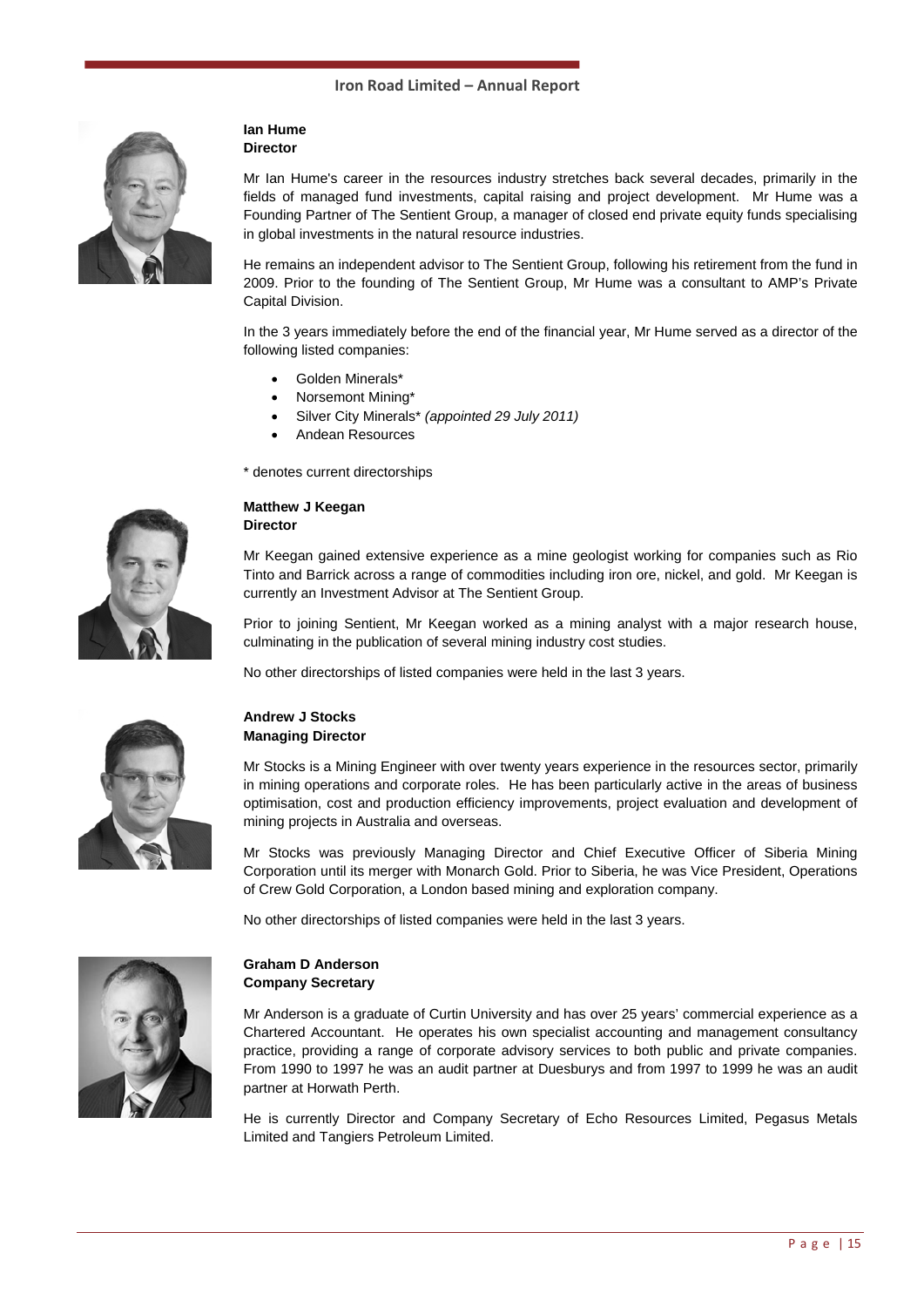

#### **Larry J Ingle General Manager**

Mr Ingle is a geologist, having graduated with a BSc (Hons) and MSc in geology from the University of Witwatersrand, Johannesburg, and a MBA from the Graduate School of Business, Curtin University of Technology, Perth. Mr Ingle has approximately 22 years experience in a variety of mining operations, exploration, project development and business improvement roles in Australia and Africa.

His strong expertise in geology and experience in project development is of immense value to Iron Road, particularly as the Company investigates its Warramboo project in South Australia.



#### **Milo Res Geology Manager**

Mr Res is a geologist, with approximately 30 years mining industry experience in Australia and Africa. He graduated with a BSc (Hons) Geology degree from University of Pretoria and MSc Geology degree from Potchefstroom University in South Africa.

During his career Mr Res has been involved in wide range of mining and exploration activities including gold, nickel and iron ore. He was a key member of the Fortescue Metals Group Ltd team developing the Cloudbreak iron ore mining project in the Pilbara and more recently actively participated in the Jack Hills magnetite/hematite mining and development project for Crosslands Resources in mid-west region of Western Australia.

## **Fop Vanderhor Project Manager**

Dr Fop Vanderhor is a geologist with over 25 years of exploration and consulting experience. After completion of a postgraduate degree at James Cook University of North Queensland, he worked at the University of Western Australia before joining Rio Tinto Exploration as a structural specialist.

Dr Vanderhor started his own Perth based geological consultancy (Davis & Vanderhor Geological Consultants Pty Ltd) in 1998, working throughout Australia and overseas on a variety of commodities. Fop joined UMC as Exploration Manager in 2007 and led the geological team that discovered the United Minerals Corporation (UMC) Railway Iron Ore Deposit in the Pilbara Region of Western Australia.



#### **Laura Johnson Land Manager**

Ms Johnston is a former Mining Registrar and Principal Adviser within the Minerals and Energy Resources Division, PIRSA, in Adelaide. Ms Johnston has over 20 years experience in advising stakeholders on legislative and policy requirements for exploration and mining activities in South Australia including land access, native title and Aboriginal heritage issues.

A consultant for the past three years, Ms Johnston also brings to the Company extensive knowledge and experience in tenement management and community engagement.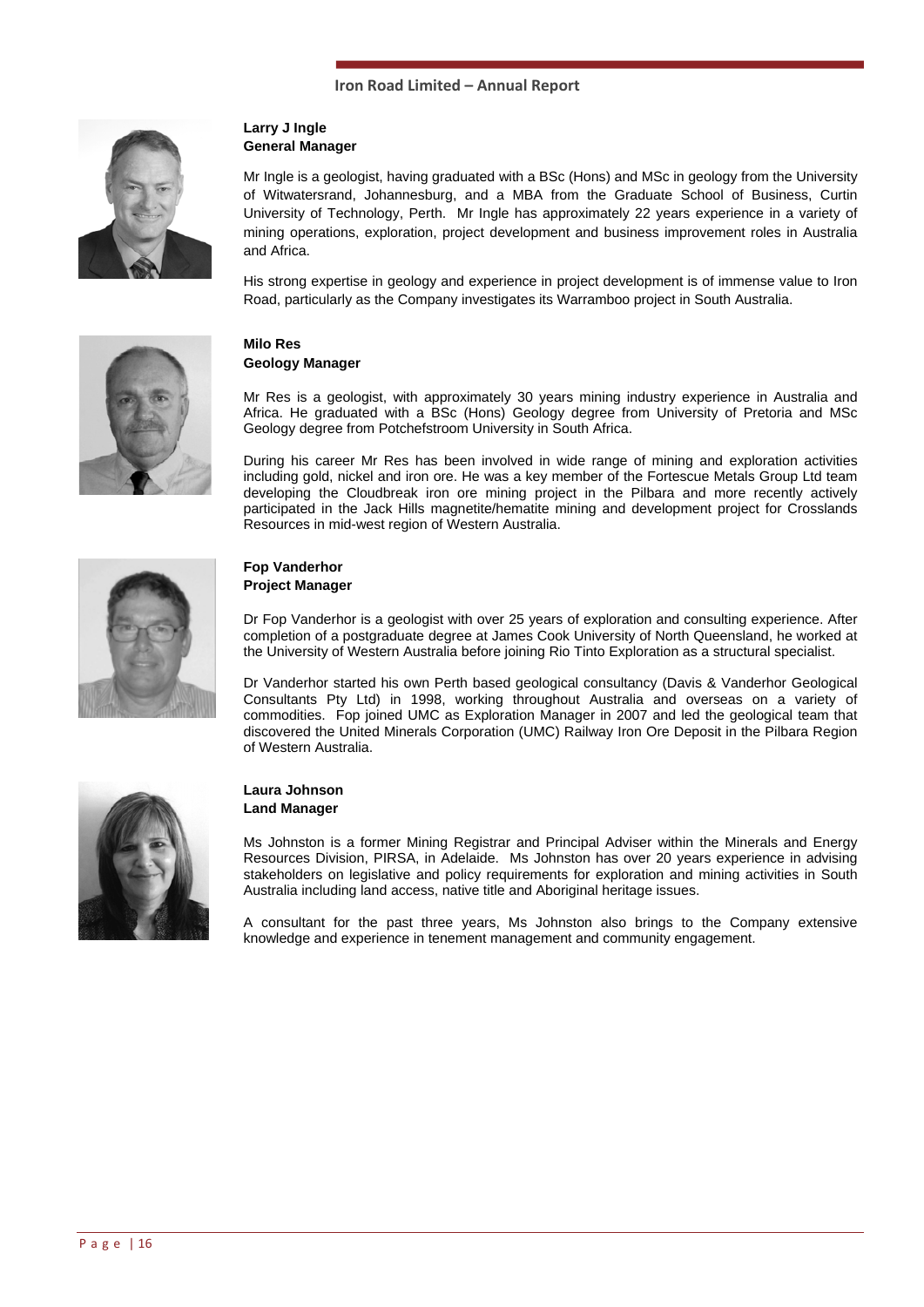## **1. PRINCIPAL ACTIVITIY**

The principal activity of the Group during the year was the exploration and evaluation of the Group's iron ore ground holdings.

## **2. INTERESTS IN SHARES AND OPTIONS**

As at the date of this report, the interests of the directors in the shares and options of Iron Road Limited were:

|                  | <b>Ordinary</b><br>shares | <b>Options over</b><br><b>Ordinary</b><br><b>Shares</b> |
|------------------|---------------------------|---------------------------------------------------------|
| Julian Gosse     | 2,338,703                 | 2,500,000                                               |
| lan Hume         | 5,151,203                 |                                                         |
| Matthew J Keegan | 2,200,000                 | 3,780,000                                               |
| Andrew J Stocks  | 2,915,938                 | 9,420,000                                               |
| Jerry Ellis      | 80,000                    | 500,000                                                 |

### **3. DIVIDENDS**

No dividends were paid or declared during the financial year. No recommendation for payment of dividends has been made.

## **4. OPERATING AND FINANCIAL REVIEW**

#### **Operating Results for the Year**

The operating loss after income tax of the Group for the year ended 30 June 2011 was \$16,486,822 (2010: \$11,299,132).

|  |  |  | <b>Shareholder Returns</b> |  |
|--|--|--|----------------------------|--|
|--|--|--|----------------------------|--|

|                                          |         | 2010    |
|------------------------------------------|---------|---------|
| Basic and diluted loss per share (cents) | (16.28) | (17.46) |

#### **Risk Management**

The board is responsible for ensuring that risks and also opportunities are identified on a timely basis and that activities are aligned with the risks and opportunities identified by the board.

The Group believes that it is crucial for all board members to be a part of this process, and as such the board has not established a separate risk management committee.

The board has a number of mechanisms in place to ensure that management's objectives and activities are aligned with the risks identified by the board. These include the following:

- Strategic planning, which encompasses strategy statements designed to meet stakeholders needs and manage business risk; and
- Implementation of board approved operating plans and budgets and board monitoring of progress against these budgets.

## **5. SIGNIFICANT CHANGES IN THE STATE OF AFFAIRS**

The Company acquired a wholly owned subsidiary Eyre Properties Pty Ltd.

## **6. MATTERS SUBSEQUENT TO THE END OF THE FINANCIAL YEAR**

No matters or circumstances have arisen since the end of the financial year which significantly affected or may significantly affect the operations of the Group, the results of those operations, or the state of affairs of the Group in future financial years.

## **7. LIKELY DEVELOPMENTS AND EXPECTED RESULTS**

Likely developments in the operations of the Group and the expected results of those operations in future financial years have not been included in this report as the inclusion of such information is likely to result in unreasonable prejudice to the Group.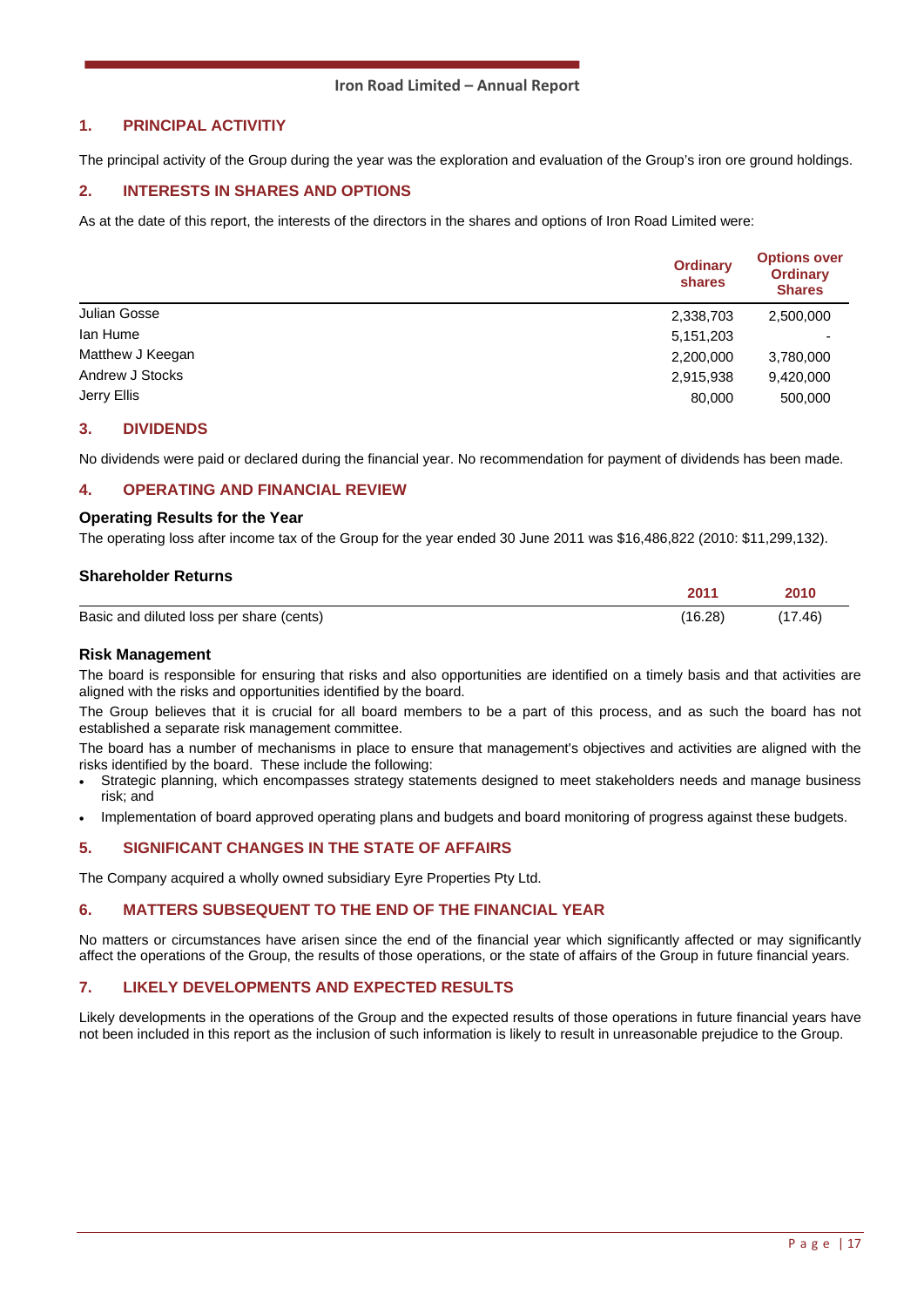## **8. ENVIRONMENTAL REGULATION AND PERFORMANCE**

The Group's operations are subject to environmental regulation in respect to its mineral tenements relating to exploration activities on those tenements. No breaches of any environmental restrictions were recorded during the financial year. The Group has not yet fully reviewed the reporting requirements under the Energy Efficient Opportunities Act 2006 or the National Greenhouse and Energy Reporting Act 2007, but believes it has adequate systems in place to ensure compliance with these Acts having regard to the scale and nature of current operations.

## **9. REMUNERATION REPORT (AUDITED)**

The remuneration report is set out under the following main headings:

- A Principles used to determine the nature and amount of remuneration
- B Details of remuneration
- C Service agreements
- D Share-based compensation
- E Additional information

The information provided in this remuneration report has been audited as required under Section 308 (3C) of the *Corporations Act 2001*.

## **A Principles used to determine the nature and amount of remuneration**

#### *Remuneration Policy*

The remuneration policy of Iron Road Limited has been designed to align director and executive objectives with shareholder and business objectives by providing a fixed remuneration component and offering specific long-term incentives based on key performance areas affecting the Group's financial results. The board of Iron Road Limited believes the remuneration policy is appropriate and effective in its ability to attract and retain high calibre executives and directors to run and manage the Group.

The board's policy for determining the nature and amount of remuneration for board members and senior executives of the Group is as follows:

The remuneration policy, setting the terms and conditions for the executive directors and other senior executives, was developed by the board. All executives receive a base salary (which is based on factors such as length of service and experience) and superannuation. The board reviews executive packages annually by reference to the Group's performance, executive performance and comparable information from industry sectors and other listed companies in similar industries.

The board may exercise discretion in relation to approving incentives, bonuses and options. The policy is designed to attract and retain the highest calibre of executives and reward them for performance that results in long-term growth in shareholder wealth. Executives are also entitled to participate in the employee share and option arrangements.

The executive directors and other senior executives receive a superannuation guarantee contribution required by the government, which is currently 9%, and do not receive any other retirement benefits. Some individuals, however, may choose to sacrifice part of their salary to increase payments towards superannuation.

The board policy is to remunerate non-executive directors at market rates for comparable companies for time, commitment and responsibilities. The board determines payments to the non-executive directors and reviews their remuneration annually, based on market practice, duties and accountability. Independent external advice is sought when required. The maximum aggregate amount of fees that can be paid to non-executive directors is currently \$200,000 which was approved through a General Meeting held on 22 January 2008. Fees for non-executive directors are not linked to the performance of the Group. However, to align directors' interests with shareholder interests, the directors are encouraged to hold shares in the Group and are able to participate in employee option plans.

#### *Performance based remuneration*

The remuneration policy has been tailored to increase goal congruence between shareholders and directors and executives. Currently, this is facilitated through the issue of options to executives to encourage the alignment of personal and shareholder interests. The Group believes this policy will be effective in increasing shareholder wealth. For details of directors and executives interests in options at year end, refer note 15 to the financial statements. There are performance related vesting conditions on the options granted which must be met.

#### *Company performance, shareholder wealth and directors' and executives' remuneration*

The remuneration policy has been tailored to increase the direct positive relationship between shareholders investment objectives and directors and executives' performance. Currently, this is facilitated through the issue of options to executives to encourage the alignment of personal and shareholder interests. No market based performance remuneration has been paid in the current year.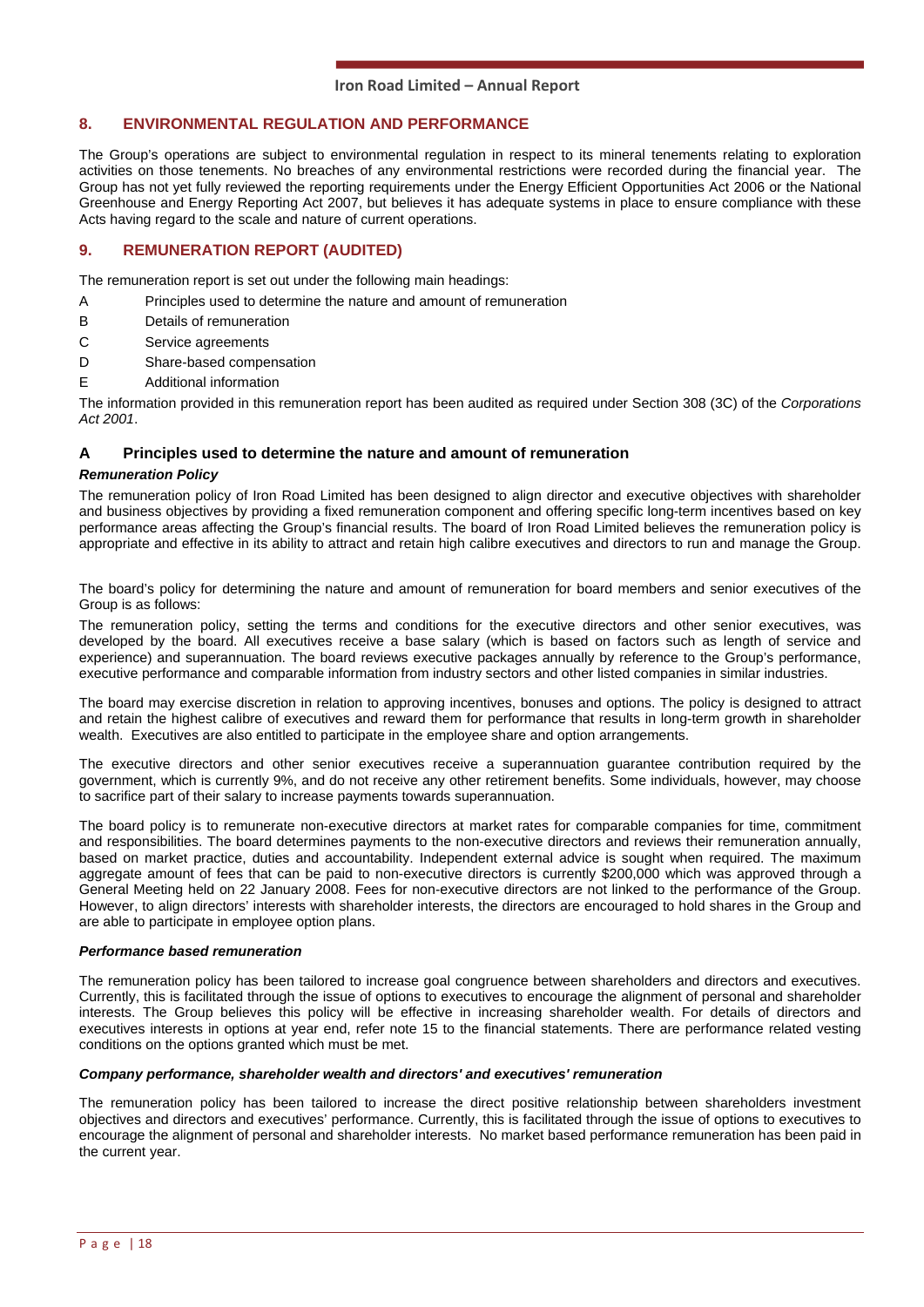## **B Details of remuneration**

Details of the remuneration of the directors and the key management personnel (as defined in AASB 124 Related Party Disclosures) of Iron Road Limited are set out in the following table.

The key management personnel of Iron Road Limited include the directors and company secretary and the following executive officer who has authority and responsibility for planning, directing and controlling the activities of the Group:

• Larry Ingle – General Manager

Given the size and nature of operations of Iron Road Limited there are no other specified executives who are required to have their remuneration disclosed in accordance with the *Corporations Act 2001.*

#### *Key management personnel and other executives of Iron Road Limited*

|                                             | <b>Short-Term</b> | <b>Post Employment</b> |           | <b>Share-based Payments</b>        | <b>Total</b> |  |
|---------------------------------------------|-------------------|------------------------|-----------|------------------------------------|--------------|--|
|                                             | Salary<br>& Fees  | Superannuation         |           | Remuneration<br>consisting options |              |  |
|                                             | \$                | \$                     | \$        | %                                  | \$           |  |
| <b>Directors</b>                            |                   |                        |           |                                    |              |  |
| Julian Gosse                                |                   |                        |           |                                    |              |  |
| 2011                                        | 50,000            | 13,987(1)              |           |                                    | 63,987       |  |
| 2010                                        | 50,000            |                        | 1,216,438 | 96.71%                             | 1,266,438    |  |
| lan Hume                                    |                   |                        |           |                                    |              |  |
| 2011                                        | 50,000            | 4,500                  |           |                                    | 54,500       |  |
| 2010                                        | 66,667(2)         | 5,925                  | 1,216,438 | 94.37%                             | 1,289,030    |  |
| Jerry Ellis (appointed 20 December 2010)    |                   |                        |           |                                    |              |  |
| 2011                                        | 27,083            | 2,437                  |           |                                    | 29,520       |  |
| 2010                                        |                   |                        |           |                                    |              |  |
| Matthew Keegan(3)                           |                   |                        |           |                                    |              |  |
| 2011                                        |                   |                        |           |                                    |              |  |
| 2010                                        |                   |                        | 99,196    | 100.00%                            | 99,196       |  |
| <b>Andrew Stocks</b>                        |                   |                        |           |                                    |              |  |
| 2011                                        | 266,667           | 24,000                 | (2, 214)  |                                    | 288,453      |  |
| 2010                                        | 250,000           | 22,500                 | 214,154   | 44.00%                             | 486,654      |  |
| <b>Company Secretary</b>                    |                   |                        |           |                                    |              |  |
| <b>Graham Anderson</b>                      |                   |                        |           |                                    |              |  |
| 2011                                        | 55,500            |                        |           |                                    | 55,500       |  |
| 2010                                        | 54,000            |                        | 39,240    | 42.08%                             | 93,240       |  |
| Other key management personnel              |                   |                        |           |                                    |              |  |
| Larry Ingle                                 |                   |                        |           |                                    |              |  |
| 2011                                        | 266,667           | 24,000                 |           |                                    | 290,667      |  |
| 2010                                        | 250,000           | 22,500                 | 265,215   | 49.32%                             | 537,715      |  |
| Total key management personnel compensation |                   |                        |           |                                    |              |  |
| 2011                                        | 715,917           | 68,924                 | (2, 214)  | $\blacksquare$                     | 782,627      |  |
| 2010                                        | 670,667           | 50,925                 | 3,050,681 | 80.87%                             | 3,772,273    |  |

**(1)** This includes payments for superannuation not received in 2010.

- **(2)** This includes payments for remuneration not received in 2009.
- **(3)** It was deemed at year end 30 June 2011 and 30 June 2010 that no fee is payable to Matthew Keegan during his appointment as a Director of Iron Road Limited.

There are no cash bonuses or non-monetary benefits relating to any of the Directors and Key Management Personnel during the year.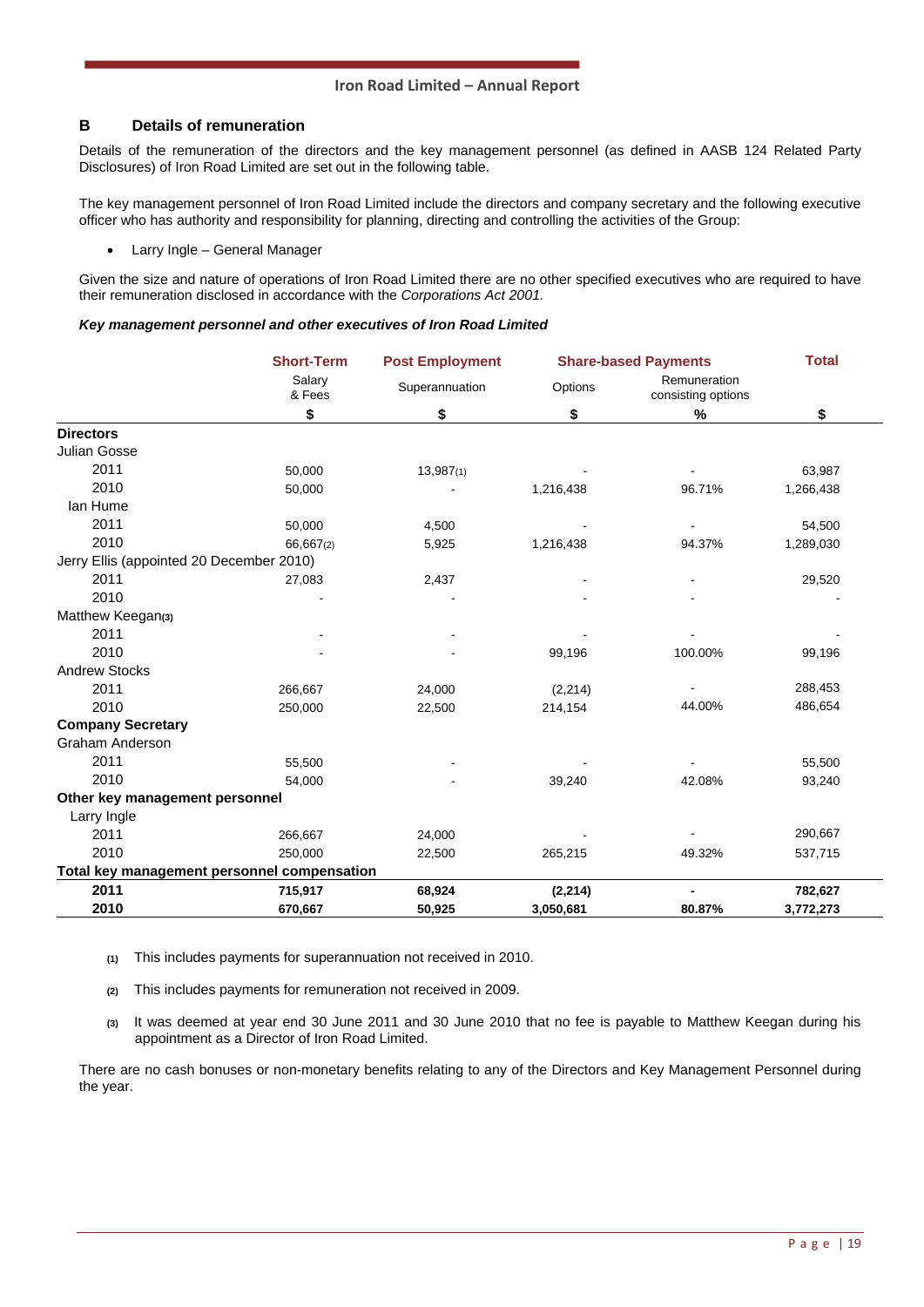## **C Service agreements**

The details of service agreements of the key management personnel of Iron Road Limited are as follows:

*Julian Gosse, Chairman* 

- Initial chairman's fee of \$50,000 per annum plus statutory superannuation, to be reviewed annually by the Remuneration Committee of the Board. No termination benefits are payable.
- Initial term of 3 years, expires 27 February 2012.

*Ian Hume, Non-Executive Director* 

- Initial director's fee of \$50,000 per annum plus statutory superannuation, to be reviewed annually by the Remuneration Committee of the Board. No termination benefits are payable.
- Initial term of 3 years, expires 27 February 2012.

*Jerry Ellis, Non-Executive Director* 

- Initial director's fee of \$50,000 per annum plus statutory superannuation, to be reviewed annually by the Remuneration Committee of the Board. No termination benefits are payable.
- Initial term of 3 years, expires 20 December 2013.

#### *Matthew Keegan, Non-Executive Director*

- Initial director's fee of \$50,000 per annum plus statutory superannuation, to be reviewed annually by the Remuneration Committee of the Board. No termination benefits are payable. Fee waived by Mr Keegan.
- Re-elected 12 November 2010 for a further 3 years.

*Graham D Anderson, Company Secretary* 

- GDA Corporate Pty Ltd to provide Company Secretary and Accounting Services at \$5,500 per month and \$3,850 per month respectively.
- No fixed term agreement. A three month notice period is required in the event of termination.

#### *Andrew J Stocks, Managing Director*

- Annual base salary of \$290,000, plus statutory superannuation, to be reviewed annually by the Remuneration Committee of the Board.
- No fixed term agreement. Payment of termination benefit on early termination by the employer, other than for gross misconduct, includes any accrued long service leave and annual entitlements, superannuation, retiring allowance, superannuation gratuity to the value of which does not exceed the maximum amount ascertained in accordance with the formula set out in section 200G of the *Corporations Act 2001.*

*Larry Ingle, General Manager – appointed 1 July 2009* 

- Annual base salary of \$290,000, plus statutory superannuation, to be reviewed annually by the Remuneration Committee of the Board.
- No fixed term agreement. Payment of termination benefit on early termination by the employer, other than for gross misconduct, includes any accrued long service leave and annual entitlements, superannuation, retiring allowance, superannuation gratuity to the value of which does not exceed the maximum amount ascertained in accordance with the formula set out in section 200G of the *Corporations Act 2001*.

#### **D Share-based compensation**

Options are issued to directors and executives as part of their remuneration. The options are not issued based on performance criteria, but are issued to the majority of directors and executives of Iron Road Limited to increase goal congruence between executives, directors and shareholders. The options on the following page were granted to or vested with key management personnel during the period: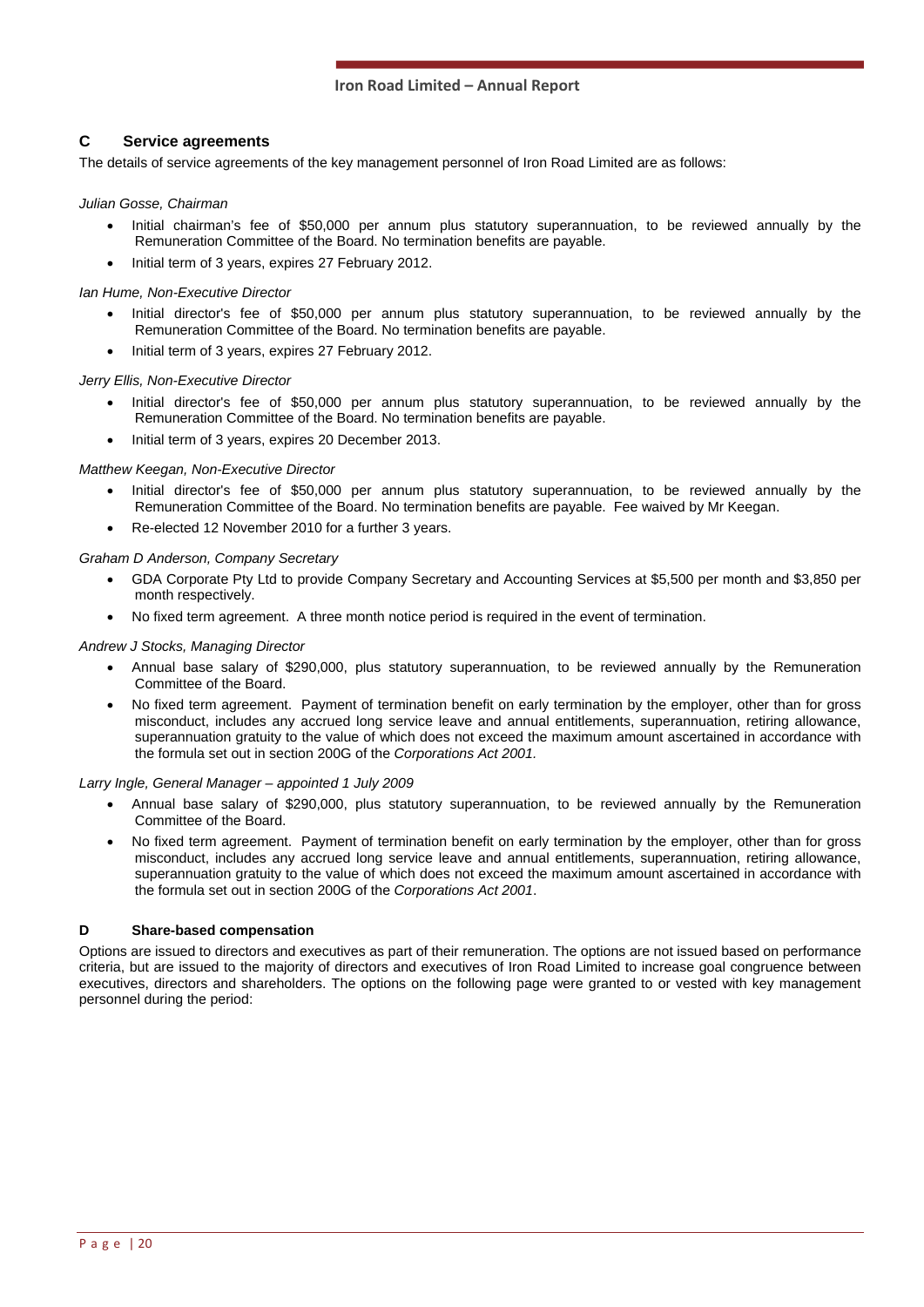## **D Share-based compensation (compensation)**

|                 | <b>Grant Date</b> | <b>Granted</b><br><b>Number</b> | <b>Number of options</b><br>vested during the<br>period | <b>Expiry Date</b> | <b>Exercise Price</b><br>(cents) | Fair value per option<br>at grant date<br>$(cents)*$ | <b>Exercised</b><br><b>Number</b> | <b>Maximum total</b><br>value of grant<br><b>vet to vest</b> |
|-----------------|-------------------|---------------------------------|---------------------------------------------------------|--------------------|----------------------------------|------------------------------------------------------|-----------------------------------|--------------------------------------------------------------|
| Andrew J Stocks | 23/01/08          | 6,000,000                       | $-$ (1)                                                 | 23/01/13           | \$0.35                           | 6.10                                                 | $\overline{\phantom{a}}$          | 12,057                                                       |

(1) The estimated date of fulfilment of vesting conditions of the remaining 1,500,000 options was revised during the year to 31 December 2012.

The maximum value of the options yet to vest has been determined as the amount of the grant date fair value of the options that is yet to be expensed.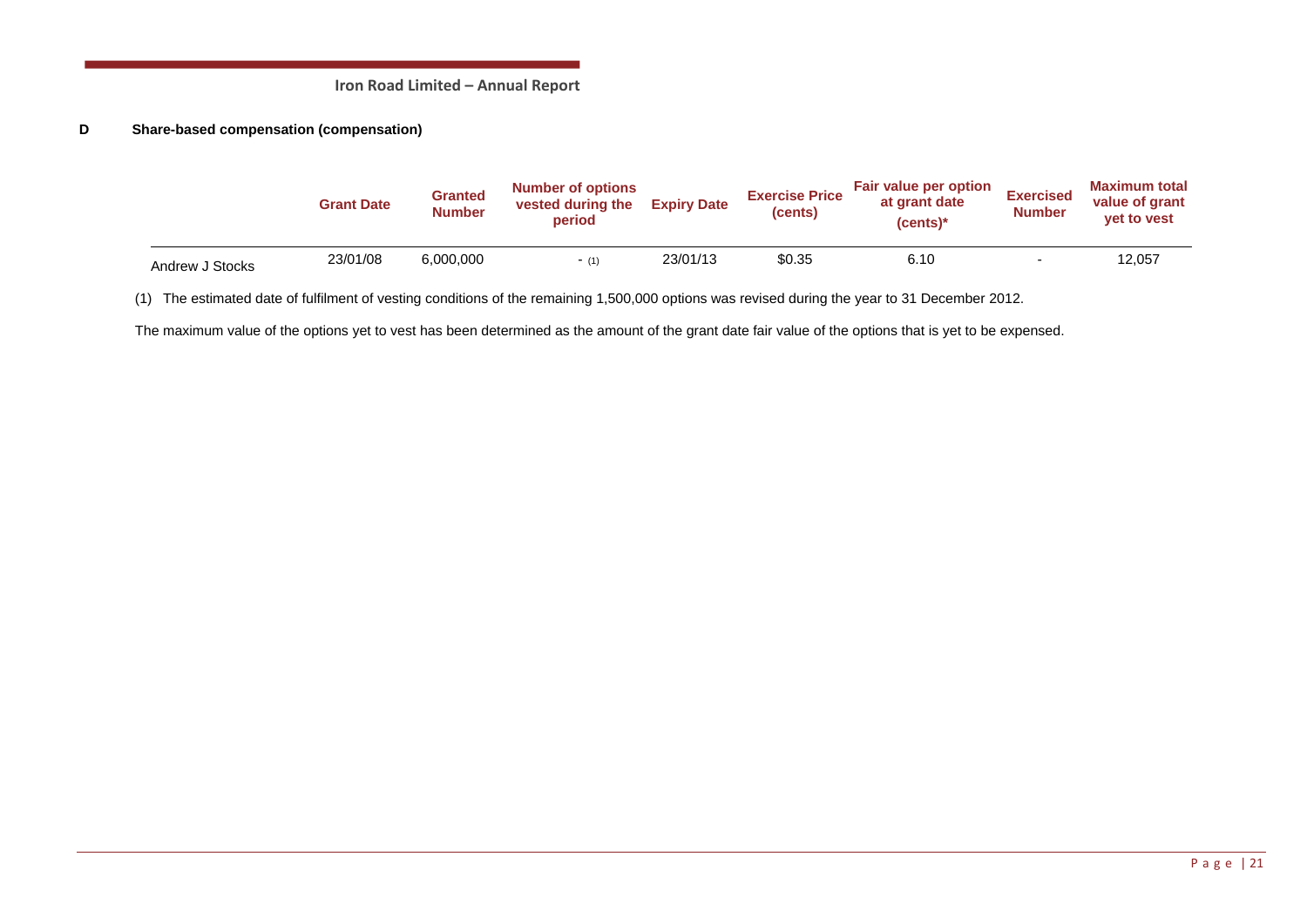## **D Share-based compensation (continued)**

(1) During the year ended 30 June 2011, no additional options had vested as tranche 4 of the vesting conditions had not been met by the reporting date:

| <b>Tranche</b> | <b>Amount</b> | <b>Vesting Conditions</b>                                                                     |
|----------------|---------------|-----------------------------------------------------------------------------------------------|
|                | 1,500,000     | Admission to the official list of the ASX                                                     |
| 2              | 1,500,000     | The Company's share price remaining at or above 50 cents per share<br>for 30 consecutive days |
| 3              | 1.500.000     | The Company publishing a JORC compliant Resource of at least 100M<br>tonnes                   |
| 4              | 1,500,000     | Upon completion of a definitive feasibility study                                             |

The total number of options vested as at 30 June 2011 is 4,500,000.

## **E Additional information**

No market based performance bonuses have been paid to key management personnel during the financial year.

The table below sets out information about the Company's earnings and movements in shareholder wealth of the periods since listing:

|                               | 30 June 2011 | 30 June 2010   | 30 June 2009 | 30 June 2008 |  |
|-------------------------------|--------------|----------------|--------------|--------------|--|
|                               | S            | S              | S            |              |  |
| Revenue                       | 116.133      | 95,402         | 199,355      | 30,022       |  |
| Net Profit /(Loss) before tax | (17,521,151) | (11, 299, 132) | (4,604,591)  | (380,874)    |  |
| Share price at year-end       | 0.840        | 0.590          | 0.175        | 0.349        |  |

This is the end of the audited remuneration report.

## **10. DIRECTORS' MEETINGS**

During the period the Company held two meetings of directors. The attendance of directors at meetings of the board was:

|                      |       | <b>Directors' Meetings</b> |  |
|----------------------|-------|----------------------------|--|
|                      | А     | в                          |  |
| Julian Gosse         |       |                            |  |
| lan Hume             |       |                            |  |
| Matthew Keegan       |       |                            |  |
| Jerry Ellis          | $2^*$ |                            |  |
| <b>Andrew Stocks</b> |       |                            |  |

#### **Notes**

A – Number of meetings attended B – Number of meetings held during the time the director held office during the period

\* One meeting attended via telephone.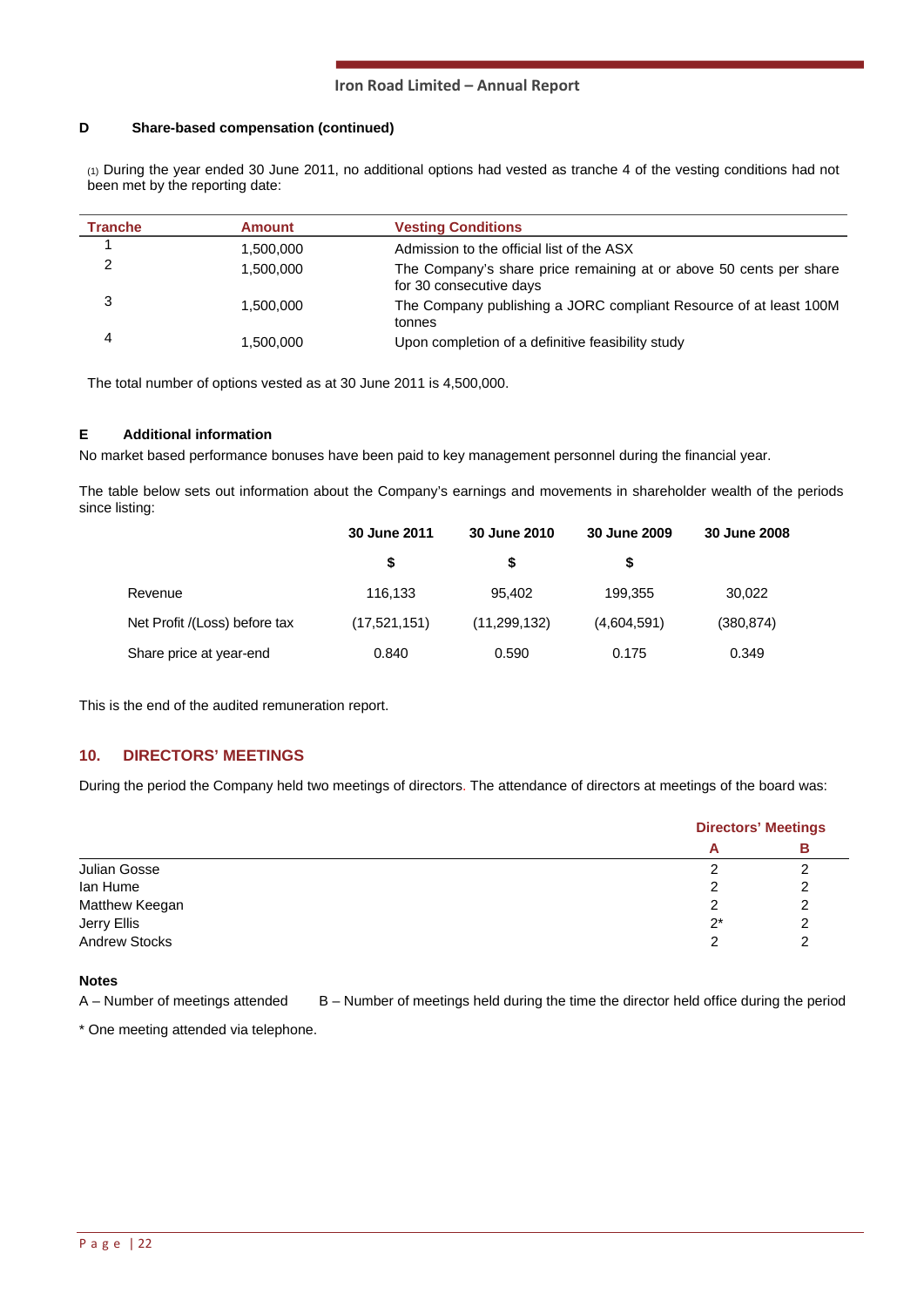## **11. SHARES UNDER OPTION**

At the date of this report there are 22,925,000 unlisted options outstanding.

|                                                                   | <b>Number of options</b> |
|-------------------------------------------------------------------|--------------------------|
| Balance at the beginning of the year                              | 50,810,223               |
| Movements of share options during the year                        |                          |
| Issued, exercisable at \$1.00, on or before 25 July 2016          | 500,000                  |
| Issued, exercisable at \$1.00, on or before 24 August 2016        | 100,000                  |
| Issued, exercisable at \$1.25, on or before 24 August 2016        | 100,000                  |
| Issued, exercisable at \$1.50, on or before 24 August 2016        | 100,000                  |
| Exercise of unlisted options at \$0.20                            | (625,000)                |
| Exercise of unlisted options at \$0.25                            | (625,000)                |
| Exercise of unlisted options at \$0.30                            | (625,000)                |
| Exercise of unlisted options at \$0.35                            | (625,000)                |
| Exercise of listed options at \$0.20                              | (24, 765, 262)           |
| Lapsing of listed options at \$0.20                               | (1, 119, 961)            |
| Forfeiture of unlisted options at \$0.75                          | (300,000)                |
| Total number of options outstanding as at the date of this report | 22,925,000               |

The balance is comprised of the following:

| <b>Issue date</b> | <b>Expiry date</b>                                             | <b>Exercise price (cents)</b> | <b>Number of options</b> |
|-------------------|----------------------------------------------------------------|-------------------------------|--------------------------|
| 27 May 2008       | 22 Jan 2013                                                    | 20                            | 7,125,000                |
| 27 May 2008       | 22 Jan 2013                                                    | 35                            | 7,500,000                |
| 27 May 2008       | 11 Mar 2013                                                    | 20                            | 2,000,000                |
| 29 Oct 2008       | 6 Aug 2013                                                     | 35                            | 3,000,000                |
| 23 Dec 2009       | 15 Dec 2014                                                    | 20                            | 625,000                  |
| 23 Dec 2009       | 15 Dec 2014                                                    | 25                            | 625,000                  |
| 23 Dec 2009       | 15 Dec 2014                                                    | 30                            | 625,000                  |
| 23 Dec 2009       | 15 Dec 2014                                                    | 35                            | 625,000                  |
| 30 Aug 2011       | 25 July 2016                                                   | 100                           | 500.000                  |
| 30 Aug 2011       | 24 August 2016                                                 | 100                           | 100.000                  |
| 30 Aug 2011       | 24 August 2016                                                 | 125                           | 100,000                  |
| 30 Aug 2011       | 24 August 2016                                                 | 150                           | 100,000                  |
|                   | Total number of options outstanding at the date of this report |                               | 22,925,000               |

No person entitled to exercise any option referred to above has or had, by virtue of the option, a right to participate in any share issue of any other body corporate.

### **Shares issued on exercise of options**

The following ordinary shares of the Company were issued to directors during the year ended 30 June 2011 on the exercise of options:

| <b>Name</b>                                 | Date of exercise of<br>options | <b>Number of ordinary shares</b><br>issued on exercise of<br>options during the year | Value at exercise date* |
|---------------------------------------------|--------------------------------|--------------------------------------------------------------------------------------|-------------------------|
| Directors of Iron Road Limited              |                                |                                                                                      |                         |
| Julian Gosse                                | 30 Sep 2010                    | 738,703                                                                              | \$310,255               |
| lan Hume                                    | 30 Sep 2010                    | 901,203                                                                              | \$378,505               |
| Matthew Keegan                              | 9 Sep 2010                     | 700,000                                                                              | \$210,000               |
| <b>Andrew Stocks</b>                        | 30 Sep 2010                    | 605,313                                                                              | \$254,231               |
| Other key management personnel of the group |                                |                                                                                      |                         |
| Graham Anderson                             | 30 Sep 2010                    | 737,716                                                                              | \$309,841               |

\*The value at the exercise date of options exercised during the year has been determined as the intrinsic value of the options at that date.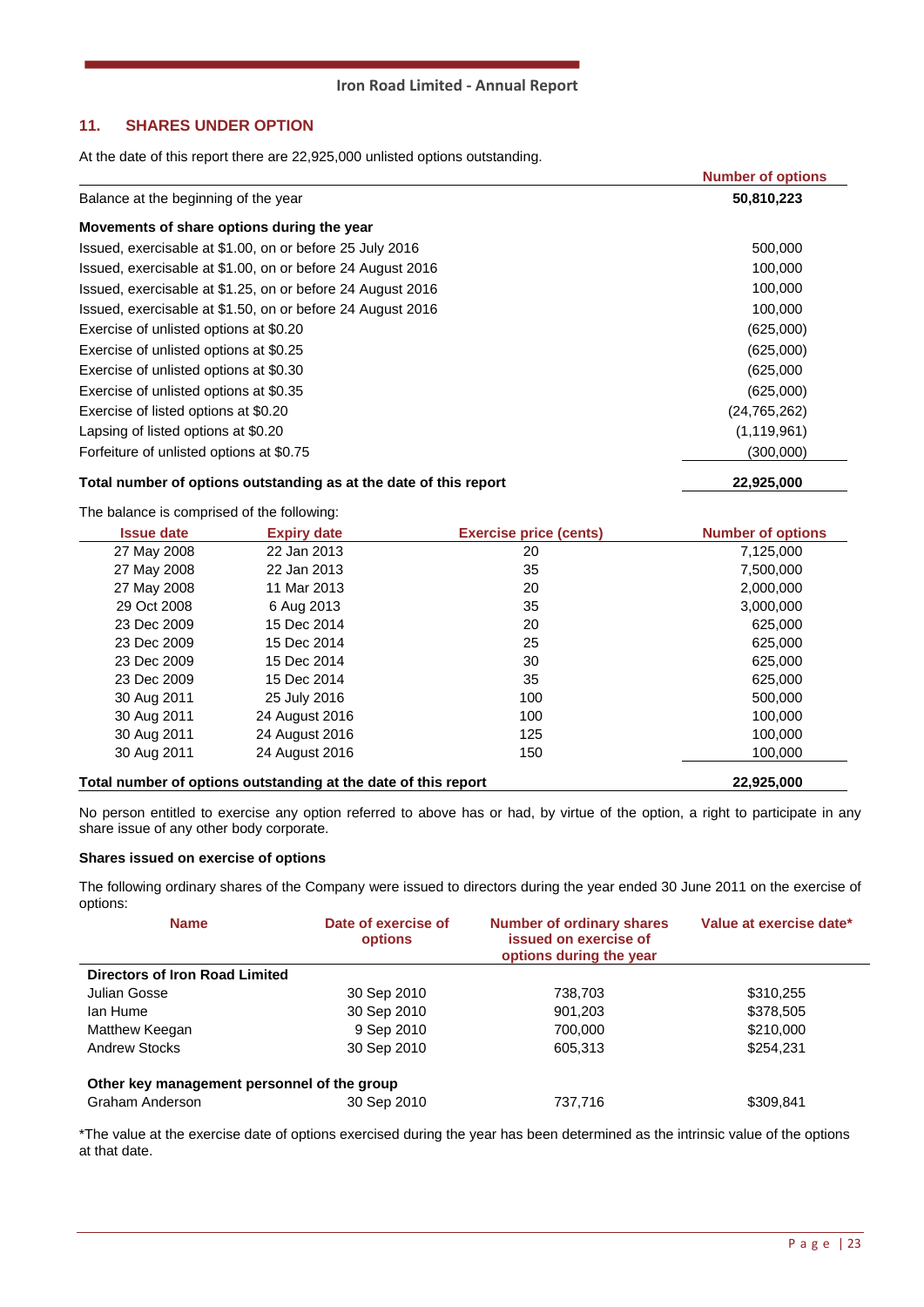## **12. PROCEEDINGS ON BEHALF OF COMPANY**

No person has applied to the Court under section 237 of the *Corporations Act 2001* for leave to bring proceedings on behalf of the Group, or to intervene in any proceedings to which the Group is a party, for the purpose of taking responsibility on behalf of the Group for all or part of those proceedings.

No proceedings have been brought or intervened in on behalf of the Group with leave of the Court under section 237 of the *Corporations Act 2001.*

## **13. INSURANCE OF DIRECTORS AND OFFICERS**

During or since the financial year, the Company has paid premiums insuring all the directors of Iron Road Limited against costs incurred in defending proceedings for conduct involving:

- a) a wilful breach of duty; or
- b) a contravention of sections 182 or 183 of the *Corporations Act 2001*, as permitted by section 199B of the *Corporations Act 2001*.

The total amount of insurance contract premiums paid is confidential under the terms of the insurance policy.

The Company has entered into a Deed of Indemnity, Insurance and Access with each Director. In summary the Deed provides for:

- Access to corporate records for each Director for a period after ceasing to hold office in the Company;
- The provision of Directors and Officers Liability Insurance; and
- Indemnity for legal costs incurred by Directors in carrying out the business affairs of the Company.

## **c) NON-AUDIT SERVICES**

No non-audit services were provided by BDO Audit (WA) Pty Ltd during the period.

## **d) AUDITOR'S INDEPENDENCE DECLARATION**

A copy of the auditor's independence declaration as required under section 307C of the *Corporations Act 2001* is set out on page 25.

Signed in accordance with a resolution of the directors, and on behalf of the board by

rdrewitter

**Andrew Stocks**  Managing Director Perth, 30 September 2011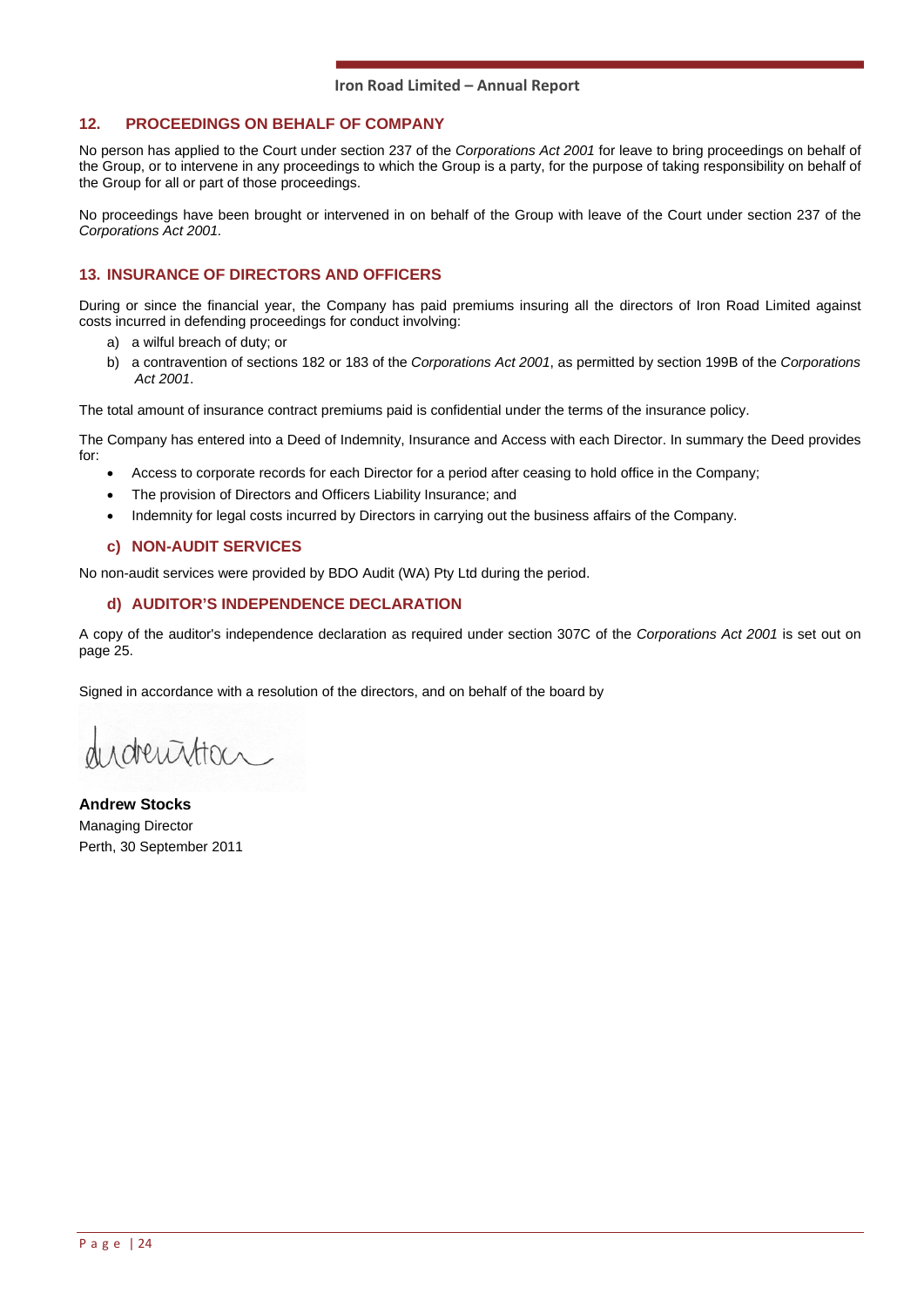

Tel: +8 6382 4600 Fax: +8 6382 4601 **www.bdo.com.au**  38 Station Street Subiaco, WA 6008 PO Box 700 West Perth WA 6872 Australia

30 September 2011

The Directors Iron Road Limited Level 1, 681 Murray Street WEST PERTH WA 6005

Dear Sirs,

## **DECLARATION OF INDEPENDENCE BY PHILLIP MURDOCH TO THE DIRECTORS OF IRON ROAD LIMITED**

As lead auditor of Iron Road Limited for the year ended 30 June 2011, I declare that, to the best of my knowledge and belief, there have been no contraventions of:

- the auditor independence requirements of the Corporations Act 2001 in relation to the audit; and
- any applicable code of professional conduct in relation to the audit.

This declaration is in respect of Iron Road Limited and the entity it controlled during the period.

 $\mathbb{A}\mathbb{A}$ 

**Phillip Murdoch**  Director

BDO

**BDO Audit (WA) Pty Ltd**  Perth, Western Australia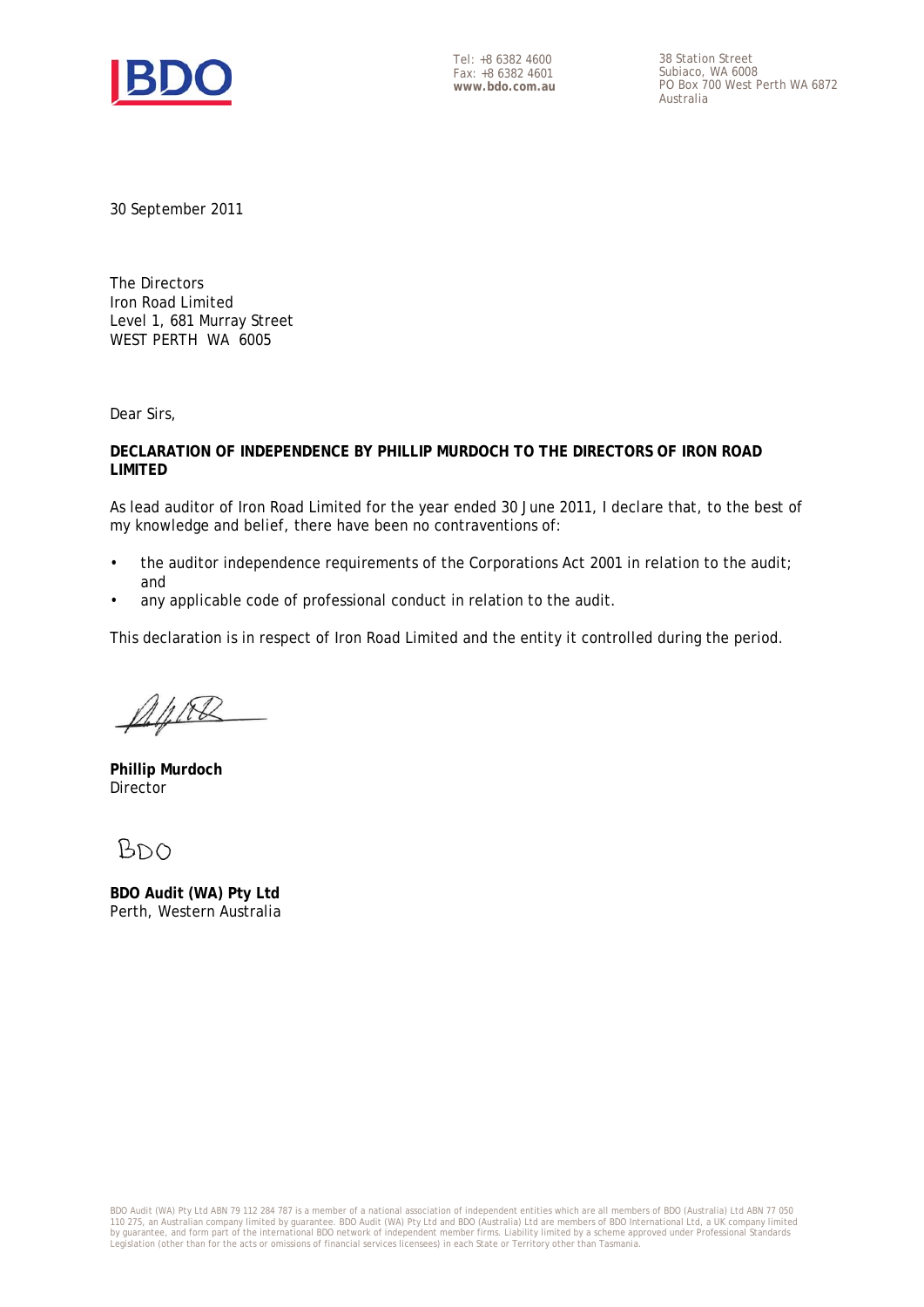## **Corporate Governance Statement**

The Company has adopted comprehensive systems of control and accountability as the basis for the administration of corporate governance. The Board is committed to administering the policies and procedures with openness and integrity and pursuing the true spirit of corporate governance commensurate with the Company's needs. To the extent they are applicable, the Company has adopted the Eight Essential Corporate Governance Principles and Best Practice Recommendations ("Recommendations") as published by ASX Corporate Governance Council.

As the Company's activities develop in size, nature and scope, the size of the Board and the implementation of additional corporate governance structures will be given further consideration.

The Board sets out below its "if not, why not" report in relation to those matters of corporate governance where the Company's practises depart from the recommendations.

#### **Principle 1 Recommendation 1.1**

#### *Notification of Departure*

The Company has not formally disclosed the functions reserved to the Board and those delegated to management.

#### *Explanation for Departure:*

The Board recognises the importance of distinguishing between the respective roles and responsibilities of the Board and management. The Board has established a framework for the management of the Company and the roles and responsibilities of the Board and management.

Previously due to the small size of the Board and of the Company, the Board did not think that is was necessary to formally document the roles of the Board and management as these roles were clearly understood by all members of the Board and management. The Board is responsible for the strategic direction of the Company, establishing goals for management and monitoring the achievement of these goals, monitoring the overall corporate governance of the Company and ensuring that shareholder value is increased.

#### **Principle 2 Recommendation 2.1**

#### *Notification of Departure:*

The Board does not have a majority of independent Directors.

#### *Explanation for Departure:*

The Board has been structured such that its composition and size will enable it to effectively discharge its responsibilities and duties. Each Director has the relevant industry experience and specific expertise relevant to the Company's business and level of operations.

The Board considers that its structure is, and will continue to be, appropriate in the context of the Company's recent history. The Company considers that the non-independent Directors possess the skills and experience suitable for building the Company. Furthermore, the Board considers that in the current phase of the Company's growth, the Company's shareholders are better served by Directors who have a vested interest in the Company. The Board intends to reconsider its composition as the Company's operations evolve, and may appoint independent Directors as it deems appropriate.

#### **Principle 2 Recommendation 2.4**

#### *Notification of Departure:*

The full Board carries out the role of a nomination committee in the Nomination Committee Charter formalised on 14 February 2009. The Board has not adopted a charter relevant to the specific functions of a nomination committee.

#### *Explanation for Departure:*

The Board considers that no efficiencies or other benefits would be gained by establishing a separate nomination committee, in particular at this early stage of the Company's operation, where the Company's focus is on the retention of Directors and senior executives.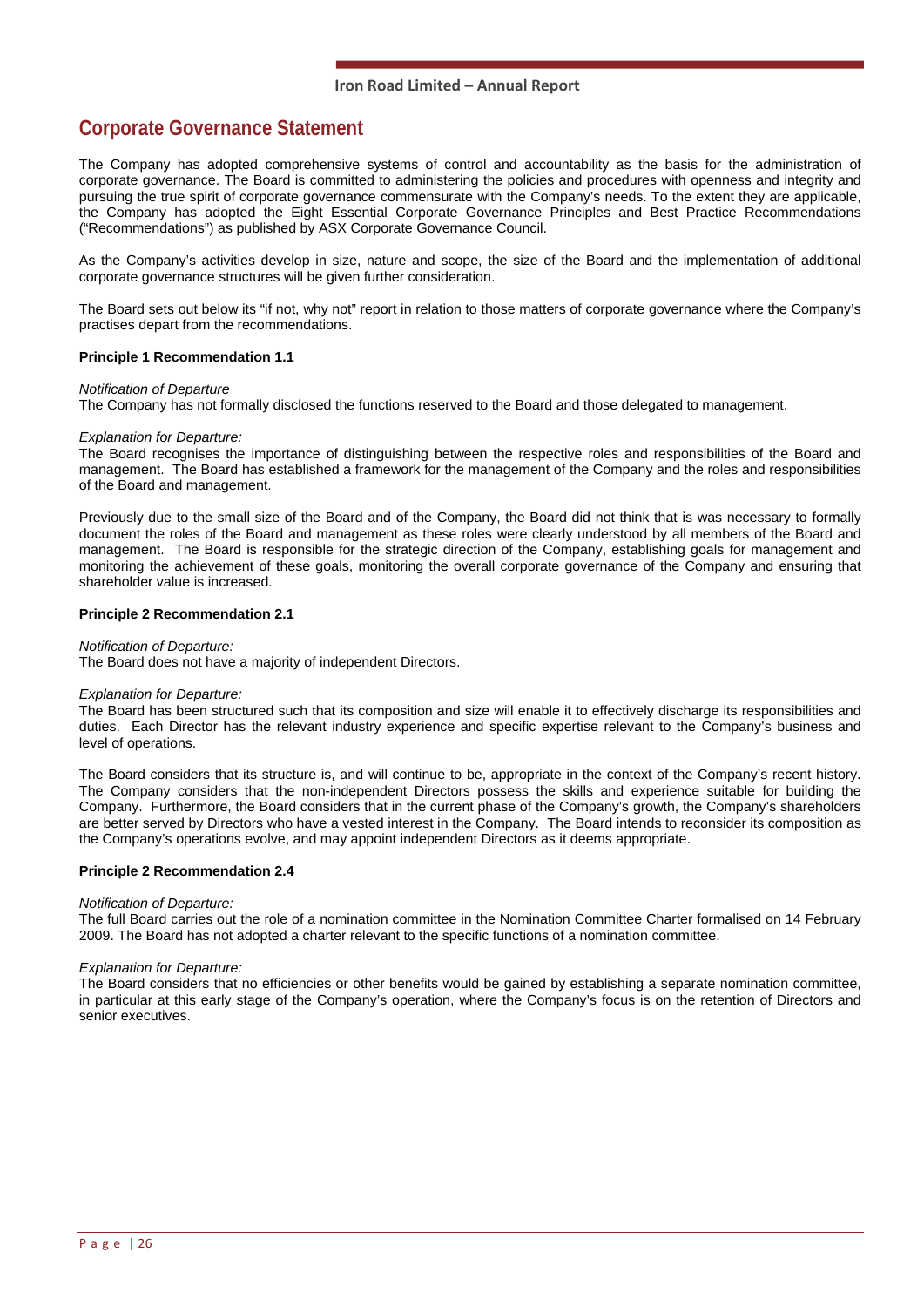## **Corporate Governance Statement (continued)**

## **Principle 4 Recommendation 4.2, 4.3, 4.4**

*Notification of Departure:*  There is no separate Audit Committee.

#### *Explanation for Departure:*

The Company's financial statements are prepared by the Company Secretary and reviewed in detail by the full Board. The Board also relies on the functions and capabilities of its external auditors to ensure proper audit of financial statements. The Board considers this process is sufficient to ensure integrity in financial reporting. The audit committee consists of the current full Board. The Board considers that no efficiencies or other benefits would be gained by establishing a separate audit committee, in particular at this early stage of the Company's operation.

#### **Principle 7 Recommendation 7.1**

#### *Notification of Departure:*

The Company has an informal risk oversight and management policy and internal compliance and control system.

#### *Explanation for Departure:*

The Board is aware of the various risks that affect the Company and its particular business and reviews these risks on a regular basis. As the Company develops, the Board will further develop appropriate procedures to deal with risk oversight and management and internal compliance, taking into account the size of the Company and the stage of development of its projects.

#### **Principle 8 Recommendation 8.1**

#### *Notification of Departure:*

The Company does not have in place a formal process for evaluation of the Board, its committees, individual Directors and key executives.

#### *Explanation for Departure:*

Due to the size and structure of the Board a formal evaluation process is not conducted.

The Company operates with only two full time employees. The Company uses consultants for geological and Company secretarial functions and pays market rates for experienced professionals.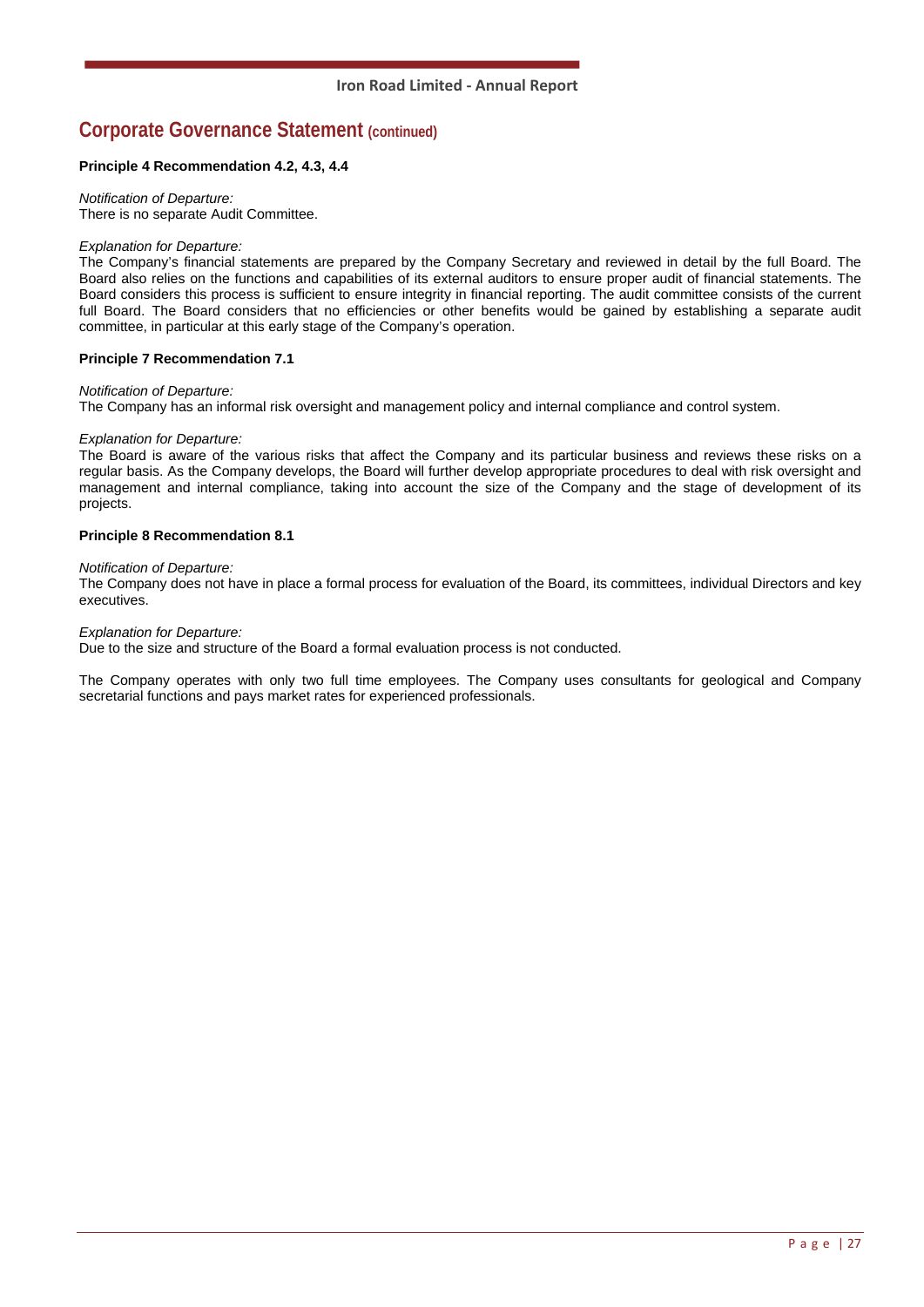## **Consolidated Statement of Comprehensive Income**

| YEAR ENDED 30 JUNE 2011                                                            | <b>Notes</b> | 2011           | 2010           |
|------------------------------------------------------------------------------------|--------------|----------------|----------------|
|                                                                                    |              | \$             | \$             |
| <b>REVENUE</b>                                                                     | 4            | 116,133        | 95,402         |
| General expenses                                                                   | 5            | (783, 031)     | (568, 779)     |
| Depreciation                                                                       |              | (26, 328)      | (12, 322)      |
| <b>Exploration expenses</b>                                                        | 5            | (15,834,941)   | (6,896,488)    |
| Employee expenses                                                                  |              | (758, 709)     | (592,700)      |
| Superannuation                                                                     |              | (74, 130)      | (56, 325)      |
| Consulting                                                                         |              | (15,000)       | (65, 901)      |
| Marketing                                                                          |              | (66, 471)      | (66, 589)      |
| Travel and accommodation                                                           |              | (80, 888)      | (84, 749)      |
| Share based payment                                                                |              | 2,214          | (3,050,681)    |
| Loss before income tax                                                             |              | (17, 521, 151) | (11, 299, 132) |
| Income tax benefit                                                                 | 6            | 1,034,329      |                |
| <b>LOSS FOR THE YEAR</b>                                                           |              | (16, 486, 822) | (11, 299, 132) |
| Other comprehensive income for the year, net of tax                                |              |                |                |
| Total comprehensive income for the year                                            |              | (16, 486, 822) | (11, 299, 132) |
| <b>TOTAL COMPREHENSIVE INCOME ATTRIBUTABLE</b><br>TO MEMBERS OF IRON ROAD LIMITED  | 22           | (16, 486, 822) | (11, 299, 132) |
|                                                                                    |              |                |                |
| Loss per share for loss attributable to ordinary<br>equity holders of the company: |              |                |                |
|                                                                                    |              | cents          | cents          |
| Basic and diluted loss per share (cents per share)                                 | 22           | (16.28)        | (17.46)        |

The above Consolidated Statement of Comprehensive Income should be read in conjunction with the Notes to the Financial Statements.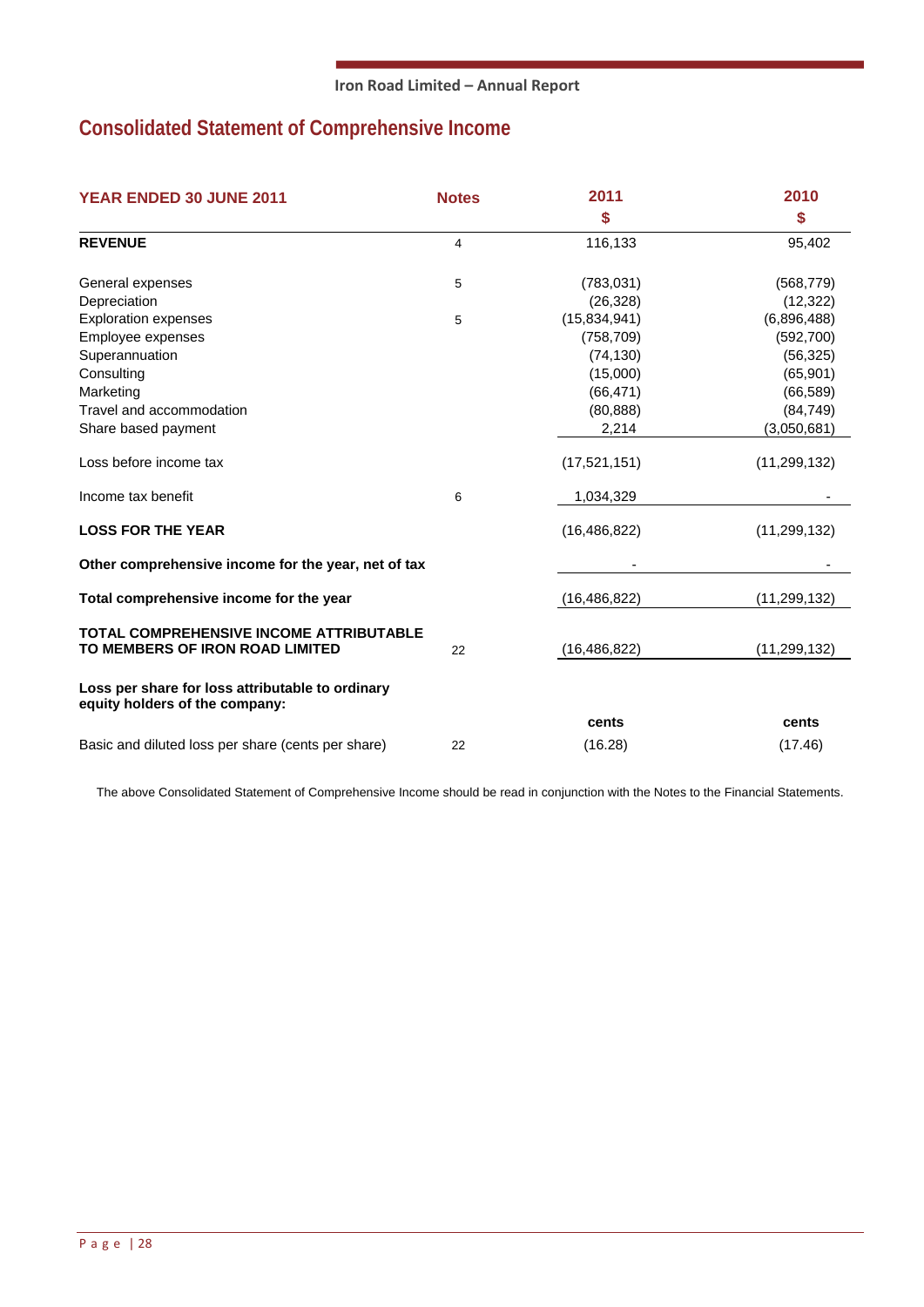## **Consolidated Statement of Financial Position**

| <b>AT 30 JUNE 2011</b>                 | <b>Notes</b>   | 2011          | 2010           |
|----------------------------------------|----------------|---------------|----------------|
|                                        |                | \$            | \$             |
| <b>CURRENT ASSETS</b>                  |                |               |                |
| Cash and cash equivalents              | $\overline{7}$ | 125,603       | 3,071,470      |
| Trade and other receivables            | 8              | 561,289       | 431,268        |
| <b>TOTAL CURRENT ASSETS</b>            |                | 686,892       | 3,502,738      |
| <b>NON-CURRENT ASSETS</b>              |                |               |                |
| Other assets                           | 9              | 1,700         | 400            |
| Property, plant and equipment          | 10(a)          | 117,446       | 39,590         |
| Capitalised tenement acquisition costs | 10(b)          | 1,117,143     | 655,225        |
| <b>TOTAL NON-CURRENT ASSETS</b>        |                | 1,236,289     | 695,215        |
| <b>TOTAL ASSETS</b>                    |                | 1,923,181     | 4,197,953      |
| <b>CURRENT LIABILITIES</b>             |                |               |                |
| Trade and other payables               | 11             | 3,253,926     | 1,739,197      |
| <b>TOTAL CURRENT LIABILITIES</b>       |                | 3,253,926     | 1,739,197      |
| <b>TOTAL LIABILITIES</b>               |                | 3,253,926     | 1,739,197      |
| <b>NET ASSETS</b>                      |                | (1,330,745)   | 2,458,756      |
| <b>EQUITY</b>                          |                |               |                |
| <b>Issued Capital</b>                  | 12             | 27,141,875    | 14,442,340     |
| Reserves                               | 13(a)          | 4,298,799     | 4,301,013      |
| <b>Accumulated losses</b>              | 13(b)          | (32,771,419)  | (16, 284, 597) |
| <b>TOTAL EQUITY</b>                    |                | (1, 330, 745) | 2,458,756      |

The above Consolidated Statement of Financial Position should be read in conjunction with the Notes to the Financial Statements.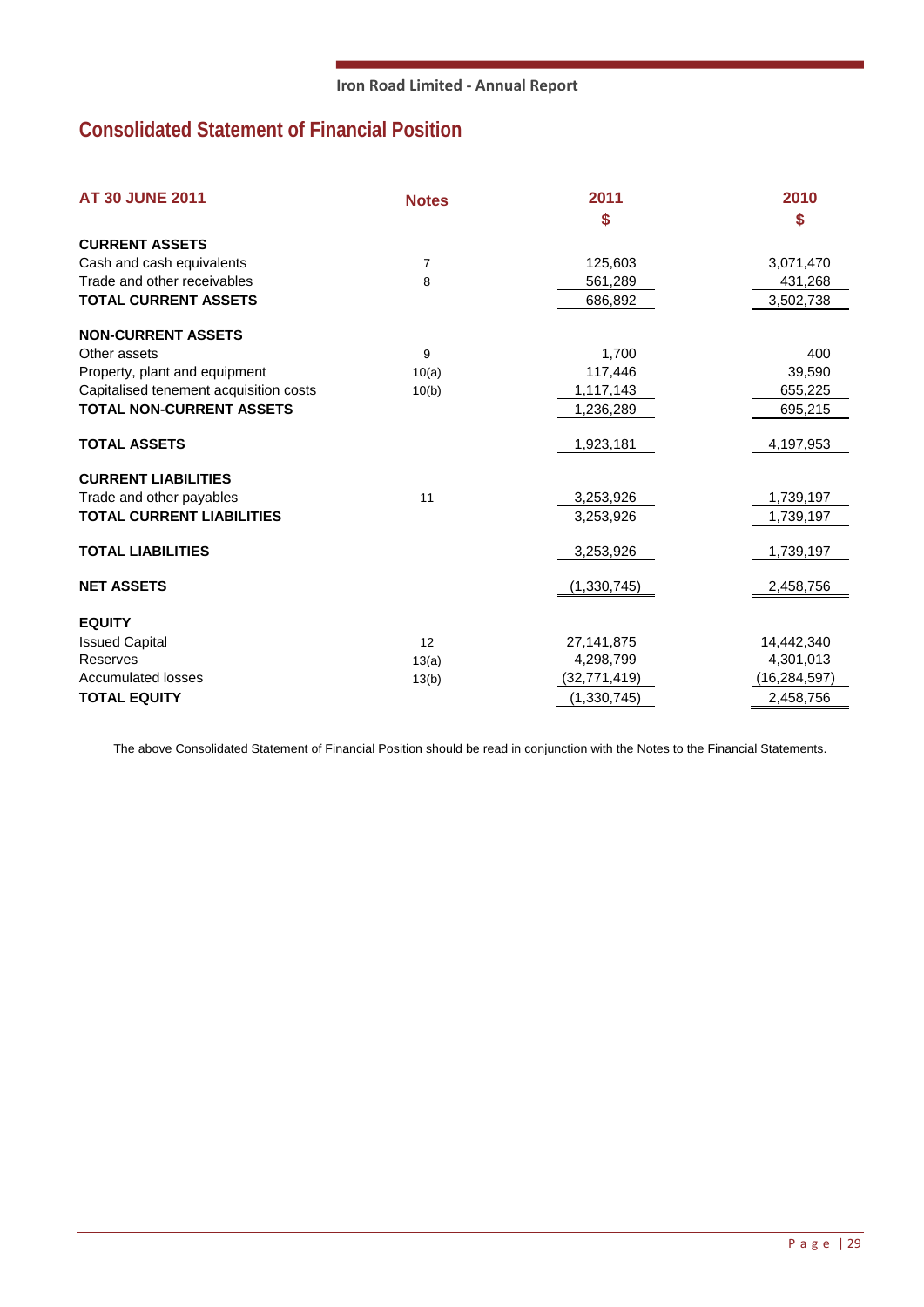## **Consolidated Statement of Changes in Equity**

|                                                                       | <b>Share Capital</b><br><b>Ordinary</b><br>S | <b>Accumulated</b><br><b>Losses</b><br>\$ | <b>Share-based</b><br><b>Payments</b><br><b>Reserve</b><br>S | <b>Option Issue</b><br><b>Reserve</b> | <b>Total</b><br><b>Equity</b><br>\$ |
|-----------------------------------------------------------------------|----------------------------------------------|-------------------------------------------|--------------------------------------------------------------|---------------------------------------|-------------------------------------|
| <b>BALANCE AT 1 JULY 2009</b>                                         | 5,598,307                                    | (4,985,465)                               | 977,082                                                      | 273,250                               | 1,863,174                           |
| Loss for the year                                                     | $\overline{\phantom{a}}$                     | (11,299,132)                              |                                                              | ۰.                                    | (11, 299, 132)                      |
| <b>TOTAL COMPREHENSIVE INCOME FOR THE</b><br><b>YEAR</b>              | $\blacksquare$                               | (11,299,132)                              |                                                              |                                       | (11, 299, 132)                      |
| Contributions to equity net of transactions costs                     | 8,844,033                                    | ٠                                         |                                                              | ۰.                                    | 8,844,033                           |
| Share based payments                                                  |                                              |                                           | 3,050,681                                                    | ۰                                     | 3,050,681                           |
| <b>TRANSACTIONS WITH OWNERS IN THEIR</b><br><b>CAPACITY AS OWNERS</b> | 8,844,033                                    |                                           | 3,050,681                                                    | Ξ.                                    | 11.894.714                          |
| <b>BALANCE AT 30 JUNE 2010</b>                                        | 14.442.340                                   | (16.284.597)                              | 4.027.763                                                    | 273.250                               | 2,458,756                           |

|                                                                                               | <b>Share Capital</b><br><b>Ordinary</b><br>S | <b>Accumulated</b><br><b>Losses</b><br>\$ | Share-based<br><b>Payments</b><br><b>Reserve</b><br>S | <b>Option Issue</b><br><b>Reserve</b> | Total<br><b>Equity</b><br>S |
|-----------------------------------------------------------------------------------------------|----------------------------------------------|-------------------------------------------|-------------------------------------------------------|---------------------------------------|-----------------------------|
| <b>BALANCE AT 1 JULY 2010</b>                                                                 | 14,442,340                                   | (16, 284, 597)                            | 4,027,763                                             | 273,250                               | 2,458,756                   |
| Loss for the year<br><b>TOTAL COMPREHENSIVE INCOME FOR THE</b>                                | ٠                                            | (16, 486, 822)                            |                                                       |                                       | (16, 486, 822)              |
| <b>YEAR</b>                                                                                   | $\sim$                                       | (16,486,822)                              |                                                       | ۰.                                    | (16, 486, 822)              |
| Contributions to equity net of transactions costs                                             | 12,699,535                                   |                                           |                                                       |                                       | 12,699,535                  |
| Share based payments<br><b>TRANSACTIONS WITH OWNERS IN THEIR</b><br><b>CAPACITY AS OWNERS</b> | 12,699,535                                   |                                           | (2,214)<br>(2,214)                                    | ۰<br>٠                                | (2,214)<br>12,697,321       |
| <b>BALANCE AT 30 JUNE 2011</b>                                                                | 27,141,875                                   | (32,771,419)                              | 4,025,549                                             | 273,250                               | (1, 330, 745)               |

The above Consolidated Statement of Changes in Equity should be read in conjunction with the Notes to the Financial Statements.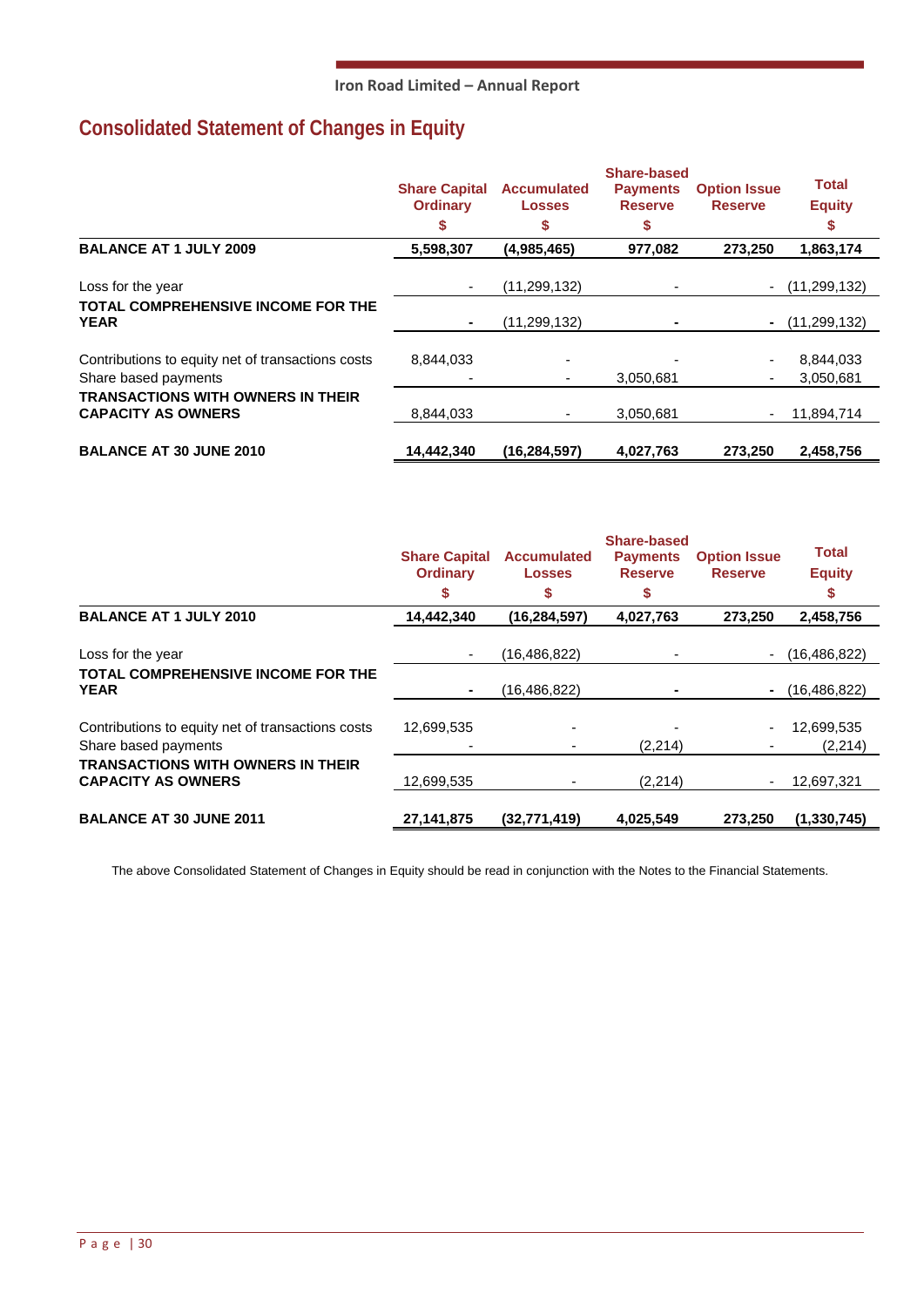## **Consolidated Statement of Cash Flows**

| YEAR ENDED 30 JUNE 2011                                       | <b>Notes</b>   | 2011           | 2010          |
|---------------------------------------------------------------|----------------|----------------|---------------|
|                                                               |                | \$             | \$            |
| <b>CASH FLOWS FROM OPERATING ACTIVITIES</b>                   |                |                |               |
| Research and development tax refund                           |                | 1,034,329      |               |
| Payments to suppliers and employees                           |                | (893, 720)     | (888,005)     |
| Payments for exploration                                      |                | (15, 344, 257) | (6, 186, 142) |
| Interest received                                             |                | 123,627        | 87,902        |
| Other                                                         |                | (143, 148)     | (285, 083)    |
| NET CASH (OUTFLOW) FROM OPERATING                             |                |                |               |
| <b>ACTIVITIES</b>                                             | 21(a)          | (15, 223, 169) | (7, 271, 328) |
| <b>CASH FLOWS FROM INVESTING ACTIVITIES</b>                   |                |                |               |
| Purchase of property, plant and equipment                     |                | (104, 185)     | (37,059)      |
| Purchase of prospect                                          | 10(b)          | (542, 718)     |               |
| NET CASH (OUTFLOW) FROM INVESTING                             |                |                |               |
| <b>ACTIVITIES</b>                                             |                | (646, 903)     | (37,059)      |
| <b>CASH FLOWS FROM FINANCING ACTIVITIES</b>                   |                |                |               |
| Proceeds from issues of ordinary shares/options               |                | 13,213,813     | 8,907,123     |
| Proceeds from issues of listed options                        |                |                |               |
| Payment of share issue costs                                  |                | (289, 608)     | (63,090)      |
| <b>NET CASH INFLOW FROM FINANCING</b>                         |                |                |               |
| <b>ACTIVITIES</b>                                             |                | 12,924,205     | 8,844,033     |
|                                                               |                |                |               |
| NET(DECREASE)/INCREASE IN CASH AND<br><b>CASH EQUIVALENTS</b> |                | (2,945,867)    | 1,535,646     |
| Cash and cash equivalents at the beginning of the             |                |                |               |
| year                                                          |                | 3,071,470      | 1,535,824     |
|                                                               |                |                |               |
| <b>CASH AND CASH EQUIVALENTS AT THE END</b>                   |                |                |               |
| OF THE YEAR                                                   | $\overline{7}$ | 125,603        | 3,071,470     |

The above Consolidated Statement of Cash Flows should be read in conjunction with the Notes to the Financial Statements.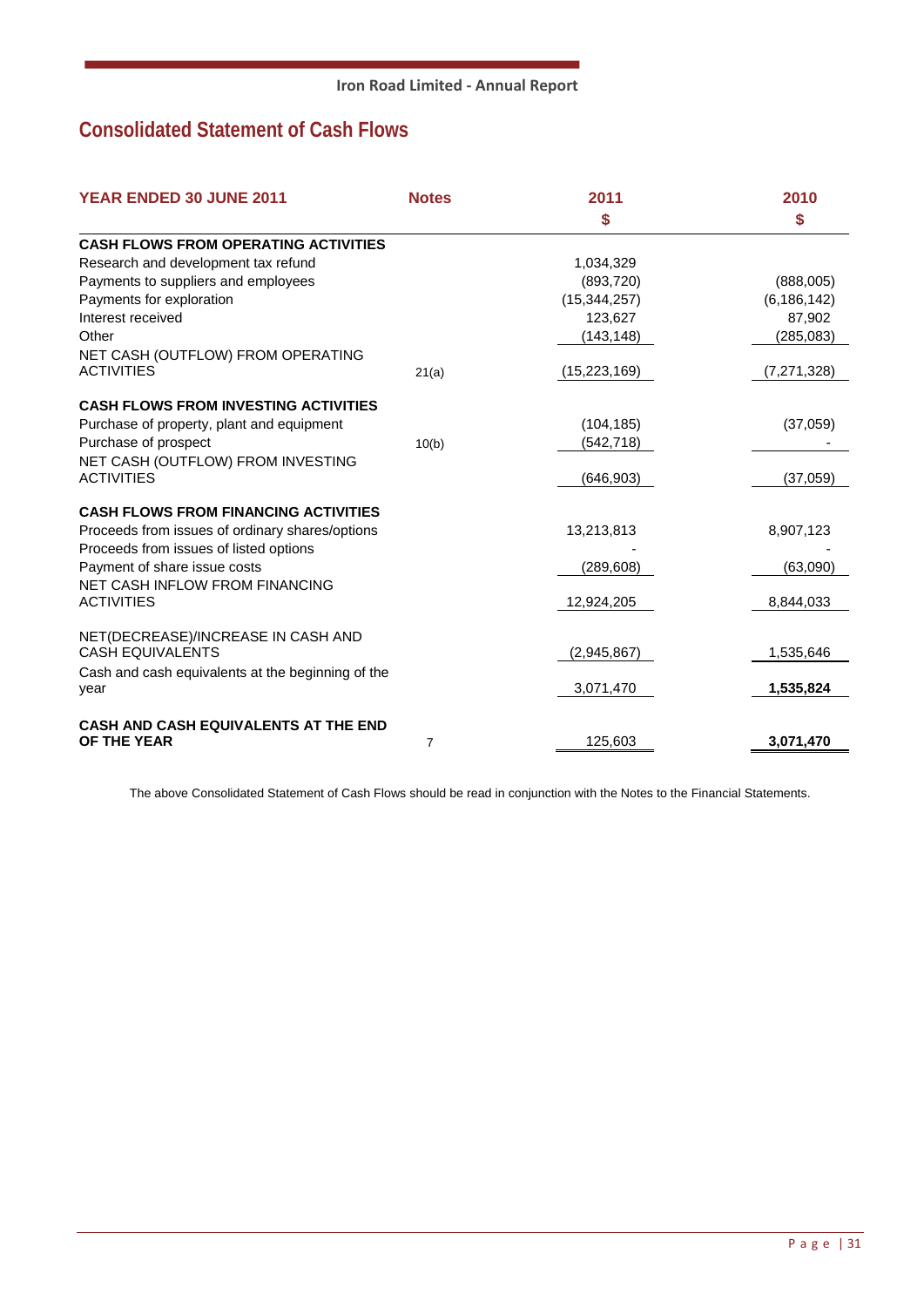## **Notes to the Consolidated Financial Statements**

## **1. SUMMARY OF SIGNIFICANT ACCOUNTING POLICIES**

The significant accounting policies adopted in the preparation of the financial information included in this report have been set out below.

#### **(a) Basis of preparation of historical financial information**

These general purpose financial statements have been prepared in accordance with Australian Accounting Standards, other authoritative pronouncements of the Australian Accounting Standards Boards, Australian Accounting Interpretations and the *Corporations Act 2001*.These financial statements have been prepared on a historical cost basis.

Compliance with AIFRS ensures that the financial statements, comprising the notes thereto, comply with International Financial Reporting Standards. Australian Accounting Standards include Australian Equivalents to International Financial Reporting Standards (AIFRS). These financial statements are presented in Australian Dollars, which is the Group's functional and presentation currency.

#### *Going Concern*

The directors have prepared the financial statements on the basis of going concern, which contemplates continuity of normal business activities and the realisation of assets and settlement of liabilities in the normal course of business. Although the Company incurred a net loss of \$16,486,822, and had current liabilities which exceeded current assets of \$1,330,745, subsequent to year end the company was successful in raising additional capital to fund its ongoing explorations as detailed in Note 21.

#### **(b) Principles of consolidation**

The consolidated financial statements incorporate the assets and liabilities of the subsidiaries of Iron Road Limited as at 30 June 2011 and the results of all subsidiaries for the year then ended. Iron Road Limited and its subsidiaries together are referred to in this report as the group or the consolidated entity.

Subsidiaries are all entities (including special purpose entities) over which the group has the power to govern the financial and operating policies, generally accompanying a shareholding of more than one-half of the voting rights. The existence and effect of potential voting rights that are currently exercisable or convertible are considered when assessing whether the group controls another entity.

Subsidiaries are fully consolidated from the date on which control is transferred to the group. They are de-consolidated from the date that control ceases.

Intercompany transactions, balances and unrealised gains on transactions between group companies are eliminated. Unrealised losses are also eliminated unless the transaction provides evidence of the impairment of the asset transferred. Accounting policies of subsidiaries have been changed where necessary to ensure consistency with the policies adopted by the group.

Non-controlling interests in the results and equity of subsidiaries are shown separately in the statement of comprehensive income, statement of changes in equity and statement of financial position respectively.

#### **(c) Revenue Recognition**

#### *Sale of Goods and Services*

Revenue from sale of goods or services is recognised when the significant risks and rewards of ownership have passed to the buyer and can be reliably measured. Risks and rewards are considered passed to buyer when goods have been delivered to the customer.

*Interest* 

Revenue is recognised as interest accrues using the effective interest method. The effective interest method uses the effective interest rate which is the rate that exactly discounts the estimated future cash receipt over the expected life of the financial asset.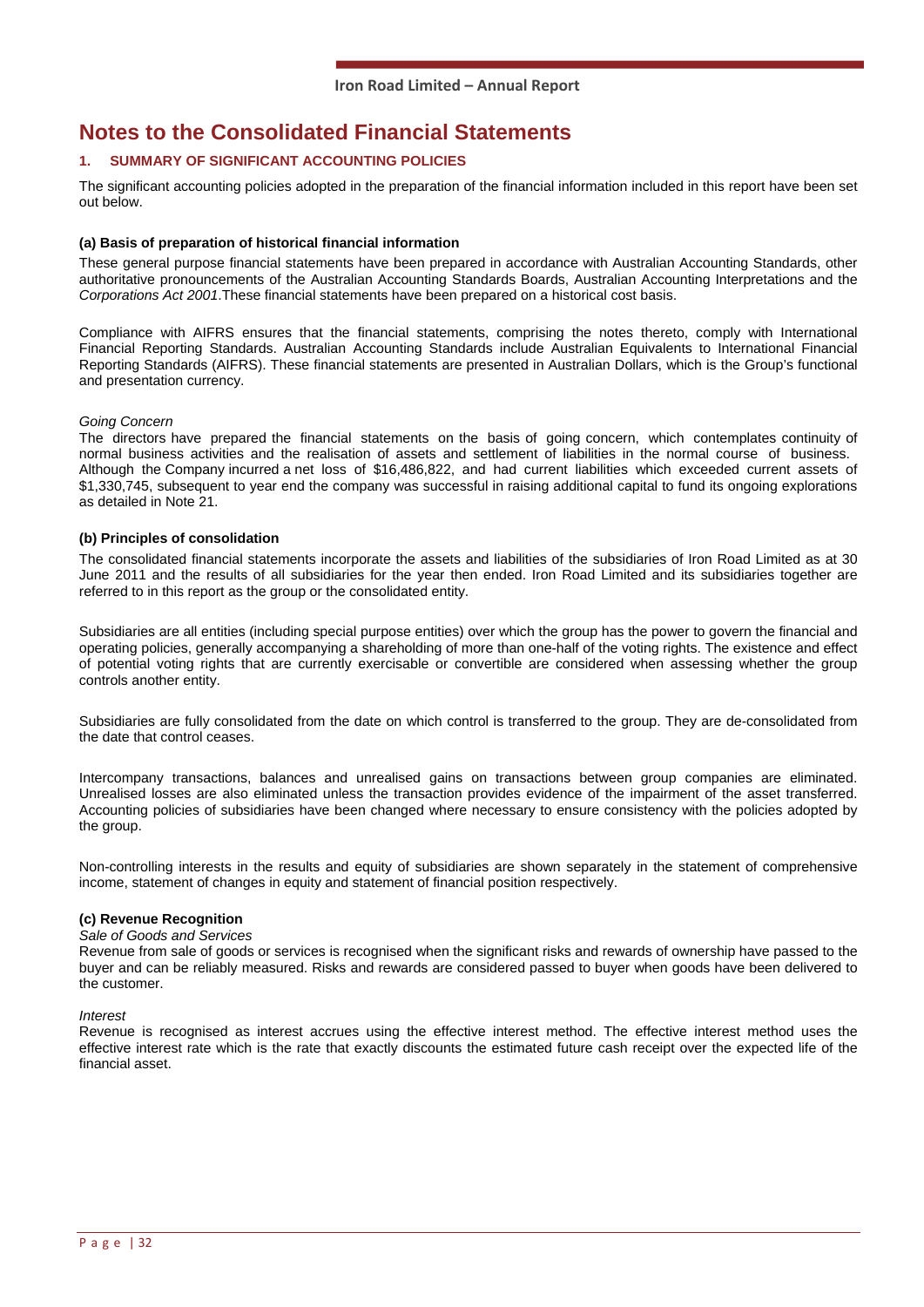#### **(d) Income tax**

The income tax expense for the period is the tax payable on the current period's taxable income based on the national income tax rate for each jurisdiction adjusted by changes in deferred tax assets and liabilities attributable to temporary differences between the tax base of assets and liabilities and their carrying amounts in the financial statements, and to unused tax losses.

Deferred tax assets and liabilities are recognised for all temporary differences, between carrying amounts of assets and liabilities for financial reporting purposes and their respective tax bases, at the tax rates expected to apply when the assets are recovered or liabilities settled, based on those tax rates which are enacted or substantively enacted for each jurisdiction. Exceptions are made for certain temporary differences arising on initial recognition of an asset or a liability if they arose in a transaction, other than a business combination, that at the time of the transaction did not affect either accounting profit or taxable profit.

Deferred tax assets are only recognised for deductible temporary differences and unused tax loses if it is probable that future taxable amounts will be available to utilise those temporary differences and losses.

Current and deferred tax balances relating to amounts recognised directly in equity are also recognised directly in equity.

#### **(e) Impairment of Assets**

At each reporting date the Group assesses whether there is any indication that individual assets are impaired. Where impairment indicators exist, recoverable amount is determined and impairment losses are recognised in the statement of comprehensive income where the asset's carrying value exceeds its recoverable amount. Recoverable amount is the higher of an asset's fair value less costs to sell and value in use.

For the purpose of assessing value in use, the estimated future cash flows are discounted to their present value using a pretax discount rate that reflects current market assessments of the time value of money and the risks specific to the asset.

Where it is not possible to estimate recoverable amount for an individual asset, recoverable amount is determined for the cash-generating unit to which the asset belongs.

#### **(f) Cash and Cash Equivalents**

"Cash and cash equivalents" includes cash on hand, deposits held at call with financial institutions, other short-term highly liquid investments that are readily convertible to known amounts of cash and which are subject to an insignificant risk of changes in value, and bank overdrafts. Bank overdrafts are shown within borrowings in current liabilities on the statement of financial position.

#### **(g) Investments and Other Financial Assets**

All investments and other financial assets are initially stated at cost, being the fair value of consideration given plus acquisition costs. Purchases and sales of investments are recognised on trade date which is the date on which the Group commits to purchase or sell the asset. Accounting policies for each category of investments and other financial assets subsequent to initial recognition are set out below.

#### *Loans and receivables*

Non-current loans and receivables include loans due from related parties repayable no earlier than 365 days of statement of financial position date. As these are non-interest bearing, fair value at initial recognition requires an adjustment to discount these loans using a market-rate of interest for a similar instrument with a similar credit rating. The discount is credited to the statement of comprehensive income immediately and amortised using the effective interest method. Loans and receivables are carried at amortised costs using the effective interest rate method.

#### **(h) Fair value estimation**

Fair values may be used for financial asset and liability measurement and well as for sundry disclosures.

Fair values for financial instruments traded in active markets are based on quoted market prices at statement of financial position date. The quoted market price for financial assets is the current bid price and the quoted market price for financial liabilities is the current ask price.

The fair value of financial instruments that are not traded in an active market are determined using valuation techniques. Assumptions used are based on observable market prices and rates at reporting date. The fair value of long-term debt instruments is determined using quoted market prices for similar instruments. Estimated discounted cash flows are used to determine fair value of the remaining financial instruments.

The fair value of trade receivables and payables is their normal value less estimated credit adjustments due to their short term nature.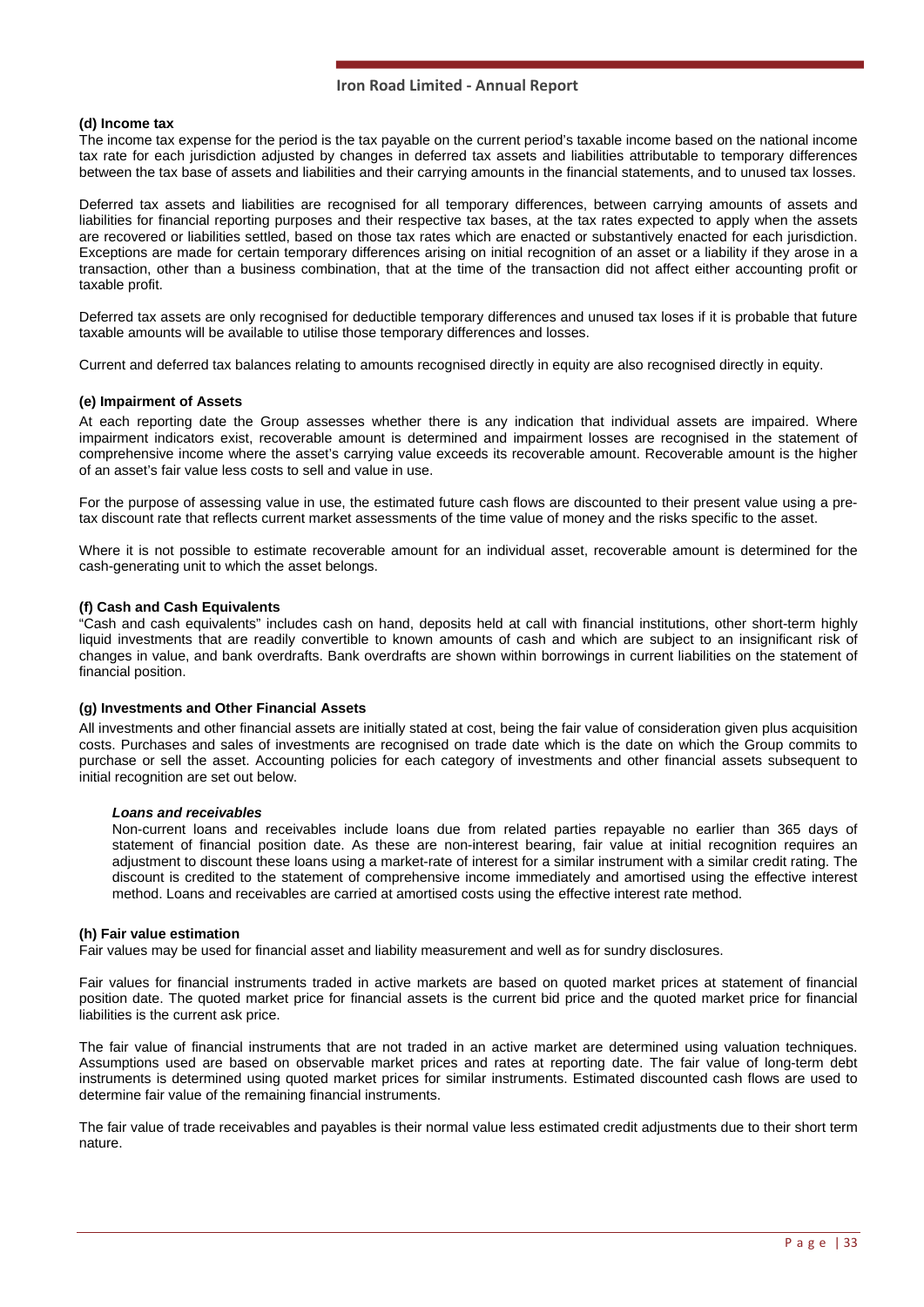#### **(i) Trade and other payables**

Trade and other payables represent liabilities for goods and services provided to the Group prior to the year end and which are unpaid. These amounts are unsecured and have 30-60 day payment terms. They are recognised initially at fair value and subsequently at amortised cost.

#### **(j) Employee benefits**

## *Wages and Salaries, Annual Leave and Sick Leave*

Liabilities for wages and salaries, including non-monetary benefits, annual leave and accumulating sick leave expected to be settled within 12 months of statement of financial position date are recognised in respect of employees' services rendered up statement of financial position date and measured at amounts expected to be paid when the liabilities are settled. Liabilities for non-accumulating sick leave are recognised when leave is taken and measured at the actual rates paid or payable. Liabilities for wages and salaries are included as part of other payables and liabilities for annual and sick leave are included as part of employee benefits provisions.

#### *Long Service Leave*

Liabilities for long service leave are recognised as part of the provision for employee benefits and measured as the present value of expected future payments to be made in respect of services provided by employees to the statement of financial position date using the projected future projected unit credit method. Consideration is given to expected future salaries and wages levels, experience of employee departures and periods of service. Expected future payments are discounted using national government bond rates at statement of financial position date with terms to maturity and currency that match, as closely as possible, the estimated future cash outflows.

#### *Retirement Benefit Obligations*

The Group has a defined contribution superannuation fund. Contributions are recognised as expenses as they become payable. Prepaid contributions are recognised as an asset to the extent that a cash refund or a reduction in future payments is available.

#### **(k) Exploration and evaluation expenditure**

Exploration and evaluation expenditure encompasses expenditures incurred by the Group in connection with the exploration for and evaluation of mineral resources before the technical feasibility and commercial viability of extracting a mineral resource are demonstrable.

For each area of interest, expenditure incurred in the acquisition of rights to explore is capitalised, classified as tangible or intangible, and recognised as an exploration and evaluation asset. Exploration and evaluation assets are measured at cost at recognition. Exploration and evaluation incurred by the Group subsequent to acquisition of the rights to explore is expensed as incurred.

A provision for unsuccessful exploration and evaluation is created against each area of interest by means of a charge to the statement of comprehensive income.

The recoverable amount of each area of interest is determined on a bi-annual basis and the provision recorded in respect of that area adjusted so that the net carrying amount does not exceed the recoverable amount. For areas of interest that are not considered to have any commercial value, or where exploration rights are no longer current, the capitalised amounts are written off against the provision and any remaining amounts are charged to profit and loss.

Recoverability of the carrying amount of the exploration and evaluation assets is dependent on successful development and commercial exploitation, or alternatively, sale of the respective areas of interest.

#### **(l) Contributed Equity**

Ordinary shares are classified as equity. Incremental costs directly attributable to the issue of new shares or options are shown in equity as a deduction, net of tax, from the proceeds.

#### **(m) Goods and Services Tax**

Revenues, expenses and assets are recognised net of GST except where GST incurred on a purchase of goods and services is not recoverable from the taxation authority, in which case the GST is recognised as part of the cost of acquisition of the asset or as part of the expense item.

Receivables and payables are stated with the amount of GST included. The net amount of GST recoverable from, or payable to, the taxation authority is included as part of receivables or payables in the statement of financial position.

Cash flows are included in the statement of cash flows on a gross basis and the GST component of cash flows arising from investing and financial activities, which are recoverable from, or payable to, the taxation authority, are classified as operating cash flows.

Commitments and contingencies are disclosed net of the amount of GST recoverable from, or payable to, the taxation authority.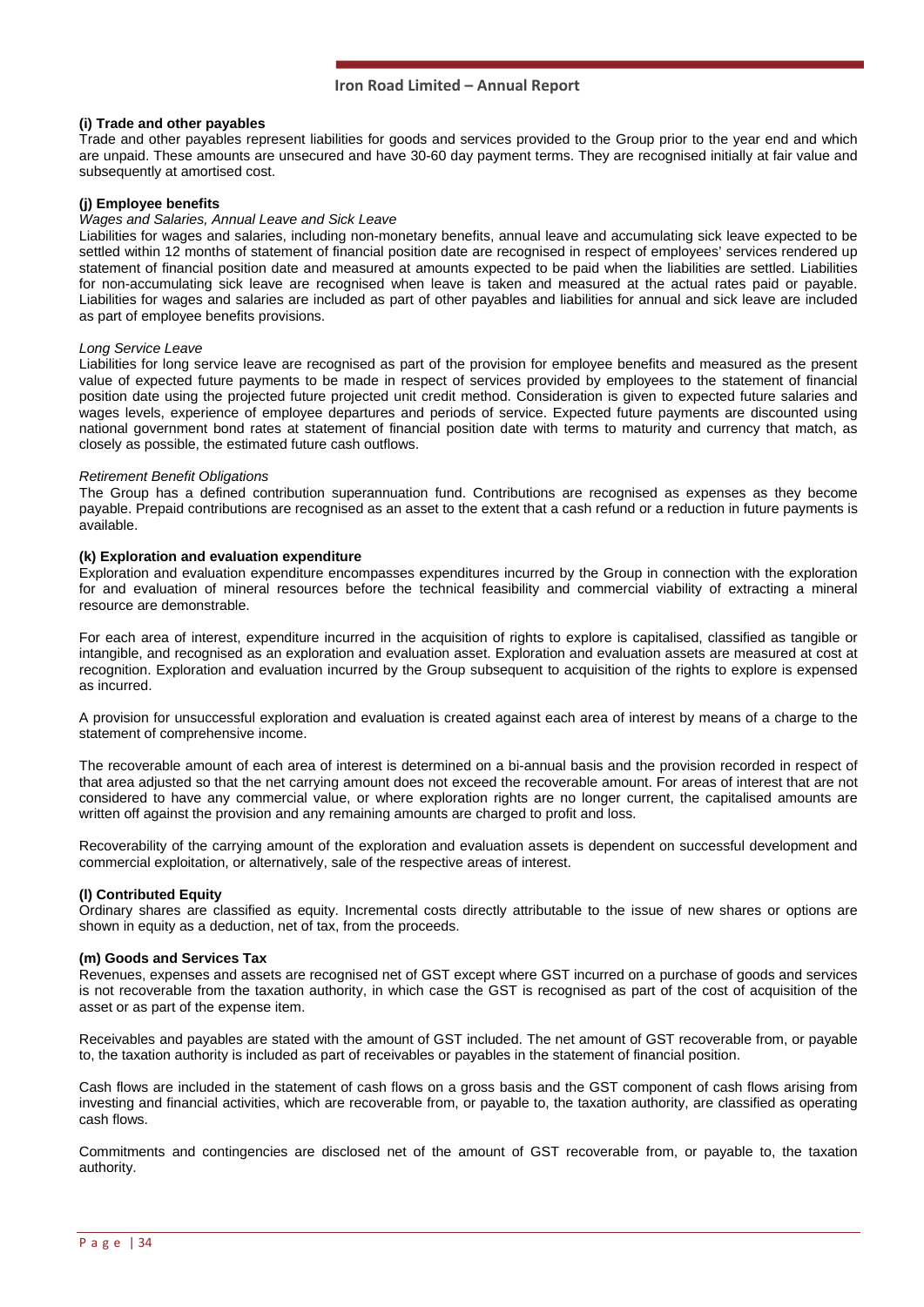#### **(n) Leases**

Leases in which a significant portion of the risks and rewards of ownership are not transferred to the Group as lessee are classified as operating leases. Payments made under operating leases (net of any incentive received from the lessor) are charged to profit or loss on a straight-line basis over the period of the lease.

Lease income from operating leases where the Group is a lessor is recognised in income on a straight-line basis over the lease term. The respective leased assets are included in the statement of financial position based on their nature.

#### **(o) Provisions**

Provisions for legal claims are recognised when the Group has a legal or constructive obligation as a result of past events. It is probable that an outflow of resources will be required to settle the obligation and the amount has been reliably estimated. Provisions are not recognised for future operating losses.

Where there are a number of similar obligations, the likelihood that an outflow will be required in settlement is determined by considering the class of obligations as a whole. A provision is recognised even if the likelihood of an outflow with respect to any one item included in the same class of obligations may be small.

Provisions are measured at the present value of management best estimate of the expenditure required to settle the present obligation at the reporting date. The discount rate used to determine the present value reflects current market assessments of the time value of money and the risks specific to the liability. The increase in the provision due to the passage of time is recognised as interest expense.

#### **(p) Share based payments**

The Group provides benefits to employees (including directors) of the Group in the form of share-based payment transactions, whereby employees render services in exchange for shares or options over shares ("equity-settled transactions").

The fair value of options is recognised as an expense with a corresponding increase in equity (share-based payments reserve). The fair value is measured at grant date and recognised over the period during which the holder becomes unconditionally entitled to the options. Fair value is determined by an independent valuer using a Black-Scholes option pricing model. In determining fair value, no account is taken of any performance conditions other than those related to the share price of Iron Road ("market conditions").

The cumulative expense recognised between grant date and vesting date is adjusted to reflect the director's best estimate of the number of options that will ultimately vest because of internal conditions of the options, such as the employees having to remain with the Group until vesting date, or such that employees are required to meet internal sales targets. No expense is recognised for options that do not ultimately vest because a market condition was not met.

Where the terms of options are modified, the expense continues to be recognised from grant date to vesting date as if the terms had never been changed. In addition, at the date of the modification, a further expense is recognised for any increase in fair value of the transaction as a result of the change.

Where options are cancelled, they are treated as if vesting occurred on cancellation and any unrecognised expenses are taken immediately to the statement of comprehensive income. However, if new options are substituted for the cancelled options and designated as a replacement on grant date, the combined impact of the cancellation and replacement options are treated as if they were a modification.

#### **(q) Property, Plant and Equipment**

Plant and equipment is stated at historical cost less accumulated depreciation and any accumulated impairment losses. Historical cost includes expenditure that is directly attributable to the acquisition of the items.

Subsequent costs are included in the asset's carrying amount or recognised as a separate asset, as appropriate, only when it is probable that future economic benefits associated with the item will flow to the group and the cost of the item can be measured reliably. The carrying amount of any component accounted for as a separate asset is derecognized when replaced. All other repairs and maintenance are charged to profit or loss during the reporting period in which they are incurred.

Depreciation is calculated on the straight line basis to write off the net cost of each item over its expected useful life. Depreciation rate for computer equipment is 33%. The assets' residual values and useful lives are reviewed, and adjusted if appropriate, at the end of each reporting period.

As asset's carrying amount is written down immediately to its recoverable amount if the asset's carrying amount is greater than its estimated recoverable amount (note 1(d)).

Gains and losses on disposals are determined by comparing proceeds with carrying amount. These are included in profit or loss. When revalued assets are sold, it is group policy to transfer any amounts included in other reserves in respect of those assets to retained earnings.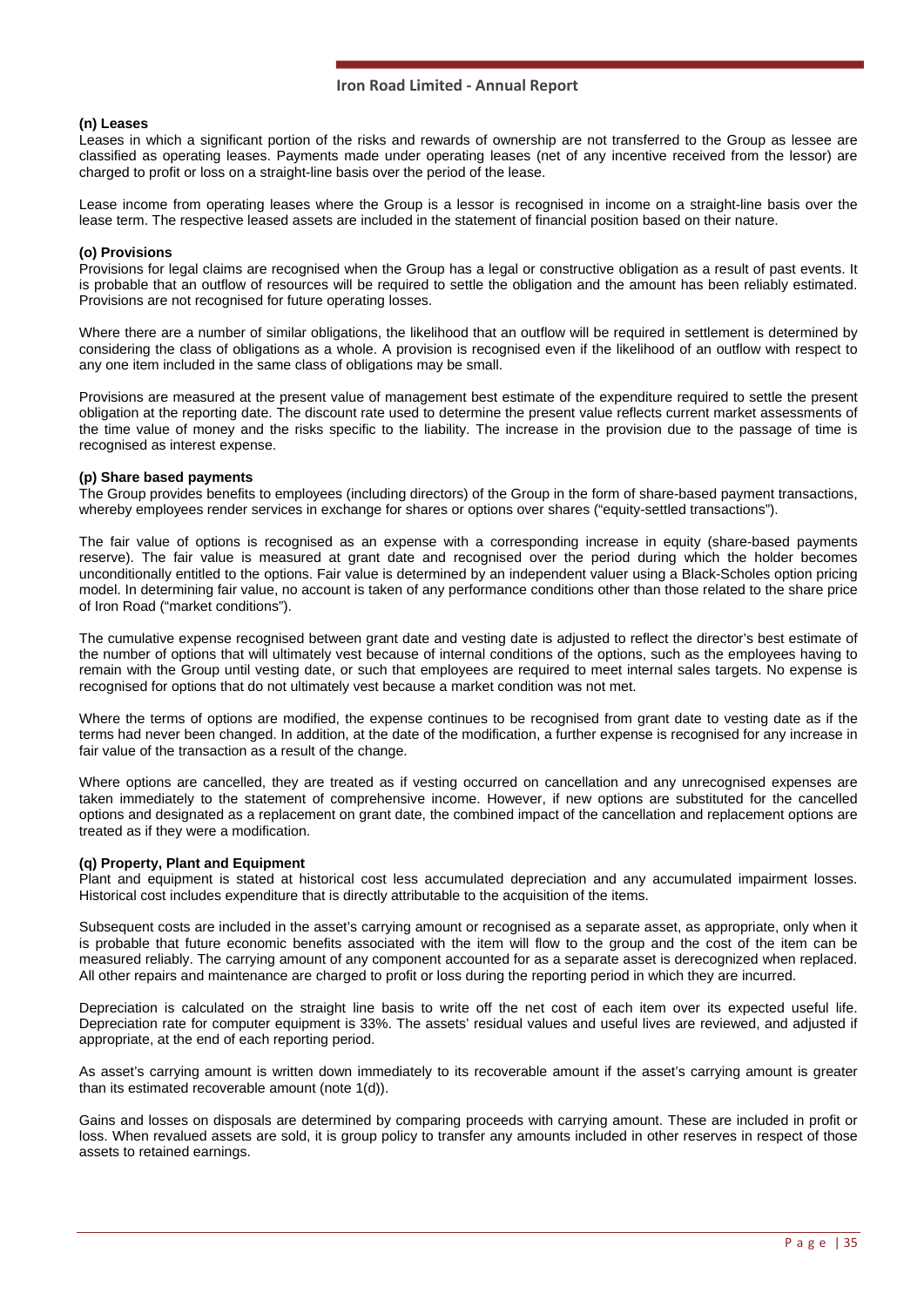### **(r) Earnings per Share**

#### (i) Basic Earnings per Share

 Basic earnings per share is determined by dividing the operating loss after income tax by the weighted average number of ordinary shares outstanding during the financial year.

#### (ii) Diluted Earnings per Share

 Diluted earnings per share adjusts the figures used in the determination of basic earnings per share by taking into account amounts unpaid on ordinary shares and any reduction in earnings per share that will probably arise from the exercise of partly paid shares or options outstanding during the financial year.

#### **(s) Segment Reporting**

Operating segments are reported in a manner that is consistent with the internal reporting provided to the chief operating decision maker, which has been identified by the Group as the Managing Director and other members of the Board of Directors.

#### **(t) Adoption of new and revised standards**

- (i) Changes in accounting policies on initial application of Accounting Standards
- Certain new accounting standards and interpretations have been published that are not mandatory for 30 June 2011 reporting periods. The Group's assessment of these new standards and interpretations is set out below:

| New / revised<br>pronouncement                                                                                                                | <b>Superseded</b><br>pronouncement               | <b>Explanation of amendments</b>                                                                                                                                                                                                                                              | <b>Effective date</b><br>(i.e. annual<br>reporting periods<br>ending on or<br>after) | Impact of new standard on<br>the financial report                                                                                                                                              | <b>Likely impact</b>                    |
|-----------------------------------------------------------------------------------------------------------------------------------------------|--------------------------------------------------|-------------------------------------------------------------------------------------------------------------------------------------------------------------------------------------------------------------------------------------------------------------------------------|--------------------------------------------------------------------------------------|------------------------------------------------------------------------------------------------------------------------------------------------------------------------------------------------|-----------------------------------------|
| <b>Accounting Standards</b>                                                                                                                   |                                                  |                                                                                                                                                                                                                                                                               |                                                                                      |                                                                                                                                                                                                |                                         |
| <b>AASB 9 Financial</b><br>Instruments                                                                                                        | AASB <sub>139</sub><br>Financial<br>Instruments: | AASB 9 introduces new<br>requirements for the classification<br>and measurement of financial                                                                                                                                                                                  | 31 December<br>2013                                                                  | AASB 9 amends the<br>classification and<br>measurement of financial                                                                                                                            | Unlikely to have<br>significant impact. |
| AASB 2009-11<br>Amendments to<br>Australian Accounting<br>Standards arising from<br>AASB <sub>9</sub>                                         | Recognition and<br>Measurement<br>(part)         | assets. AASB 9 uses a single<br>approach to determine whether a<br>financial asset is measured at<br>amortised cost or fair value,<br>replacing the many different rules in<br>AASB 139 and removes the<br>impairment requirement for financial<br>assets held at fair value. |                                                                                      | assets; the effect on the<br>entity will be that more<br>assets are held at fair value<br>and the need for impairment<br>testing has been limited to<br>assets held at amortised<br>cost only. |                                         |
| AASB 2009-13<br>Amendments to AASB<br>1 arising from<br>Interpretation 19                                                                     | Interpretation 19                                | This standard amends AASB 1 to<br>allow a first-time adopter to use the<br>transitional provisions in Interpretation<br>19.                                                                                                                                                   | 30 June 2012                                                                         | As the entity is not a first-<br>time adopter of IFRS, this<br>standard will not have any<br>impact.                                                                                           | Unlikely to have<br>significant impact. |
| AASB 124 Related Party<br><b>Disclosures</b><br>AASB 2009-12<br>Amendments to<br>Australian Accounting<br>Standards arising from<br>AASB 124. | AASB 124 Related<br>Party Disclosures            | This revision amends the disclosure<br>requirements for government related<br>entities and the definition of a related party.                                                                                                                                                 | 31 December<br>2011                                                                  | Since the entity is not a<br>government related entity; there<br>is not expected to be any<br>changes arising from this<br>standard.                                                           | Unlikely to have<br>significant impact. |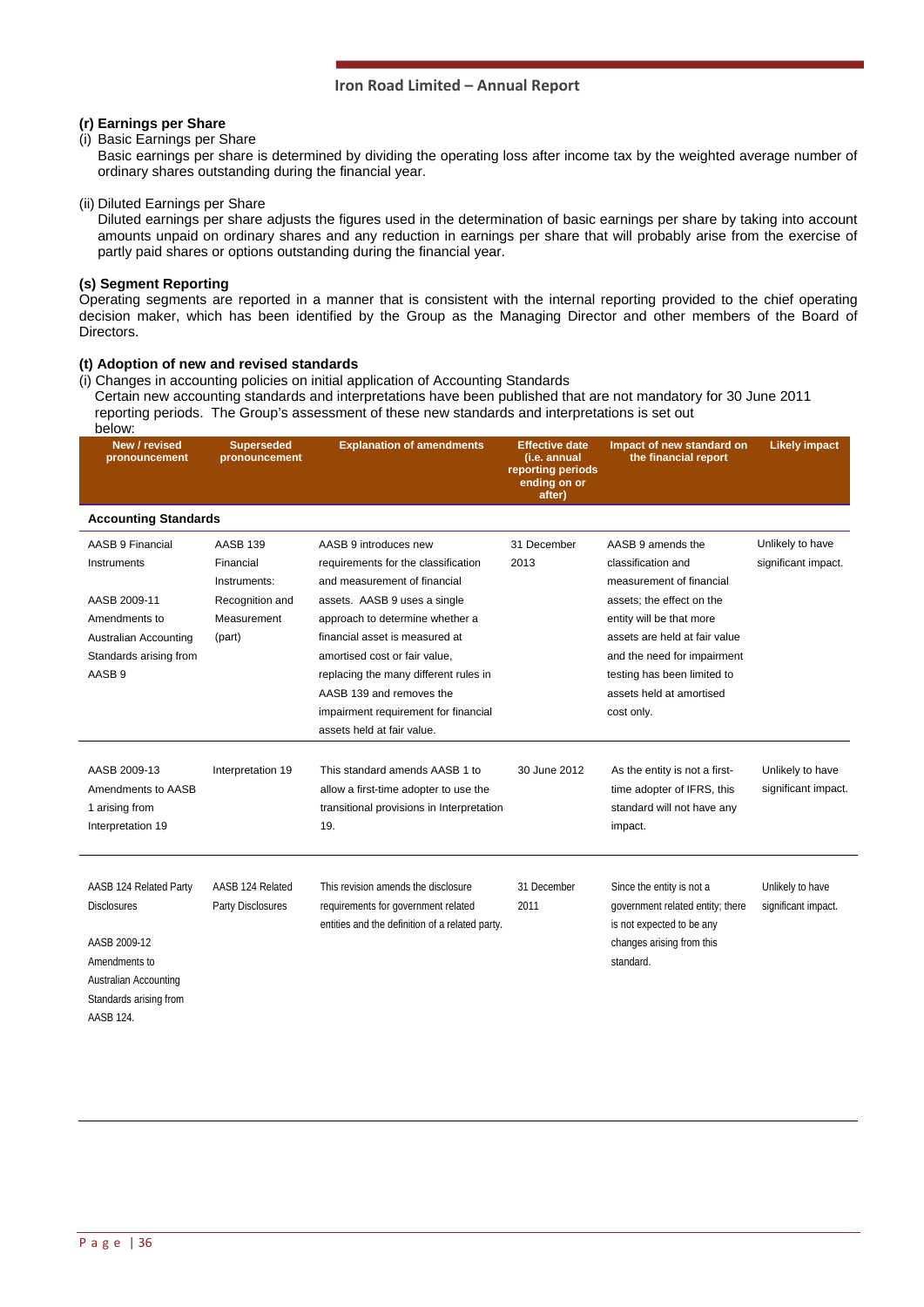| AASB 2010-01<br>Limited exemption<br>from comparative<br>AASB 7 disclosures for<br>first time adopters<br>(Amendments to AASB<br>1 and AASB 7) | AASB 1: First-time<br>adoption of<br>Australian<br>Accounting<br>Standards<br><b>AASB 7 Financial</b><br>instruments:<br><b>Disclosures</b> | These amendments principally give<br>effect to extending the transition<br>provisions of AASB 2009-2<br>Amendments to Australian Accounting<br>Standards - Improving Disclosures<br>about Financial Instruments to first-<br>time adopters of Australian<br>Accounting Standards.                                                        | 30 June 2012                                                        | As the entity is not a first-<br>time adopter of IFRS, this<br>standard will not have any<br>impact.                                                                                            | Reduced<br>disclosures for<br>first-time adopters. |
|------------------------------------------------------------------------------------------------------------------------------------------------|---------------------------------------------------------------------------------------------------------------------------------------------|------------------------------------------------------------------------------------------------------------------------------------------------------------------------------------------------------------------------------------------------------------------------------------------------------------------------------------------|---------------------------------------------------------------------|-------------------------------------------------------------------------------------------------------------------------------------------------------------------------------------------------|----------------------------------------------------|
| <b>IFRS Annual</b><br>Improvements 2010<br>(May 2010)                                                                                          | Various                                                                                                                                     | Makes various amendments to a number of<br>standards and interpretations.                                                                                                                                                                                                                                                                | Application dates<br>either 30 June<br>2011 or 31<br>December 2011. | Unlikely to have significant<br>impact on the financial report.                                                                                                                                 | Unlikely to have<br>significant impact.            |
| <b>Australian Accounting Interpretations</b>                                                                                                   |                                                                                                                                             |                                                                                                                                                                                                                                                                                                                                          |                                                                     |                                                                                                                                                                                                 |                                                    |
| Interpretation 19<br>Extinguishing<br><b>Financial Liabilities</b><br>with Equity<br>Instruments                                               | N/A                                                                                                                                         | This interpretation addresses the<br>accounting by an entity when the terms<br>of a financial liability are renegotiated<br>and result in the entity issuing equity<br>instruments to a creditor to extinguish<br>all or part of the financial liability.<br>These transactions are sometimes<br>referred to as 'debt for equity swaps'. | 30 June 2012                                                        | As the entity has not<br>renegotiated any financial<br>liabilities into equity<br>instruments this interpretation<br>is not expected to have any<br>impact on the entity's financial<br>report. | Unlikely to have<br>significant impact.            |
| AASB 2009-14<br>Prepayments of a<br>Minimum Funding<br>Requirement<br>(Amendments to<br>Interpretation 14)                                     | N/A                                                                                                                                         | This amendment to Interpretation 14<br>addresses the unintended<br>consequences that can arise from the<br>previous requirements when an entity<br>prepays future contributions into a<br>defined benefit pension plan.                                                                                                                  | 31 December<br>2011                                                 | As the entity does not have a<br>defined benefit pension plan<br>this amendment to<br>Interpretation 14 is not<br>expected to have any impact<br>on the entity's financial report.              | Unlikely to have<br>significant impact.            |

#### **(u) Critical Accounting Estimates and Judgements**

Estimates and judgements are continually evaluated and are based on historical experience and other factors, including expectations of future events that may have a financial impact on the entity and that are believed to be reasonable under the circumstances.

The Group makes estimates and assumptions concerning the future. The resulting accounting estimates will, by definition, seldom equal the related actual results. The estimates and assumptions that have a significant risk of causing a material adjustment to the carrying amounts and liabilities within the next financial year are discussed below.

#### *Income Taxes*

The Group is subject to income taxes in Australia and jurisdictions where it had foreign operations. Significant judgement is required in determining the worldwide provision for income taxes. There are many transactions and calculations undertaken during the ordinary course of business for which the ultimate tax determination is uncertain. The Group recognises liabilities for anticipated tax audit issues based on the Group's current understanding of the tax law. Where the final tax outcome of these matters is different from the amounts that were initially recorded, such difference will impact the current and deferred tax provisions in the period in which such determination is made.

#### *Fair value of share options and assumptions*

The fair value of services received in return for share options granted to Directors and employees is measured by reference to the fair value of options granted. The estimate of the fair value of the services is measured based on Black-Scholes options valuation methodology.

#### *Impairment of capitalised exploration and evaluation expenditure*

The future recoverability of capitalised exploration and evaluation expenditure is dependent on a number of factors, including whether the Group decides to exploit the related lease itself or, if not, whether it successfully recovers the related exploration and evaluation asset through sale.

Factors that could impact the future recoverability include the level of reserves and resources, future technological changes, costs of drilling and production, production rates, future legal changes (including changes to environmental restoration obligations) and changes to commodity prices.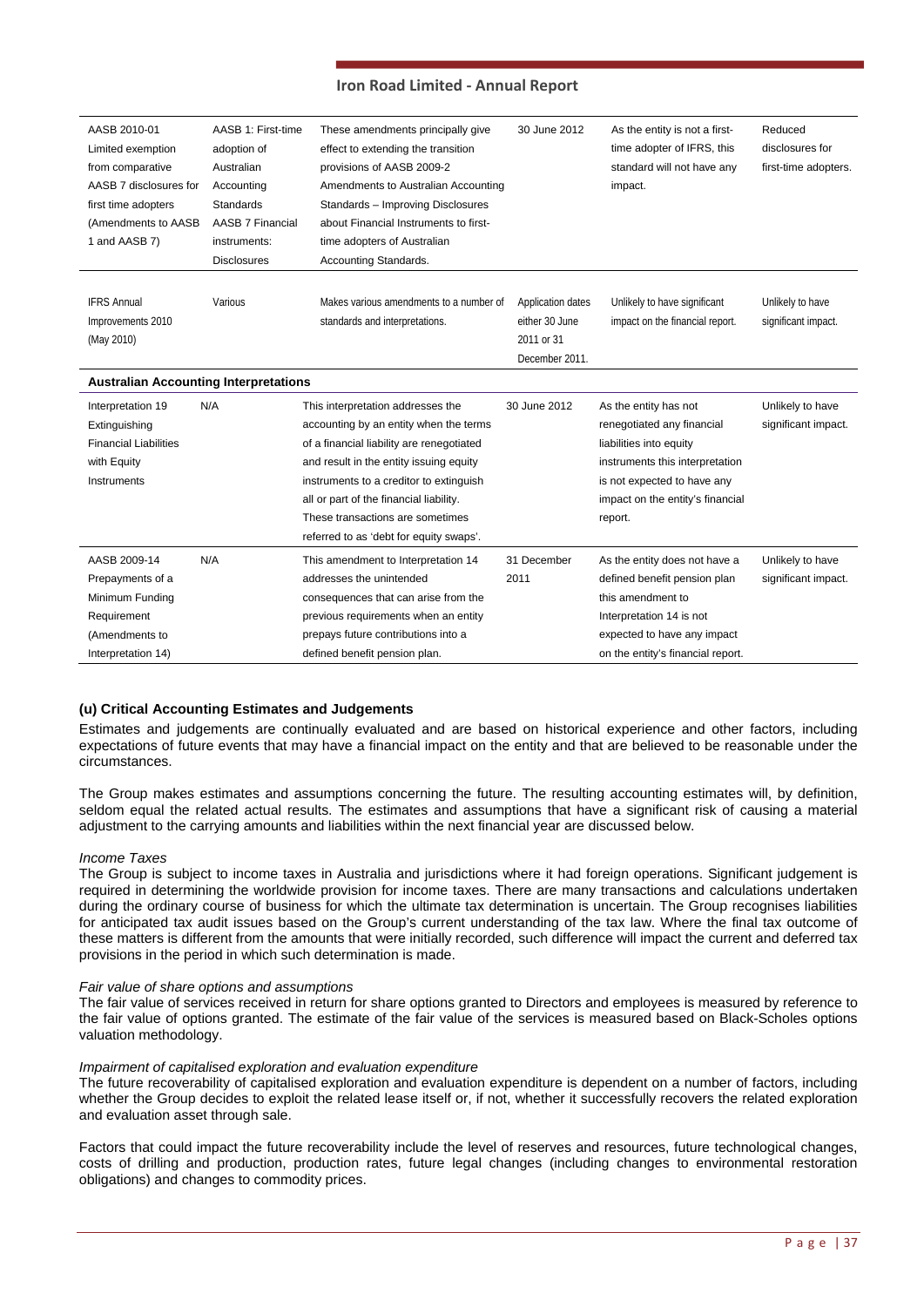#### **2. FINANCIAL RISK MANAGEMENT**

#### **Overview**

The Group has exposure to the following risks from its use of financial instruments:

- credit risk
- liquidity risk
- market risk

This note presents information about the Group's exposure to each of the above risks, its objectives, policies and processes for measuring and managing risk, and the management of capital.

The Board of Directors has overall responsibility for the establishment and oversight of the risk management framework. Management monitors and manages the financial risks relating to the operations of the Group through regular reviews of the risks, to minimise potential adverse effects on the financial performance and position of the Group.

#### *Credit risk*

Credit risk is the risk of financial loss to the Group if a customer or counterparty to a financial instrument fails to meet its contractual obligations, and arises principally from the Group's receivables from customers and cash and cash equivalents.

#### *Exposure to credit risk*

The carrying amount of the Group's financial assets represents the maximum credit exposure. The Group's maximum exposure to credit risk at the reporting date was:

|                             | 2011    | 2010      |
|-----------------------------|---------|-----------|
|                             |         | S         |
| Cash and cash equivalents   | 125,603 | 3.071.470 |
| Trade and other receivables | 561.289 | 431,268   |
|                             | 686,892 | 3,502,738 |

The credit quality of financial assets that are neither past due nor impaired can be assessed by reference to external credit ratings (if available) or to historical information about counterparty default rates.

Financial assets that are neither past due nor impaired are as follows:

|                                                                  | 2011    | 2010      |
|------------------------------------------------------------------|---------|-----------|
|                                                                  | \$      | \$        |
| Financial assets – counterparties without external credit rating |         |           |
| Financial assets with no default in the past                     | 561,289 | 431,268   |
| Cash at bank and short-term bank deposits                        |         |           |
| AA                                                               | 79,836  | 26,663    |
| A                                                                | 45,767  | 3,044,807 |
|                                                                  | 125,603 | 3,071,470 |

#### *Impairment Losses*

None of the Group's other receivables are past due. There is no impairment loss recognised in 2011.

#### *Liquidity risk*

Liquidity risk is the risk that the Group will not be able to meet its financial obligations as they fall due. The Group's approach to managing liquidity is to ensure, as far as possible, that it will always have sufficient liquidity to meet its liabilities when due, under both normal and stressed conditions, without incurring unacceptable losses or risking damage to the Group's reputation.

The Group manages liquidity risk by maintaining adequate reserves by continuously monitoring forecast and actual cash flows. The Group's objective is to maintain a balance between continuity of funding and flexibility through the use of bank overdrafts, bank loans, finance leases and hire purchase contracts if required.

Typically the Group ensures that it has sufficient cash on demand to meet expected operational expenses for a period of 60 days, including the servicing of financial obligations; this excludes the potential impact of extreme circumstances that cannot reasonably be predicted, such as natural disasters.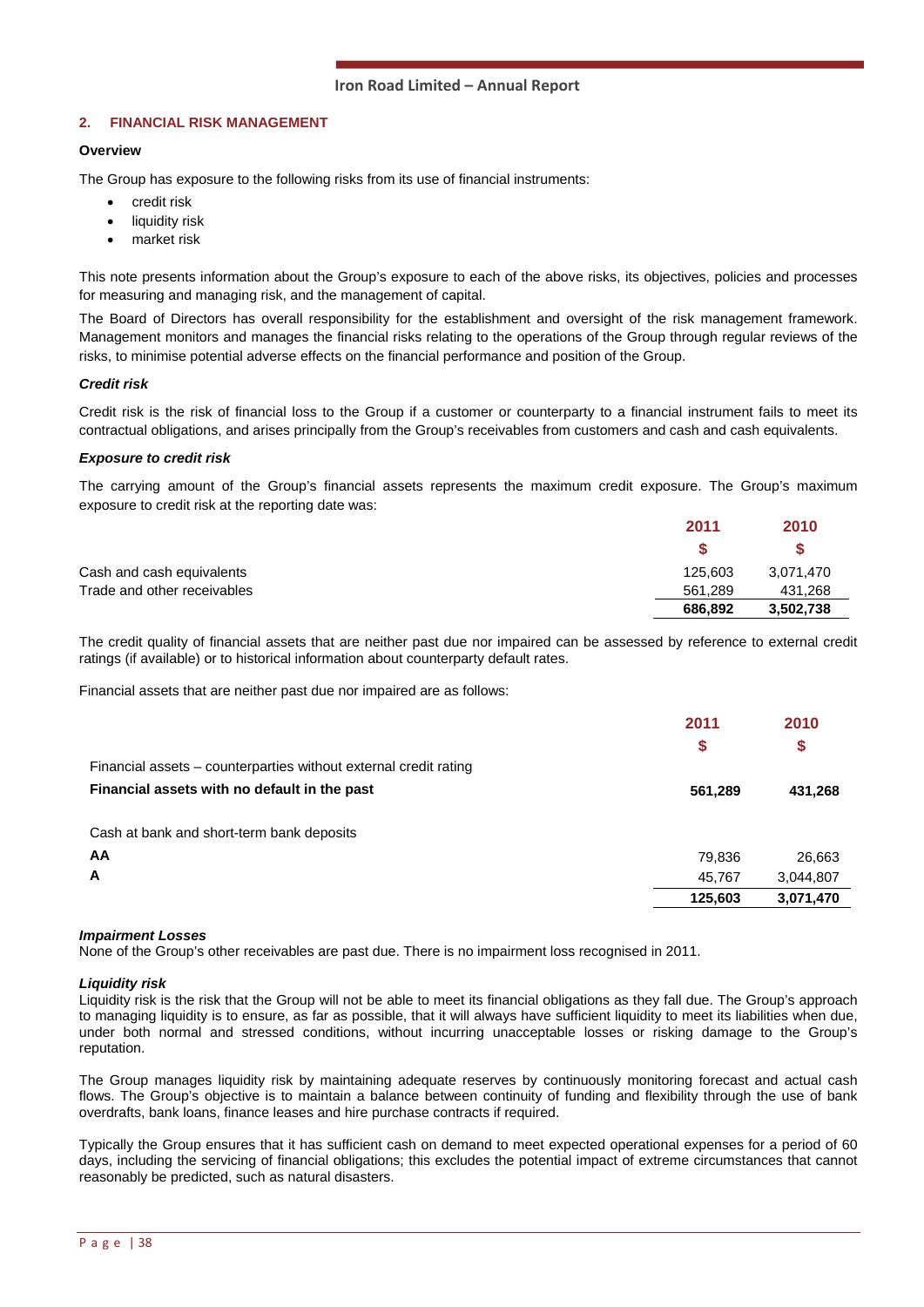#### **2. FINANCIAL RISK MANAGEMENT (continued)**

There were no undrawn borrowing facilities in place during the current or prior year.

#### *Liquidity risk (continued)*

The following are the contractual maturities of financial liabilities, including estimated interest payments and excluding the impact of netting agreements:

#### **2011**

|                          | <b>Carrying</b><br>amount | <b>Total</b><br><b>Contractual</b><br>cash flows | 6 months<br>or less | $6 - 12$<br>months       | 1-2 years                | 2-5 years | <b>More</b><br>than<br>5 years |
|--------------------------|---------------------------|--------------------------------------------------|---------------------|--------------------------|--------------------------|-----------|--------------------------------|
| Trade and other payables | 3,253,926                 | 3,253,926                                        | 3,253,926           | $\blacksquare$           | $\overline{a}$           | ٠         |                                |
|                          | 3,253,926                 | 3,253,926                                        | 3,253,926           |                          |                          |           |                                |
| 2010                     | <b>Carrying</b><br>amount | <b>Total</b><br><b>Contractual</b><br>cash flows | 6 months<br>or less | $6 - 12$<br>months       | 1-2 years                | 2-5 years | <b>More</b><br>than<br>5 years |
| Trade and other payables | 1,739,197                 | 1,739,197                                        | 1,739,197           | $\overline{\phantom{0}}$ |                          | -         |                                |
|                          | 1,739,197                 | 1.739.197                                        | 1,739,197           |                          | $\overline{\phantom{a}}$ | ۰         |                                |

#### *Market Risk*

Market risk is the risk that changes in market prices, such as foreign exchange rates, interest rates and equity prices will affect the Group's income or the value of its holdings of financial instruments. The objective of market risk management is to manage and control market risk exposures within acceptable parameters, while optimising the return.

#### *Currency Risk*

The Group operates only in Australia and therefore is not exposed to any currency risk.

#### *Interest rate risk*

Exposure arises predominantly from assets and liabilities bearing variable interest rates as the Group intends to hold fixed rate assets and liabilities to maturity. Interest rate risk is considered unlikely to be material.

#### *Sensitivity Analysis*

If the interest rates had weakened/strengthen by 1% at 30 June 2011, there would be no material impact on the statement of comprehensive income. There would be no effect on the equity reserves other that those directly related to the statement of comprehensive income movements (2010: nil).

#### *Fair Values*

All financial assets and liabilities have been recognised at the reporting date at amounts approximating their carrying value due to their short term nature.

#### *Capital risk management*

Consistently with others in the industry, the Group monitors capital on the basis of the gearing ratio. This ratio is calculated as net debt divided by total capital. Net debt is calculated as total borrowings less cash and cash equivalents. Total capital is calculated as 'equity' as shown in the statement of financial position plus net debt. As the Group has no borrowings the gearing ratio calculation has not been shown.

There were no changes in the Group's approach to capital management during the year. Risk management policies and procedures are established with regular monitoring and reporting. The Group is not subject to externally imposed capital requirements.

#### **3. SEGMENT INFORMATION**

Management has determined the operating segments based on the reports reviewed by the board of directors that are used to make strategic decisions. The entity does not have any operating segments with discrete financial information. The Group does not have any customers, and all the Group's assets and liabilities are located within Australia.

The Board of Directors review internal management reports on a monthly basis that is consistent with the information provided in the statement of comprehensive income, statement of financial position and statement of cash flows. As a result no reconciliation is required because the information as presented is what is used by the Board to make strategic decisions.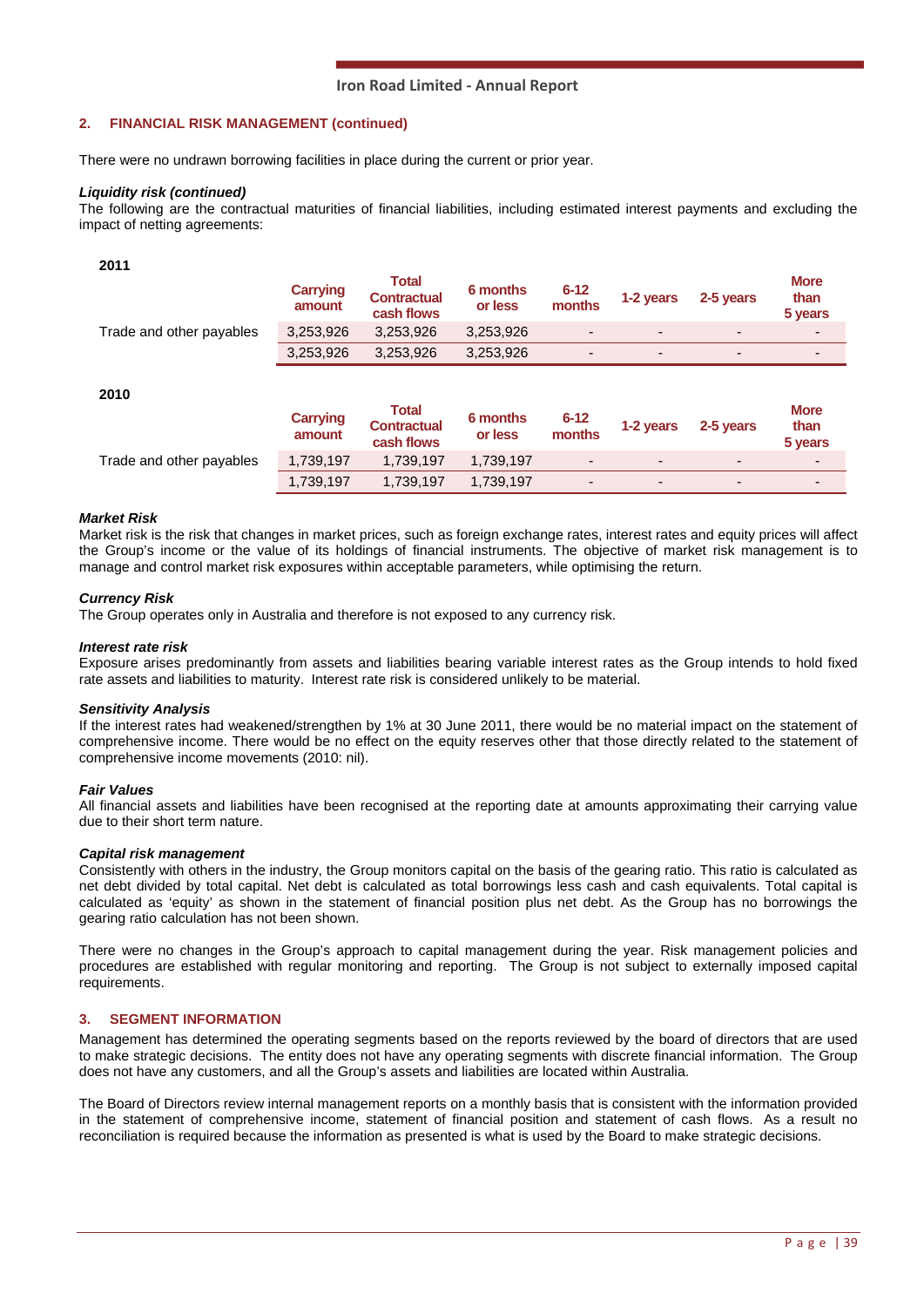|                                                                                    | 2011               | 2010               |
|------------------------------------------------------------------------------------|--------------------|--------------------|
| <b>REVENUE</b><br>4.                                                               | \$                 | \$                 |
| From continuing operations                                                         |                    |                    |
| Other revenue                                                                      |                    |                    |
| Interest income                                                                    | 116,133            | 95,402             |
|                                                                                    | 116,133            | 95,402             |
| 5.<br><b>EXPENSES</b>                                                              |                    |                    |
| Loss before income tax includes the following                                      |                    |                    |
| specific expenses:                                                                 |                    |                    |
| Rent                                                                               | 60,383             | 55,716             |
| Directors' fees<br>Other expenses                                                  | 136,987<br>585,661 | 100,000<br>413,063 |
| Total general expenses                                                             | 783,031            | 568,779            |
|                                                                                    |                    |                    |
| <b>Exploration expenses includes the following</b>                                 |                    |                    |
| specific expenses:                                                                 |                    |                    |
| Exploration expenditure written off during the year                                | (15, 754, 141)     | (6,896,488)        |
| Tenement acquisition costs written off during the year*                            | (80, 800)          |                    |
|                                                                                    | (15,834,941)       | (6,896,488)        |
| *Acquisition costs for surrendered tenements written off during the year           |                    |                    |
| <b>INCOME TAX</b><br>6.                                                            |                    |                    |
| (a) Income tax expense/(benefit)                                                   |                    |                    |
|                                                                                    |                    |                    |
| (b) Loss from continuing operations before income tax benefit                      | (16, 486, 822)     | (11, 299, 132)     |
| Tax at the Australian tax rate of 30%                                              | (4,946,047)        | (3,389,740)        |
| Non deductible expenses                                                            | (150)              | 915,204            |
| Effect of current year tax losses not recognised                                   | 5,002,720          | 2,492,360          |
| Movement in unrecognised temporary differences                                     | 2,869              | 10,710             |
|                                                                                    |                    |                    |
| Tax deductible equity raising costs                                                | (59, 391)          | (28, 534)          |
| Income tax loss and related benefit                                                |                    |                    |
|                                                                                    | $\blacksquare$     |                    |
| Amounts recognised directly in Equity                                              |                    |                    |
| Relating to equity raising costs                                                   |                    |                    |
|                                                                                    |                    |                    |
| (c) Deferred tax assets and liabilities not<br>recognised relate to the following: |                    |                    |
|                                                                                    |                    |                    |
| <b>Deferred tax assets</b><br>Deductible temporary differences                     |                    |                    |
| <b>Black hole deduction</b>                                                        | 163,925            | 69,032             |
| Provision for annual leave                                                         | 20,426             | 16,787             |
| Non deductible accruals                                                            | 4,800              | 3,600              |
| Tax losses                                                                         | 7,901,294          | 3,362,326          |
|                                                                                    | 8,090,445          | 3,451,745          |
|                                                                                    |                    |                    |
| Deferred tax liabilities                                                           |                    |                    |
| Accrued Income 2010<br><b>Exploration expenditure</b>                              | 217                | 2,466              |
|                                                                                    | 217                | 2,466              |
|                                                                                    |                    |                    |

Net deferred tax assets have not been brought to account as it is not probable within the immediate future that taxable profits will be available against which deductible temporary differences and tax losses can be utilised.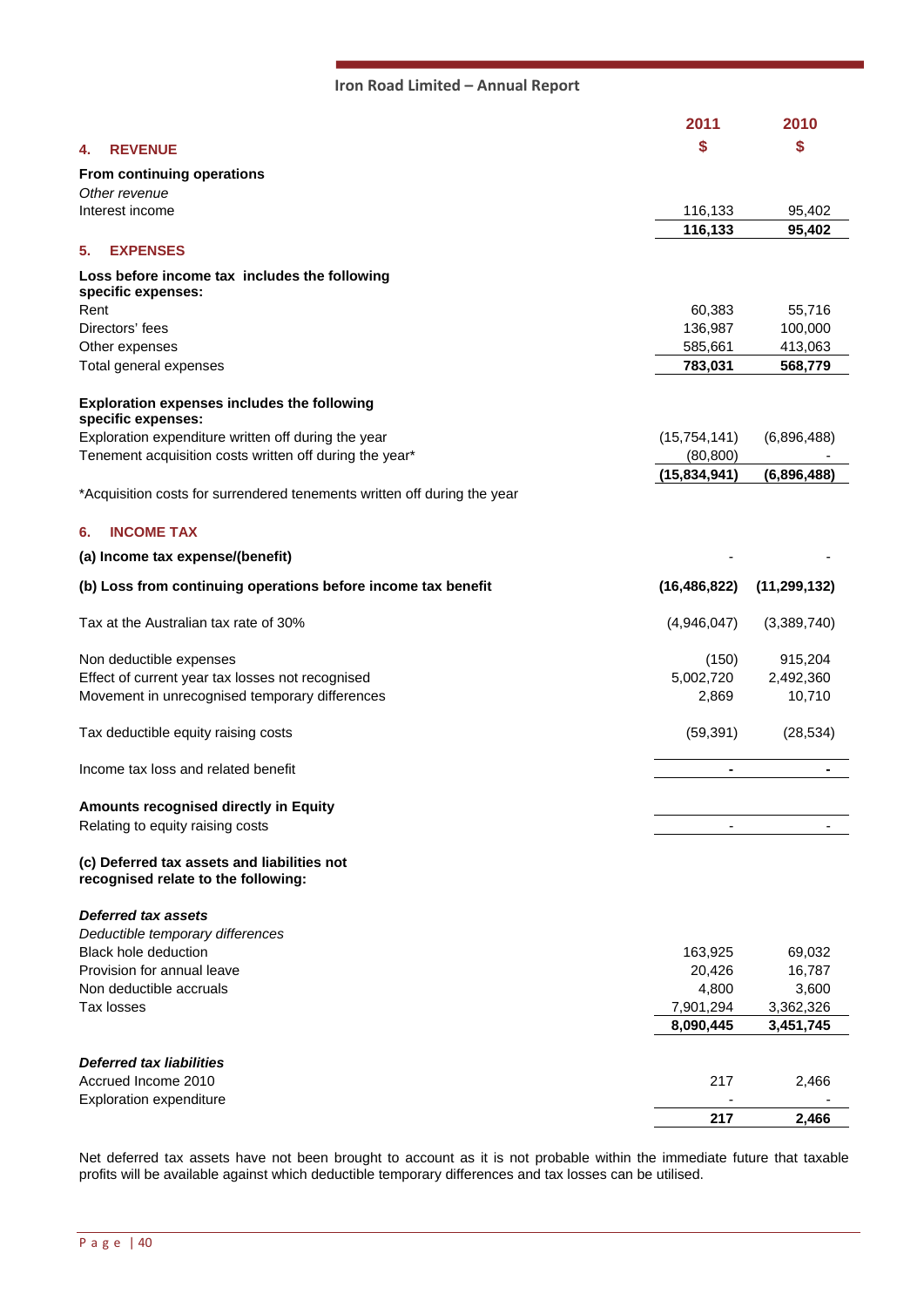|                                                                                                          | 2011    | 2010      |
|----------------------------------------------------------------------------------------------------------|---------|-----------|
| 7. CURRENT ASSETS - CASH AND CASH EQUIVALENTS                                                            |         |           |
| Cash and cash equivalents as shown in the statement of<br>financial position and statement of cash flows | 125.603 | 3.071.470 |

Cash and cash equivalents balance includes a fifty-thousand dollar security deposit against the corporate credit cards.

Cash at bank earns interest at floating rates based on daily bank deposit rates.

Deposits at calls are made for varying periods of between one day and three months, depending on the immediate cash requirements of the Group. Information about the Group's exposure to interest rate risk is disclosed in Note 2.

#### **8. CURRENT ASSETS - TRADE AND OTHER RECEIVABLES**

| $T_{\text{eff}}$ and the companies $\bigcap_{i=1}^n A_i$ and $\bigcap_{i=1}^n A_i$ and $\bigcap_{i=1}^n A_i$ and $\bigcap_{i=1}^n A_i$ and $\bigcap_{i=1}^n A_i$ and $\bigcap_{i=1}^n A_i$ |         |         |
|--------------------------------------------------------------------------------------------------------------------------------------------------------------------------------------------|---------|---------|
|                                                                                                                                                                                            | 561.289 | 431.268 |
| Other receivables                                                                                                                                                                          | 725     | 12.795  |
| Tax receivable                                                                                                                                                                             | 560.564 | 418.473 |
|                                                                                                                                                                                            |         |         |

Tax receivable comprises Goods and Services Tax refund receivable for the June 2011 quarter. As of 30 June 2011, trade receivables that were past due or impaired were nil (2010: nil).

Refer to note 2 for the Group's risk management policy.

### **9. NON-CURRENT ASSETS - OTHER ASSETS**

| <b>Formation costs</b>                                            | 200       | 400       |
|-------------------------------------------------------------------|-----------|-----------|
| Prepayments                                                       | 1.500     |           |
|                                                                   | 1.700     | 400       |
| <b>10. NON-CURRENT ASSETS</b>                                     |           |           |
| <b>PROPERTY PLANT AND EQUIPMENT</b>                               |           |           |
| (a) Property, plant and equipment                                 |           |           |
| Cost                                                              | 164,003   | 59,819    |
| Accumulated depreciation                                          | (46, 557) | (20,229)  |
|                                                                   | 117,446   | 39,590    |
| Reconciliations of the carrying amounts of plant and<br>equipment |           |           |
| Balance at 30 June 2009                                           |           | 14,854    |
| Additions                                                         |           | 37,059    |
| Depreciation expense                                              |           | (12, 323) |
| Balance at 30 June 2010                                           |           | 39,590    |
| Additions                                                         |           | 104,185   |
| Depreciation expense                                              |           | (26, 329) |
| Balance at 30 June 2011                                           |           | 117,446   |
| (b) Capitalised tenement acquisition                              |           |           |
| Opening net book amount                                           | 655,225   | 655,225   |
| Tenement acquisition during the year                              | 542,718   |           |
| Tenement acquisition costs written off during the year*           | (80, 800) |           |
| <b>Closing net book amount</b>                                    | 1,117,143 | 655,225   |

\*Acquisition costs for surrendered tenements written off during the year.

Recoverability of the carrying amount of the exploration and evaluation assets is dependent on successful development and commercial exploitation, or alternatively, sale of the respective areas of interest.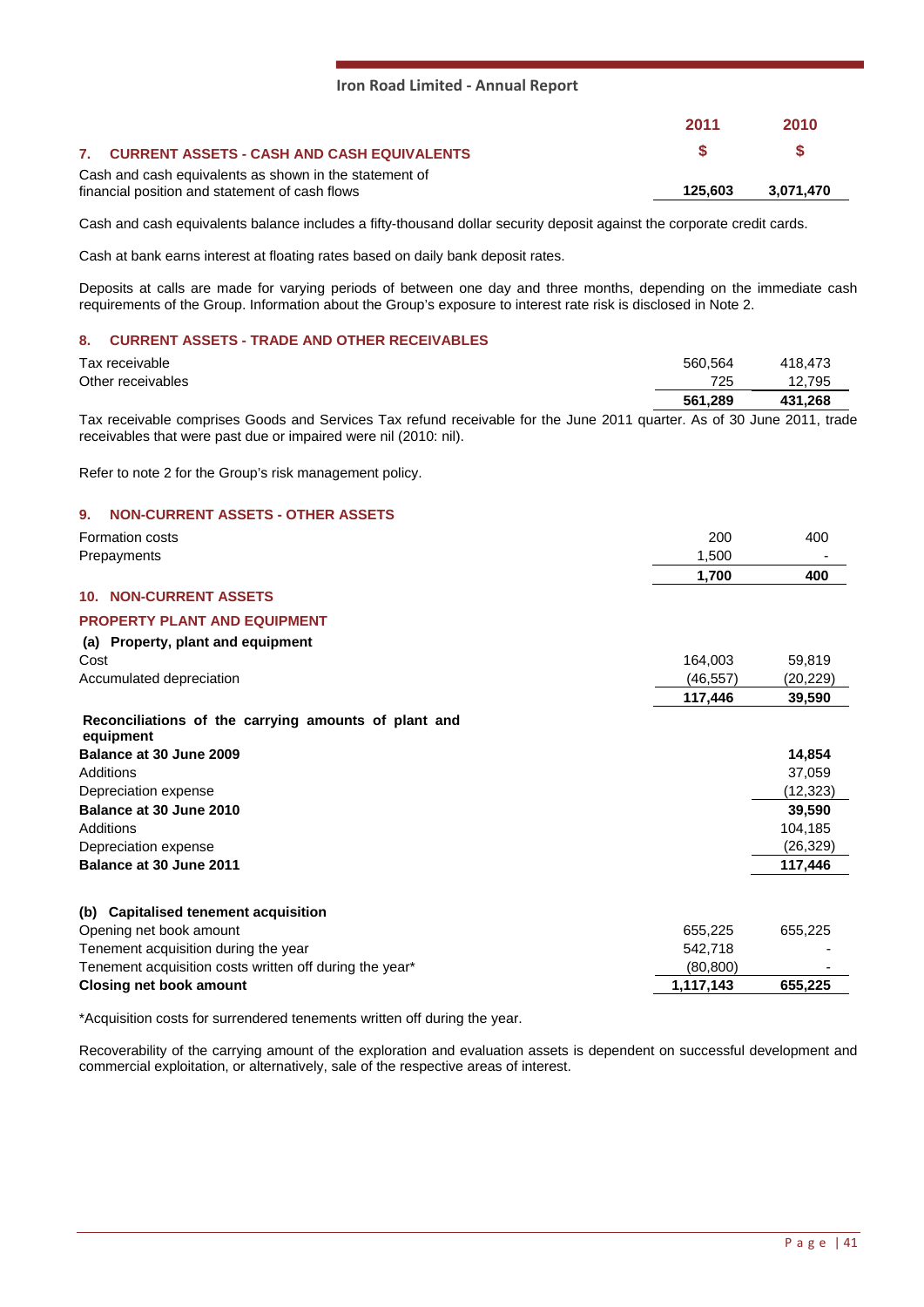## **11. CURRENT LIABILITIES - TRADE AND OTHER PAYABLES**

| Trade payables      | 3,118,655 | 1,638,408 |
|---------------------|-----------|-----------|
| Accruals            | 16,000    | 12.000    |
| Payroll liabilities | 102.351   | 88,541    |
| Other               | 16.920    | 248       |
|                     | 3,253,926 | 1,739,197 |

Refer to note 2 for the Group's risk management policy.

## **12. ISSUED CAPITAL**

## **(a) Share capital**

| 2011         |                     |            | 2010                     |            |  |
|--------------|---------------------|------------|--------------------------|------------|--|
| <b>Notes</b> | Number of<br>shares |            | Number of<br>shares      | \$         |  |
| 12(b)        | 113,695,564         | 27,656,153 | 73.914.473               | 14,505,430 |  |
|              | ۰                   | (514.278)  | $\overline{\phantom{0}}$ | (63.090)   |  |
|              | 113,695,564         | 27,141,875 | 73.914.473               | 14,442,340 |  |
|              |                     |            |                          |            |  |

## **(b) Movements in ordinary share capital**

|                                                         | 2010                |            |
|---------------------------------------------------------|---------------------|------------|
|                                                         | Number of<br>shares | \$         |
| Beginning of the financial year                         | 54,650,000          | 5,598,307  |
| Issued during the year:                                 |                     |            |
| $-$ Issue of 8,197,001 ordinary shares at 30 cents each | 8,197,001           | 2,459,100  |
| $-$ Issue of 9,623,928 ordinary shares at 64 cents each | 9,623,928           | 6,159,314  |
| - Exercise of 1,443,544 listed options at 20 cents each | 1,443,544           | 288.709    |
| Less cost of capital raising                            |                     | (63,090)   |
| End of the financial year                               | 73,914,473          | 14,442,340 |
|                                                         |                     |            |

|                                                                 | 2011                |            |
|-----------------------------------------------------------------|---------------------|------------|
|                                                                 | Number of<br>shares | \$         |
| Beginning of the financial year                                 | 73,914,473          | 14.442.340 |
| Issued during the year:                                         |                     |            |
| - Issue of 15,019,579 ordinary shares at 55 cents each          | 15,019,579          | 8,260,768  |
| - Exercise of 24,761,512 listed options at 20 cents each        | 24,761,512          | 4,952,302  |
| - Adjustment to receipt of share monies from issue prior period |                     | 743        |
| Less cost of capital raising                                    |                     | (514, 278) |
| End of the financial year                                       | 113,695,564         | 27,141,875 |
|                                                                 |                     |            |

## **(c) Movements in options on issue**

|                                                          | <b>Number of options</b> |
|----------------------------------------------------------|--------------------------|
|                                                          | 2010                     |
| Beginning of the financial year                          | 46,950,017               |
| Issued/(lapsed) during the year:                         |                          |
| - Exercisable at 20 cents, on or before 12 December 2014 | 1,250,000                |
| - Exercisable at 20 cents, on or before 12 December 2014 | 1,250,000                |
| - Exercisable at 20 cents, on or before 12 December 2014 | 1,250,000                |
| - Exercisable at 20 cents, on or before 12 December 2014 | 1,250,000                |
| - Exercisable at 75 cents, on or before 6 January 2015   | 300,000                  |
| - Exercise of 1,443,544 listed options at 20 cents each  | (1,443,544)              |
| End of the financial year                                | 50,806,473               |
|                                                          |                          |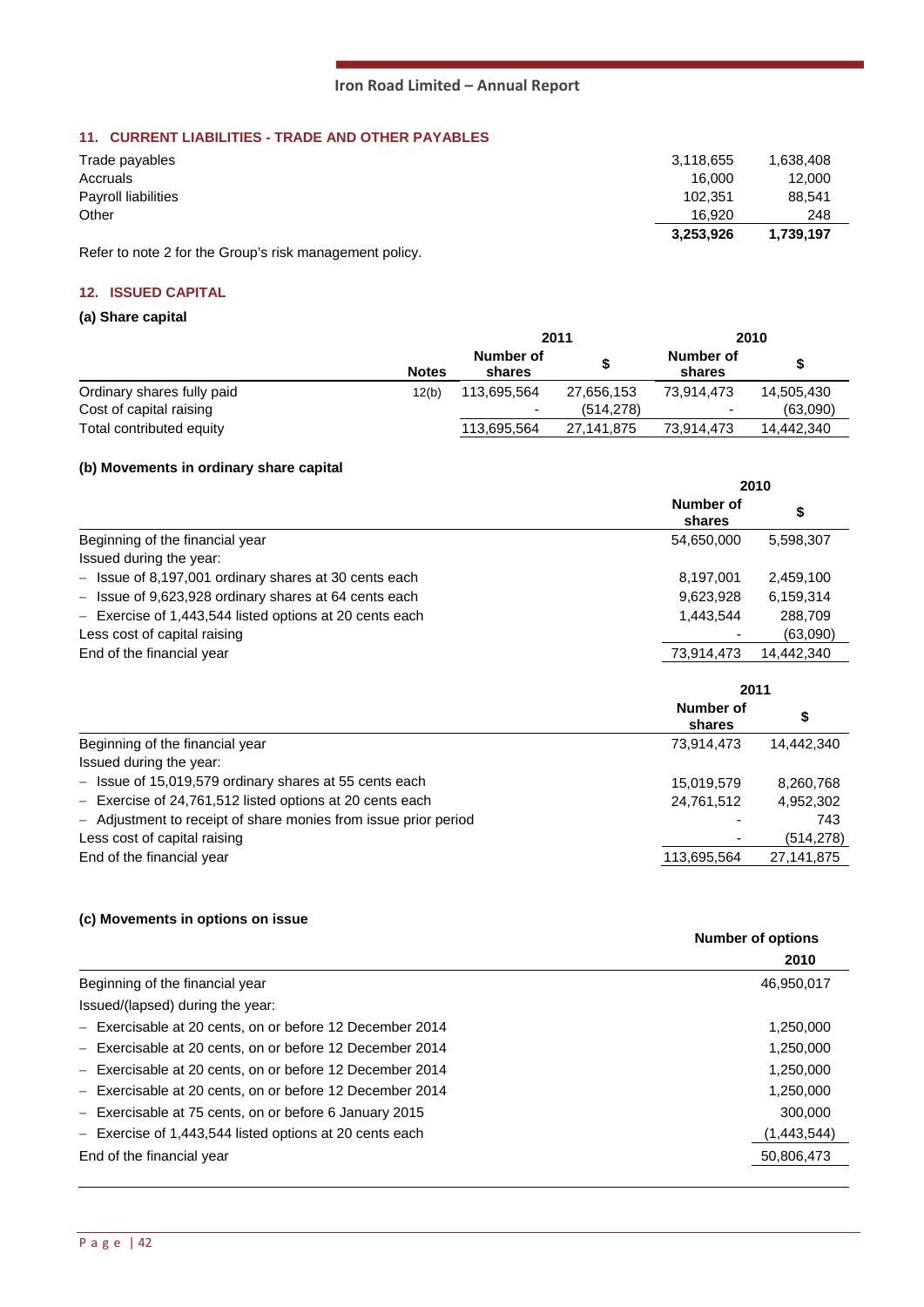| <b>12. ISSUED CAPITAL (continued)</b>        | 2011           |
|----------------------------------------------|----------------|
| Beginning of the financial year              | 50,806,473     |
| Issued/(lapsed) during the year:             |                |
| - Exercise of listed options at 20 cents     | (24, 761, 512) |
| - Lapsing of listed options at 20 cents      | (1, 119, 961)  |
| - Forfeiture of unlisted options at 75 cents | (300,000)      |
| End of the financial year                    | 24,625,000     |
|                                              |                |

#### **(d) Ordinary shares**

Ordinary shares entitle the holder to participate in dividends and the proceeds on winding up of the Group in proportion to the number of and amounts paid on the shares held.

On a show of hands every holder of ordinary shares present at a meeting in person or by proxy, is entitled to one vote, and upon a poll each share is entitled to one vote.

|                                      | 2011        | 2010      |
|--------------------------------------|-------------|-----------|
| 13. RESERVES AND ACCUMULATED LOSSES  | \$          | \$        |
| (a) Reserves                         |             |           |
| Share-based payments reserve         |             |           |
| Balance at beginning of year         | 4,027,763   | 977,082   |
| Directors and Employee share options | $(2,214)^*$ | 3,050,681 |
| Balance at end of year               | 4,025,549   | 4,027,763 |
| Option issue reserve                 |             |           |
| Balance at beginning of year         | 273,250     | 273,250   |
| Movement during the year             |             |           |
| Balance at end of year               | 273,250     | 273,250   |
| Total reserves                       | 4,298,799   | 4,301,013 |

\*The estimated date of fulfilment of vesting conditions of the remaining 1,500,000 options was revised during the year to 31 December 2012.

#### **(b) Accumulated losses**

| Balance at beginning of year | (16, 284, 597)                | (4,985,465) |
|------------------------------|-------------------------------|-------------|
| Net loss for the year        | $(16,486,822)$ $(11,299,132)$ |             |
| Balance at end of year       | (32,771,419) (16,284,597)     |             |

#### **(c) Nature and purpose of reserves**

#### *Share-based payments reserve*

The share-based payments reserve is used to recognise the fair value of options issued.

#### *Option issue reserve*

The option issue reserve is used to recognise the proceeds from the issue of options.

#### **14. DIVIDENDS**

There was no dividend paid during the current and prior years.

#### **15. KEY MANAGEMENT PERSONNEL DISCLOSURES**

| (a) (i) Key management personnel compensation | 2011    | 2010      |
|-----------------------------------------------|---------|-----------|
|                                               |         |           |
| Short-term benefits                           | 715.917 | 670.667   |
| Post employment benefits                      | 68.924  | 50.925    |
| Share-based payments                          | (2,214) | 3,050,681 |
|                                               | 782.627 | 3,772,273 |
|                                               |         |           |

Detailed remuneration disclosures are provided in the remuneration report.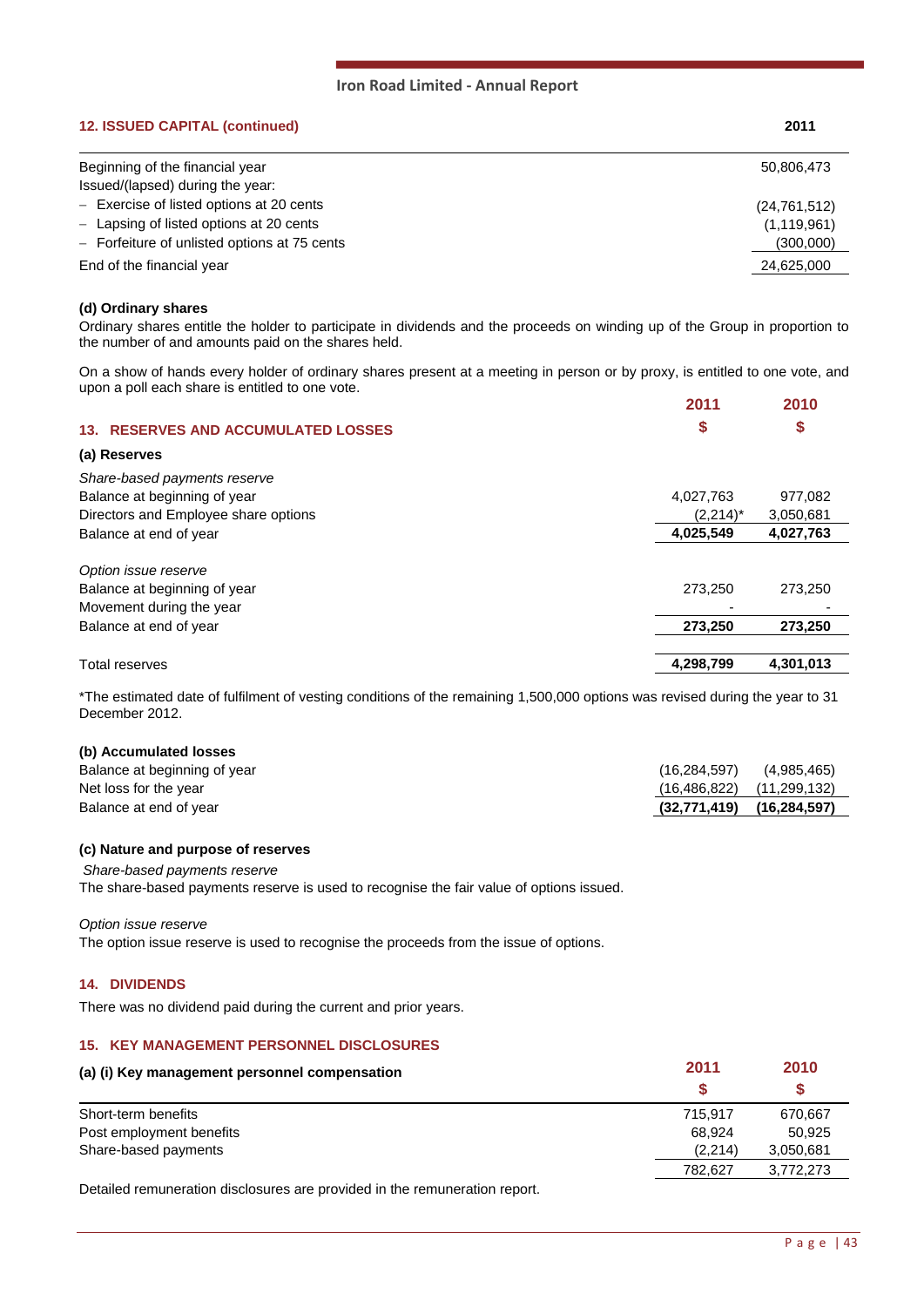## **15. KEY MANAGEMENT PERSONNEL DISCLOSURES (continued)**

#### **(a) Key management personnel compensation**

#### *(ii) Option holdings*

The numbers of options over ordinary shares in the Group held during the financial year by each director of Iron Road Limited and other key management personnel of the Group, including their personally related parties, are set out below:

| 2011                                          | <b>Balance at</b><br>start of the<br>vear | <b>Granted as</b><br>compensation | <b>Exercised</b> | Other<br>changes         | <b>Balance at</b><br>end of the<br>vear | <b>Vested and</b><br>exercisable | <b>Unvested</b> |
|-----------------------------------------------|-------------------------------------------|-----------------------------------|------------------|--------------------------|-----------------------------------------|----------------------------------|-----------------|
| <b>Directors of Iron Road Limited</b>         |                                           |                                   |                  |                          |                                         |                                  |                 |
| Julian Gosse                                  | 3,238,703                                 |                                   | 738.703          | ٠                        | 2,500,000                               | 2,500,000                        |                 |
| lan Hume                                      | 3.401.203                                 |                                   | 901.203          | $\overline{\phantom{a}}$ | 2,500,000                               | 2.500.000                        |                 |
| Jerry Ellis                                   |                                           |                                   |                  |                          |                                         |                                  |                 |
| Matthew J Keegan                              | 4.658.000                                 |                                   | 700.000          | 178,000                  | 3.780.000                               | 3,780,000                        |                 |
| Andrew J Stocks                               | 10,575,313                                |                                   | 605.313          | 550,000                  | 9,420,000                               | 7.920.000                        | 1.500.000       |
| Other key management personnel of the Company |                                           |                                   |                  |                          |                                         |                                  |                 |
| Graham Anderson                               | 2.692.716                                 |                                   | 737.716          | 530,000                  | 1.425.000                               | 1,425,000                        |                 |
| Larry Ingle                                   | 3,000,000                                 |                                   |                  |                          | 3,000,000                               | 3.000.000                        |                 |

| 2010                                          | <b>Balance at</b><br>start of the<br>year | <b>Granted as</b><br>compensation | <b>Exercised</b> | Other<br>changes         | <b>Balance at</b><br>end of the<br>year | <b>Vested and</b><br>exercisable | <b>Unvested</b> |
|-----------------------------------------------|-------------------------------------------|-----------------------------------|------------------|--------------------------|-----------------------------------------|----------------------------------|-----------------|
| <b>Directors of Iron Road Limited</b>         |                                           |                                   |                  |                          |                                         |                                  |                 |
| <b>Julian Gosse</b>                           | 738,703                                   | 2,500,000                         |                  | -                        | 3,238,703                               | 3,238,703                        |                 |
| lan Hume                                      | 901.203                                   | 2,500,000                         |                  | $\overline{\phantom{a}}$ | 3.401.203                               | 3,401,203                        |                 |
| Matthew J Keegan                              | 4.658.000                                 |                                   |                  | ٠                        | 4,658,000                               | 4,658,000                        |                 |
| Andrew J Stocks                               | 10,575,313                                |                                   |                  | ٠                        | 10.575.313                              | 9.075.313                        | 1.500.000       |
| John McKee                                    | 75,000                                    |                                   |                  | (75,000)                 |                                         |                                  |                 |
| Other key management personnel of the Company |                                           |                                   |                  |                          |                                         |                                  |                 |
| Graham Anderson                               | 2,692,716                                 |                                   |                  | ٠                        | 2,692,716                               | 2,692,716                        |                 |
| Larry Ingle                                   | 3.000.000                                 |                                   |                  | ۰                        | 3,000,000                               | 3,000,000                        |                 |

#### *(iii) Share holdings*

The numbers of shares in the company held during the financial year by each director of Iron Road Limited and other key management personnel of the Company, including their personally related parties, are set out below. There were no shares granted during the reporting period as compensation.

| 2011                                          | <b>Balance at</b><br>start of the<br>period | <b>Received</b><br>during the<br>year on the<br>exercise of<br>options | <b>Other</b><br>changes<br>during the<br>period | <b>Balance</b><br>at end of<br>the<br>period |
|-----------------------------------------------|---------------------------------------------|------------------------------------------------------------------------|-------------------------------------------------|----------------------------------------------|
| <b>Directors of Iron Road Limited</b>         |                                             |                                                                        |                                                 |                                              |
| Julian Gosse                                  | 1,600,000                                   | 738,703                                                                | $\overline{\phantom{0}}$                        | 2,338,703                                    |
| lan Hume                                      | 1,750,000                                   | 901.203                                                                | $\overline{\phantom{0}}$                        | 2,651,203                                    |
| Jerry Ellis                                   |                                             |                                                                        | 80,000                                          | 80,000                                       |
| Matthew J Keegan                              | 1,600,010                                   | 700,000                                                                | (100, 010)                                      | 2,200,000                                    |
| Andrew J Stocks                               | 2.310.625                                   | 605.313                                                                | ٠                                               | 2,915,938                                    |
| Other key management personnel of the Company |                                             |                                                                        |                                                 |                                              |
| Graham Anderson                               | 1,085,000                                   | 737.716                                                                |                                                 | 1,822,716                                    |
| Larry Ingle                                   |                                             |                                                                        |                                                 |                                              |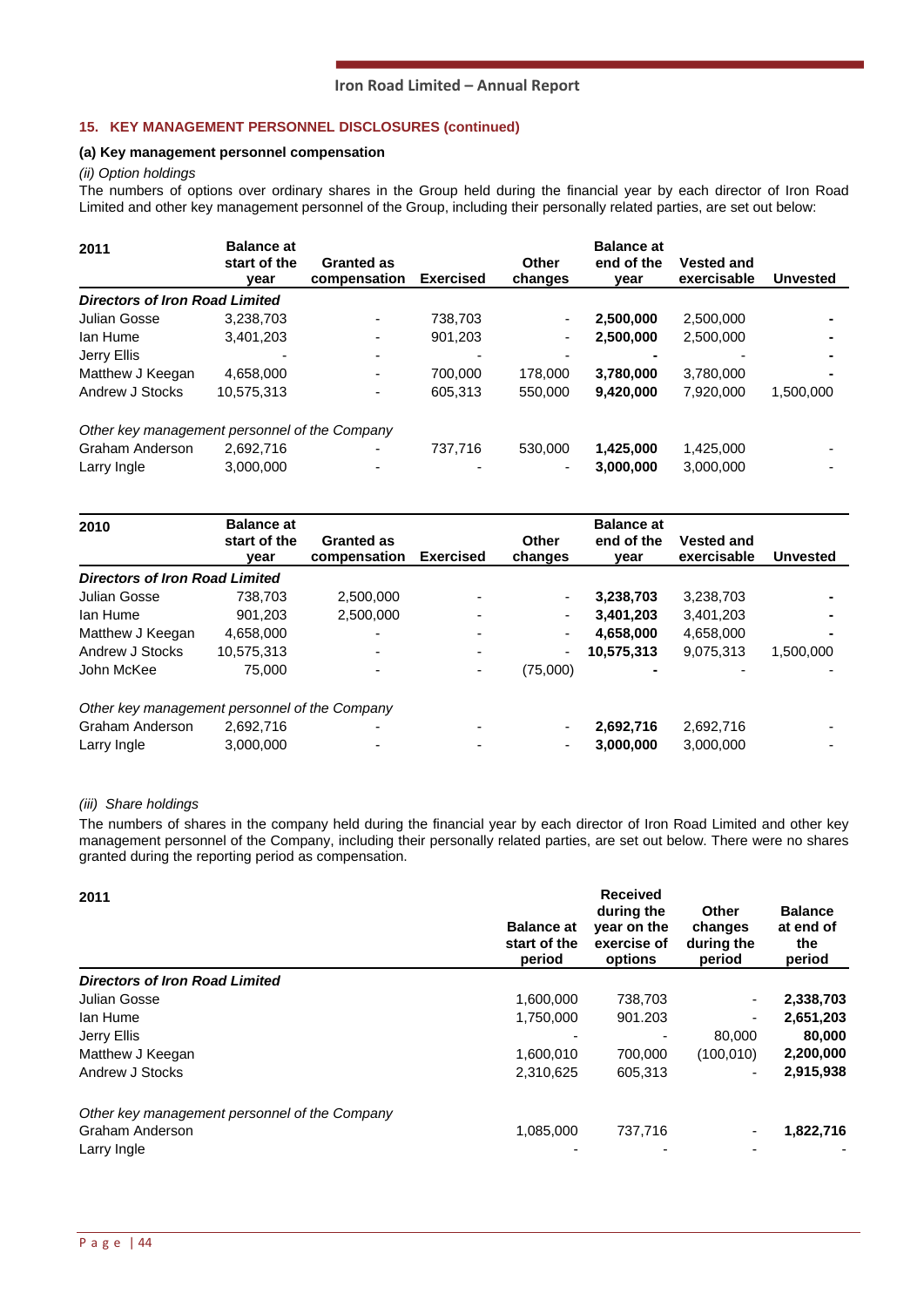### **15. KEY MANAGEMENT PERSONNEL DISCLOSURES (continued)**

 *(iii) Share holdings* 

## **2010**

| 2010                                          | <b>Balance at</b><br>start of the<br>period | <b>Received</b><br>during the<br>year on the<br>exercise of<br>options | Other<br>changes<br>during the<br>period | <b>Balance</b><br>at end of<br>the<br>period |
|-----------------------------------------------|---------------------------------------------|------------------------------------------------------------------------|------------------------------------------|----------------------------------------------|
| <b>Directors of Iron Road Limited</b>         |                                             |                                                                        |                                          |                                              |
| <b>Julian Gosse</b>                           | 1,600,000                                   |                                                                        | ۰                                        | 1,600,000                                    |
| lan Hume                                      | 1,750,000                                   |                                                                        | ۰                                        | 1,750,000                                    |
| Matthew J Keegan                              | 1,600,010                                   |                                                                        | ۰                                        | 1,600,010                                    |
| Andrew J Stocks                               | 2,310,625                                   |                                                                        | $\overline{\phantom{a}}$                 | 2,310,625                                    |
| John McKee                                    | 225,000                                     |                                                                        | (225,000)                                |                                              |
| Other key management personnel of the Company |                                             |                                                                        |                                          |                                              |
| <b>Graham Anderson</b>                        | 1,085,000                                   |                                                                        |                                          | 1,085,000                                    |
| Larry Ingle                                   |                                             |                                                                        |                                          |                                              |

There are no shares held nominally as at the year ended 30 June 2011.

*(iii) Other transactions with key management personnel of the Company* Refer to Note 19 for transactions with key management personnel.

#### **16. REMUNERATION OF AUDITORS**

During the period the following fees were paid or payable for services provided by the auditor of the Company, its related practices and non-related audit firms:

| <b>Audit services</b>                                          | 2011   | 2010   |
|----------------------------------------------------------------|--------|--------|
|                                                                |        |        |
| Audit and review of financial reports – BDO Audit (WA) Pty Ltd | 25.979 | 28.771 |
|                                                                | 25,979 | 28.771 |
|                                                                |        |        |

### **17. CONTINGENCIES**

There are no material contingent liabilities or contingent assets of the Group at reporting date.

#### **18. COMMITMENTS**

#### **(a) Exploration commitments**

All of the Company's tenements are situated in the states of Western Australia and South Australia.

In order to maintain an interest in the mining and exploration tenements in which the company is involved, the company is committed to meet the conditions under which the tenements were granted and the obligations of any joint venture agreements. The timing and amount of exploration expenditure commitments and obligations of the company are subject to the minimum expenditure commitments required as per the Mining Act, as amended, and may vary significantly from the forecast based upon the results of the work performed which will determine the prospectivity of the relevant area of interest.

These obligations are not provided for in the financial report and are payable.

Outstanding exploration commitments are as follows (no estimate has been given of expenditure commitments beyond 12 months as this is dependent on the directors' ongoing assessment of operations and, in certain circumstances, Native Title negotiations):

|                                                                               | 2011      | 2010      |
|-------------------------------------------------------------------------------|-----------|-----------|
|                                                                               |           |           |
| Within one year                                                               | 1.400.000 | 1.075.000 |
| Terms regarding the commitment figure above are currently being renegotiated. |           |           |

#### **(b) Lease commitments: Company as lessee**

There are no lease commitments of the Group at reporting date.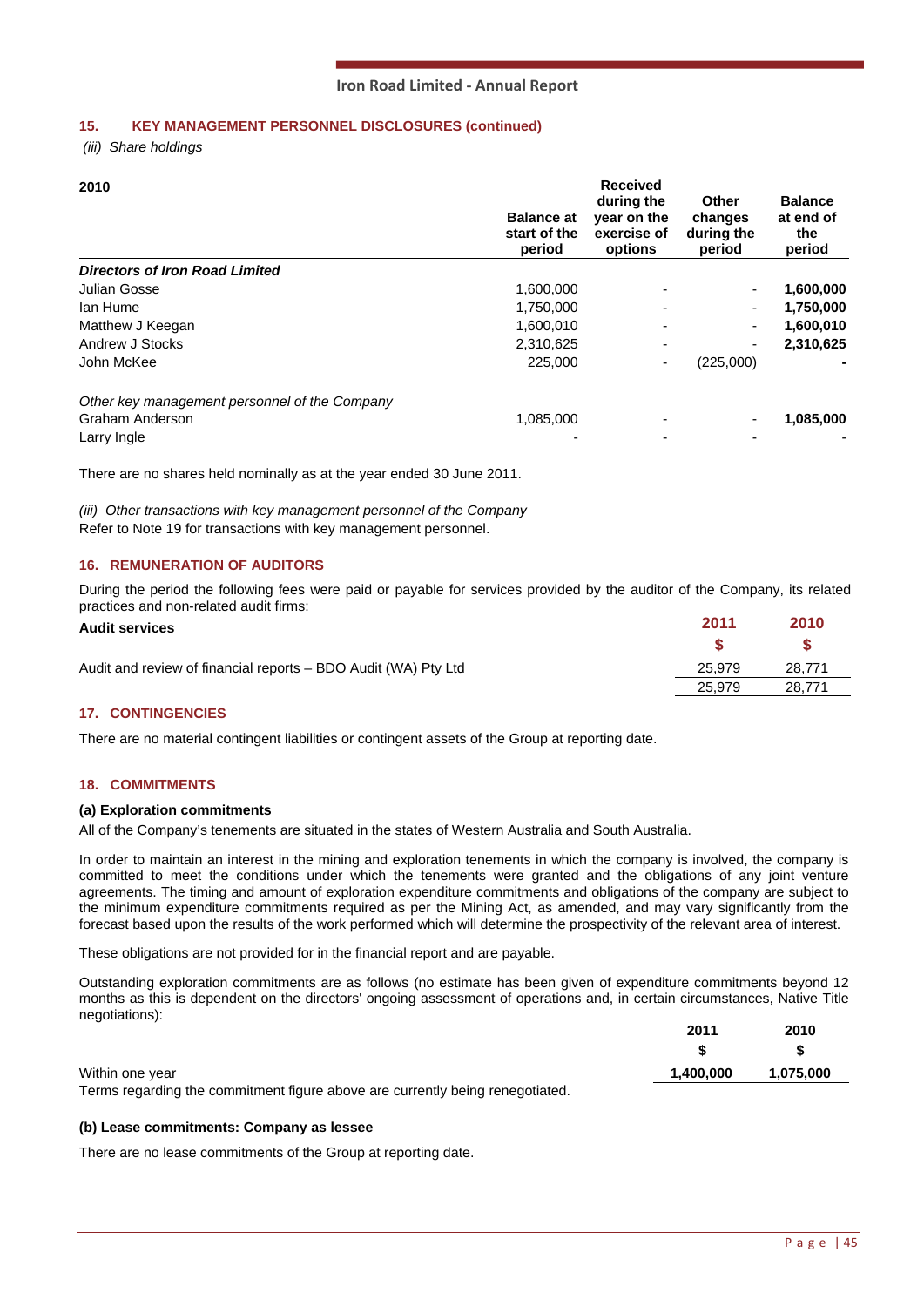## **19. RELATED PARTY TRANSACTIONS**

During the year, Iron Road Limited paid \$37,332 to GDA Corporate Pty Ltd for accounting and administrative services. Mr Graham Anderson is a Director of GDA Corporate Pty Ltd. (2010: \$36,000). There is a balance of \$12,100 outstanding as at 30 June 2011.

There were no other related party transactions during the year ended 30 June 2011.

## **20. INVESTMENT IN CONTROLLED ENTITIES**

| Name of Entity           | <b>Equity Holding</b> |      | <b>Cost of Parent Entity's Investment</b> |      |
|--------------------------|-----------------------|------|-------------------------------------------|------|
|                          | 2011                  | 2010 | 2011                                      | 2010 |
|                          | %                     | %    |                                           |      |
| <b>Parent Entity</b>     |                       |      |                                           |      |
| Iron Road Limited        |                       |      |                                           |      |
| <b>Controlled Entity</b> |                       |      |                                           |      |
| Eyre Properties Pty Ltd  | 100                   | 100  | 10                                        | 10   |

Eyre Properties Pty Ltd was incorporated on 24 December 2010. On that date Iron Road Limited acquired 100% of the share capital.

Iron Road Limited and Eyre Properties Pty Ltd are located and incorporated in Australia.

#### **21. EVENTS OCCURRING AFTER THE REPORTING DATE**

On 25 July 2011, shareholders approved a \$21.5 million capital raising via placement to institutional and sophisticated investors. Subsequently 23,984,674 shares were issued at a price of 90 cents per share.

On the same date, shareholders approved the issue of 500,000 unlisted options at an exercise price of \$1.00 to Mr Jerry Ellis.

| <b>22. RECONCILIATION OF NET LOSS AFTER INCOME TAX</b>           | 2011           | 2010           |  |
|------------------------------------------------------------------|----------------|----------------|--|
|                                                                  | \$             | \$             |  |
| Reconciliation of net loss after income tax to                   |                |                |  |
| net cash outflow from operating activities                       |                |                |  |
| Net loss for the year                                            | (16, 486, 822) | (11, 299, 132) |  |
| Non-cash items                                                   |                |                |  |
| Share based payments                                             | (2, 214)       | 3,050,681      |  |
| Formation costs                                                  | 200            |                |  |
| Exploration costs written off                                    | 80.800         |                |  |
| Depreciation                                                     | 26,329         | 12,322         |  |
| Change in operating assets and liabilities                       |                |                |  |
| (Increase)/decrease in trade and other receivables               | 151,697        | (291, 795)     |  |
| (Decrease)/increase in trade and other payables                  | 1,006,841      | 1,256,596      |  |
| Net cash outflow from operating activities                       | (15, 223, 169) | (7, 271, 328)  |  |
| 23. LOSS PER SHARE                                               |                |                |  |
| (a) Reconciliation of loss used in calculating<br>loss per share |                |                |  |
| Loss attributable to the members of the group used               |                |                |  |
| in calculating basic and diluted loss per share                  | (16, 486, 822) | (11, 299, 132) |  |
| Basic loss per share                                             | (16.28)        | (17.46)        |  |
| Diluted loss per share                                           |                |                |  |
|                                                                  | (16.28)        | (17.46)        |  |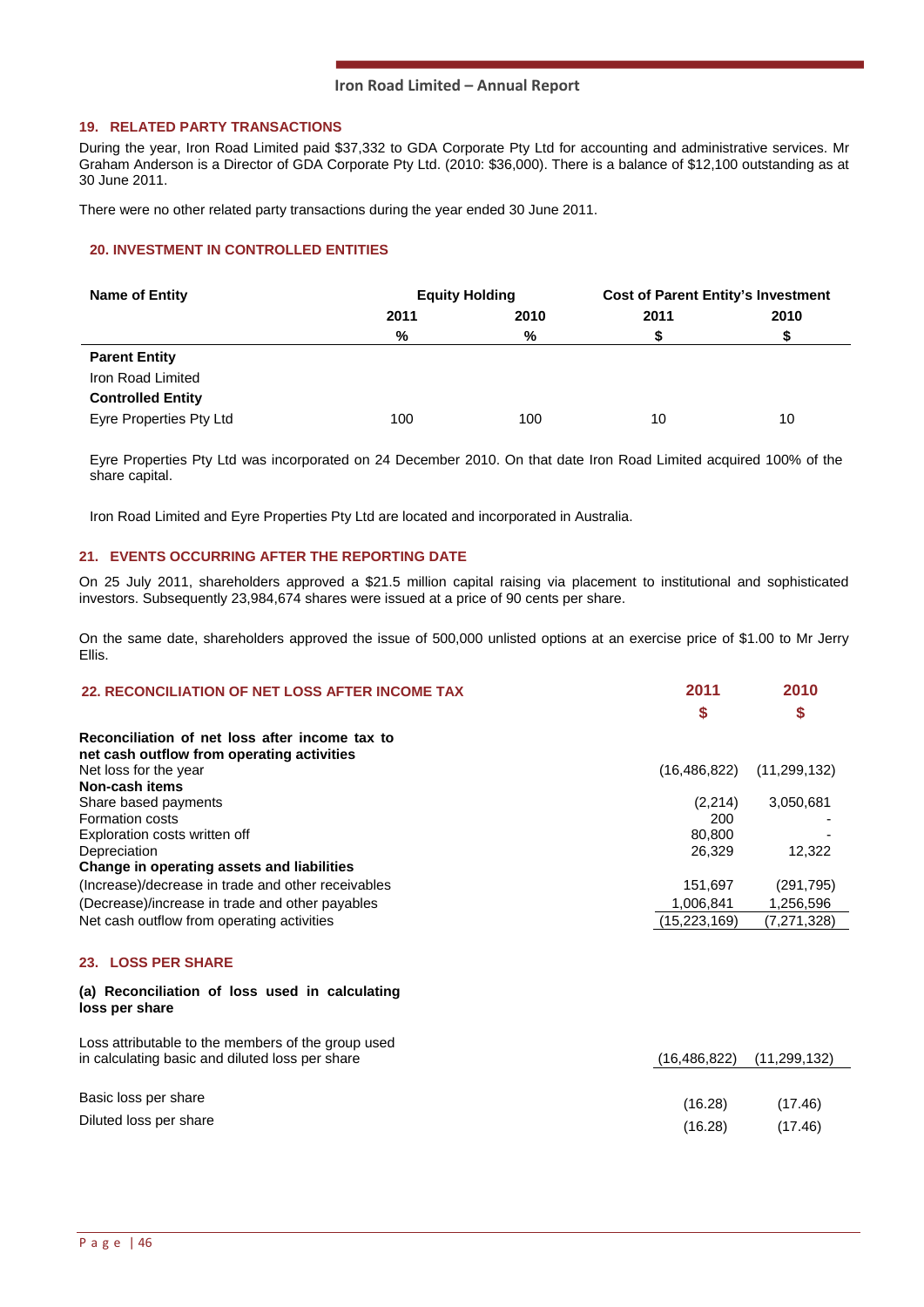The weighted average remaining contractual life of share options outstanding at the end of the year is 3.70 years (2010 – 3.71 years).

| Options issued to directors and key executives as part of: |         |           |
|------------------------------------------------------------|---------|-----------|
| Share based payments                                       | (2,214) | 3,050,681 |
|                                                            |         |           |

The weighted average exercise price of the options held at the end of the year is 28.62 cents (2010 – 29.22 cents).

## **Directors and Key Executive's Options**

| Directors and Key Executive's Options                                                                                                                                                                     |      |      |
|-----------------------------------------------------------------------------------------------------------------------------------------------------------------------------------------------------------|------|------|
| The options issued to Mr Julian Gosse and Mr Ian Hume in the prior period vested immediately. Total expenses arising from<br>share-based payment transactions recognised during the year were as follows: |      |      |
|                                                                                                                                                                                                           | 2011 | 2010 |

16/12/09 15/12/14 \$0.25 **-** 1,250,000 - - 1,250,000 1,250,000 16/12/09 15/12/14 \$0.30 **-** 1,250,000 - - 1,250,000 1,250,000 16/12/09 15/12/14 \$0.35 **-** 1,250,000 - - 1,250,000 1,250,000

**year year the year**  16/12/09 15/12/14 \$0.20 - 1,250,000 - - 1,250,000 1,250,000

**Balance at 1 July 2009** 

## **30 June 2010 Grant**

**Date** 

**30 June 2011** 

and diluted loss per share **101,268,453 64,928,092 (c) Information on the classification of options** 

Weighted average number of ordinary shares used as the denominator in calculating basic

As the Company has made a loss for the year ended 30 June 2011, all options on issue are considered anti dilutive and have not been included in the calculation of diluted loss per share. These options could potentially dilute basic loss per share in the future.

The 300,000 unlisted options issued to an employee of the Company Mr Michael Tschaban were forfeited during the year.

**Granted during the**  **Exercised during the**  **Forfeited during** 

**- 5,000,000 - - 5,000,000 5,000,000** 

**Balance at 30 June 2010** 

**Vested and exercisable at 30 June 2010** 

There were no share-based payments during the reporting period.

**Exercise Price** 

**NOTE 24. SHARE BASED PAYMENTS**

**Expiry Date** 

**(b) Weighted average number of shares used as the denominator 2011 2010** 

**Iron Road Limited ‐ Annual Report**

# **Number of shares**

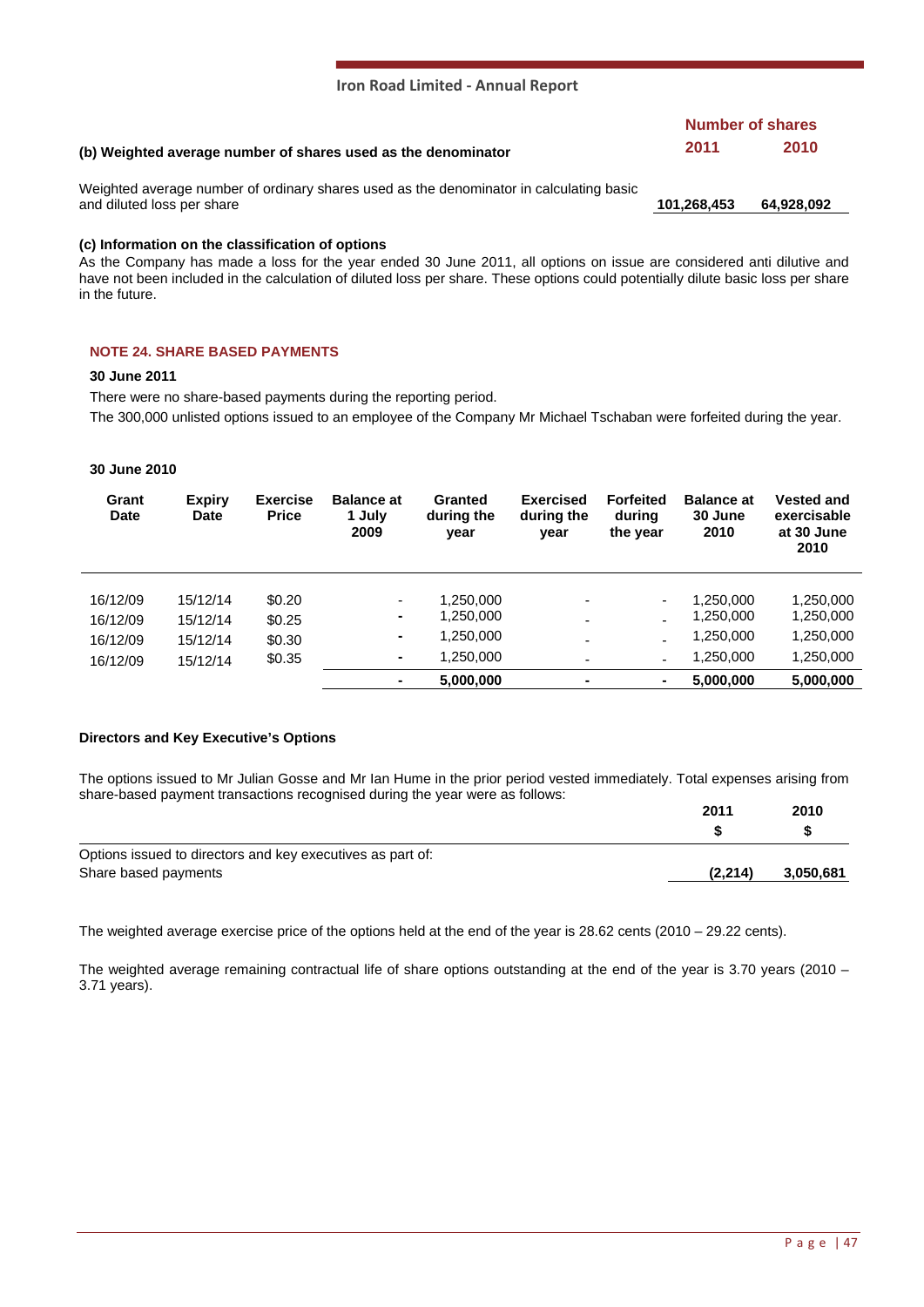| <b>Company</b><br><b>25. IRON ROAD LIMITED PARENT COMPANY INFORMATION</b><br>2011<br>2010 |                                           |
|-------------------------------------------------------------------------------------------|-------------------------------------------|
|                                                                                           |                                           |
| 686,882                                                                                   | 3,502,738                                 |
| 1,236,299                                                                                 | 695,215                                   |
| 1,923,181                                                                                 | 4,197,953                                 |
|                                                                                           |                                           |
| 3,253,936                                                                                 | 1,739,197                                 |
| 3,253,936                                                                                 | 1,739,197                                 |
| 27, 141, 875<br>(32, 771, 419)                                                            | 14,442,340<br>(16, 284, 597)<br>4,301,013 |
|                                                                                           | 2,458,756                                 |
| (16, 486, 882)                                                                            | (11, 299, 132)                            |
| (16, 486, 882)                                                                            | (11, 299, 132)                            |
|                                                                                           | 4,298,799<br>1,330,475                    |

## **CONTINGENT LIABILITIES**

As at 30 June 2011 and 2010, the Company had no contingent liabilities.

## **CONTRACTUAL COMMITMENTS**

As at 30 June 2011 and 2010, the Company had no contractual commitments other than exploration commitments disclosed in Note 14.

#### **GUARANTEES ENTERED INTO BY PARENT ENTITY**

As at 30 June 2011, the Company has not provided any financial guarantees.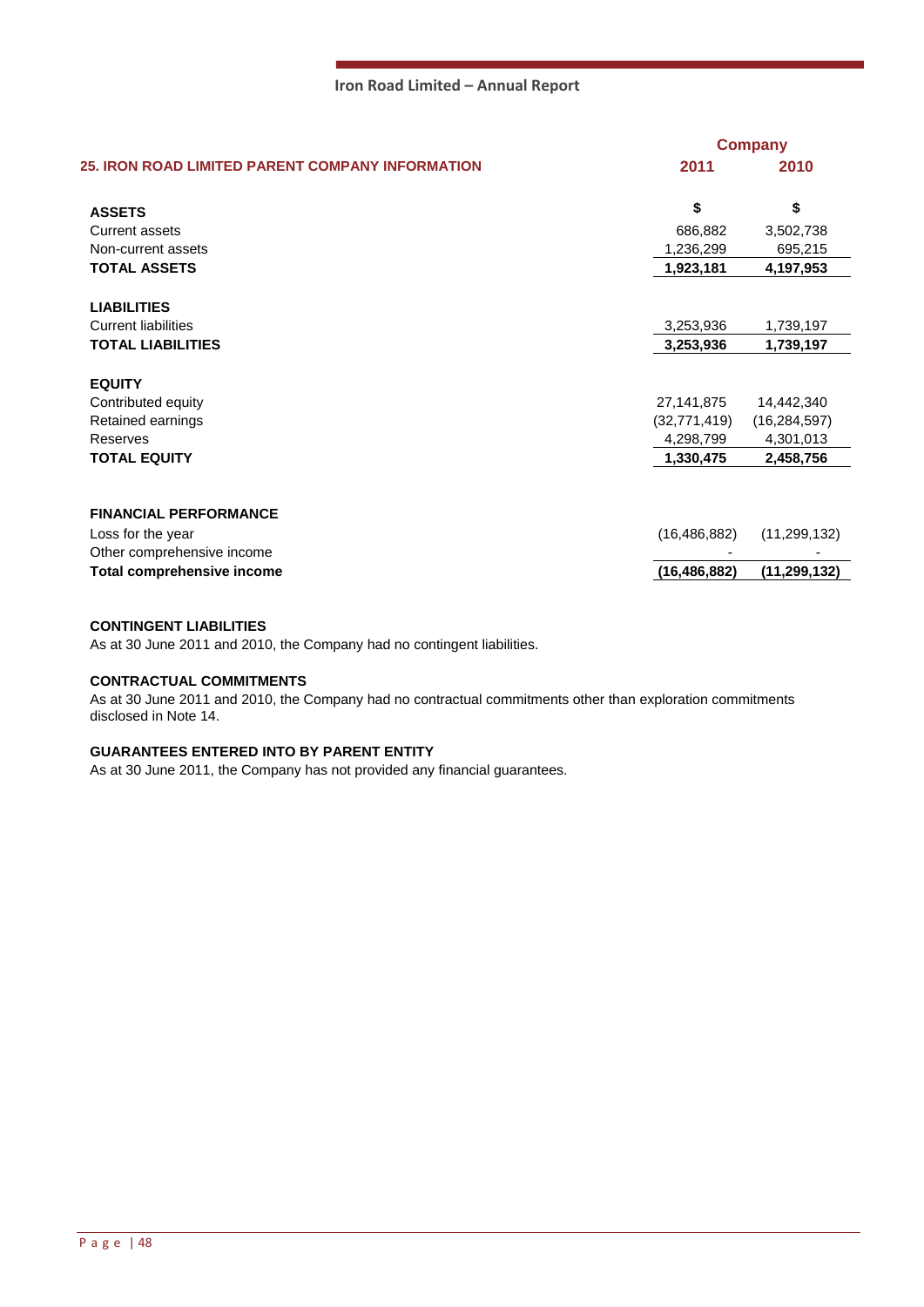## **Directors' Declaration**

The Directors of the Group declare that:

1. The consolidated financial statements, comprising the consolidated statement of comprehensive income, consolidated statement of financial position, consolidated statement of cash flows, consolidated statement of changes in equity and accompanying notes, are in accordance with the *Corporations Act 2001* and:

- a) comply with Accounting Standards, the Corporations Regulations 2001 and other mandatory professional reporting requirements; and
- b) give a true and fair view of the Group's financial position as at 30 June 2011 and of the performance for the year ended on that date.

2. In the Director's opinion, there are reasonable grounds to believe that the Company will be able to pay its debts as and when they become due and payable.

3. The remuneration disclosures included in the Directors' report (as part of audited Remuneration Report), for the year ended 30 June 2011, comply with section 300A of the *Corporations Act 2001*.

4. The Directors have been given the declarations by the chief executive officer and chief financial officer required by section 295A.

5. The Group has included in the notes to the financial statements an explicit and unreserved statement of compliance with International Financial Reporting Standards (IFRS).

This declaration is made in accordance with a resolution of the Board of Directors and is signed for and on behalf of the Directors by:

rdrewitter

**Andrew J Stocks**  Managing Director

Perth, 30 September 2011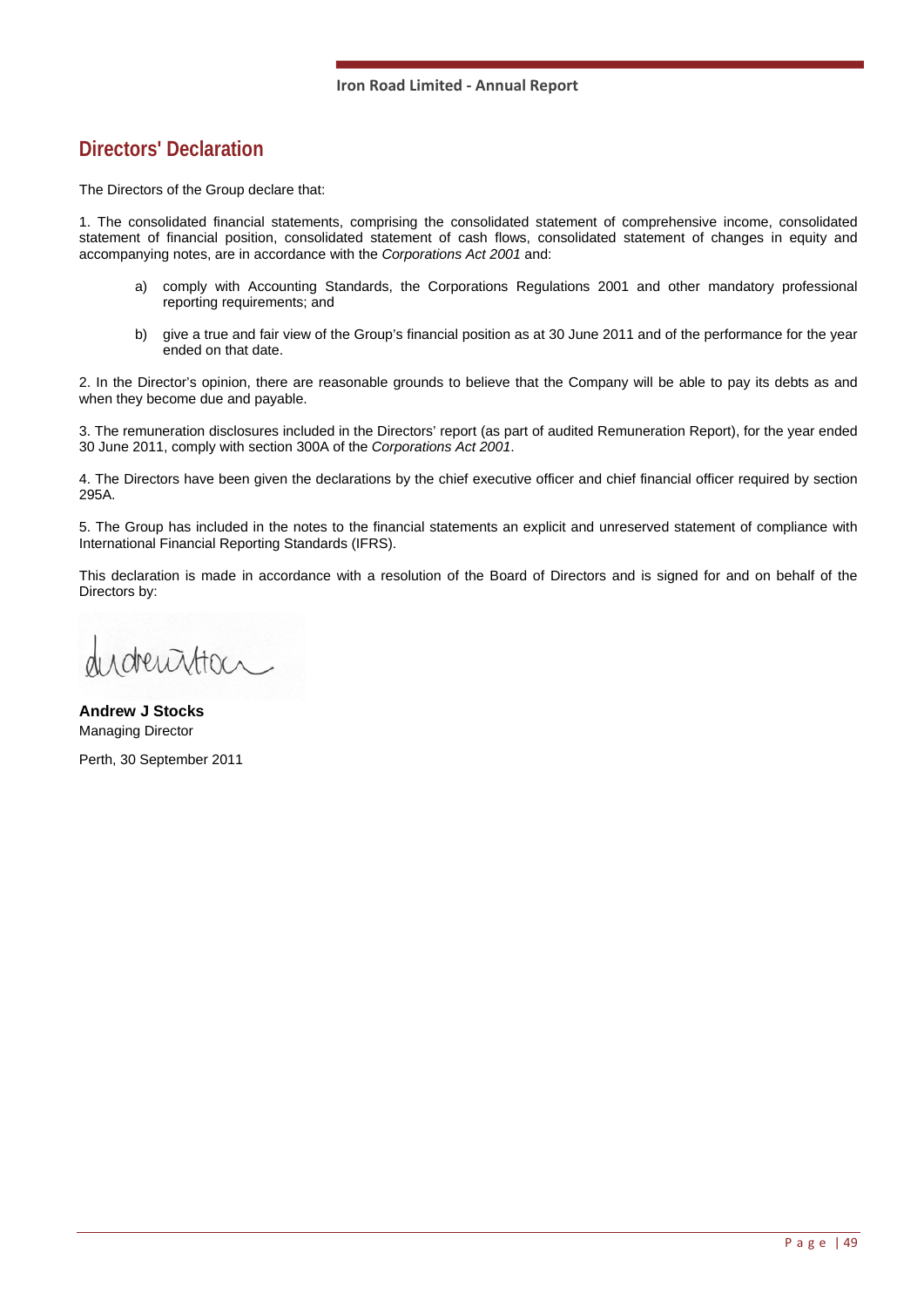

Tel: +8 6382 4600 Fax: +8 6382 4601 **www.bdo.com.au**  38 Station Street Subiaco, WA 6008 PO Box 700 West Perth WA 6872 Australia

## **INDEPENDENT AUDITOR'S REPORT TO THE MEMBERS OF IRON ROAD LIMITED**

## **Report on the Financial Report**

We have audited the accompanying financial report of Iron Road Limited, which comprises the consolidated statement of financial position as at 30 June 2011, the consolidated statement of comprehensive income, the consolidated statement of changes in equity and the consolidated statement of cash flows for the year then ended, notes comprising a summary of significant accounting policies and other explanatory information, and the directors' declaration of the consolidated entity comprising the company and the entity it controlled at the year's end or from time to time during the financial year.

## **Directors' Responsibility for the Financial Report**

The directors of the company are responsible for the preparation of the financial report that gives a true and fair view in accordance with Australian Accounting Standards and the *Corporations Act 2001* and for such internal control as the directors determine is necessary to enable the preparation of the financial report that is free from material misstatement, whether due to fraud or error. In Note 1(a), the directors also state, in accordance with Accounting Standard AASB 101 *Presentation of Financial Statements*, that the financial statements comply with *International Financial Reporting Standards*.

## **Auditor's Responsibility**

Our responsibility is to express an opinion on the financial report based on our audit. We conducted our audit in accordance with Australian Auditing Standards. Those standards require that we comply with relevant ethical requirements relating to audit engagements and plan and perform the audit to obtain reasonable assurance about whether the financial report is free from material misstatement.

An audit involves performing procedures to obtain audit evidence about the amounts and disclosures in the financial report. The procedures selected depend on the auditor's judgement, including the assessment of the risks of material misstatement of the financial report, whether due to fraud or error. In making those risk assessments, the auditor considers internal control relevant to the entity's preparation of the financial report that gives a true and fair view in order to design audit procedures that are appropriate in the circumstances, but not for the purpose of expressing an opinion on the effectiveness of the entity's internal control. An audit also includes evaluating the appropriateness of accounting policies used and the reasonableness of accounting estimates made by the directors, as well as evaluating the overall presentation of the financial report.

We believe that the audit evidence we have obtained is sufficient and appropriate to provide a basis for our audit opinion.

## **Independence**

In conducting our audit, we have complied with the independence requirements of the *Corporations Act 2001*. We confirm that the independence declaration required by the *Corporations Act 2001*, which has been given to the directors of Iron Road Limited, would be in the same terms if given to the directors as at the time of this auditor's report.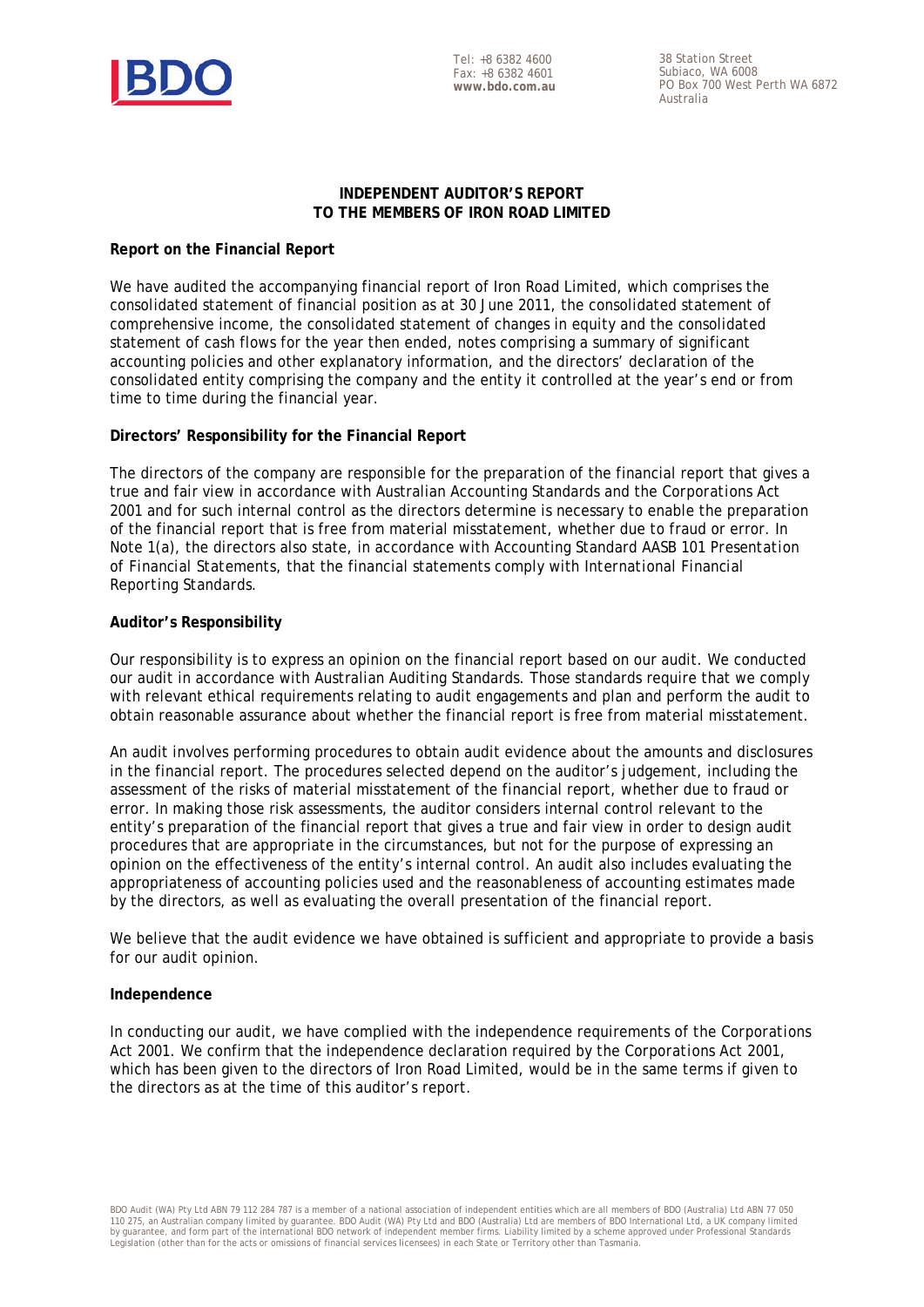

## **Opinion**

In our opinion the financial report of Iron Road Limited is in accordance with the *Corporations Act 2001*, including:

- (a) the financial report of Iron Road Limited is in accordance with the *Corporations Act 2001*, including:
	- (i) giving a true and fair view of the consolidated entity's financial position as at 30 June 2011 and of its performance for the year ended on that date; and
	- (ii) complying with Australian Accounting Standards and the *Corporations Regulations 2001*; and
- (b) the financial report also complies with *International Financial Reporting Standards* as disclosed in Note 1(a).

## **Report on the Remuneration Report**

We have audited the Remuneration Report included in the directors' report for the year ended 30 June 2011. The directors of the company are responsible for the preparation and presentation of the Remuneration Report in accordance with section 300A of the *Corporations Act 2001*. Our responsibility is to express an opinion on the Remuneration Report, based on our audit conducted in accordance with Australian Auditing Standards.

## **Opinion**

In our opinion, the Remuneration Report of Iron Road Limited for the year ended 30 June 2011 complies with section 300A of the *Corporations Act 2001*.

## **BDO Audit (WA) Pty Ltd**

BDO

1/1/12

**Phillip Murdoch** Director

Perth, Western Australia Dated this 30<sup>th</sup> day of September 2011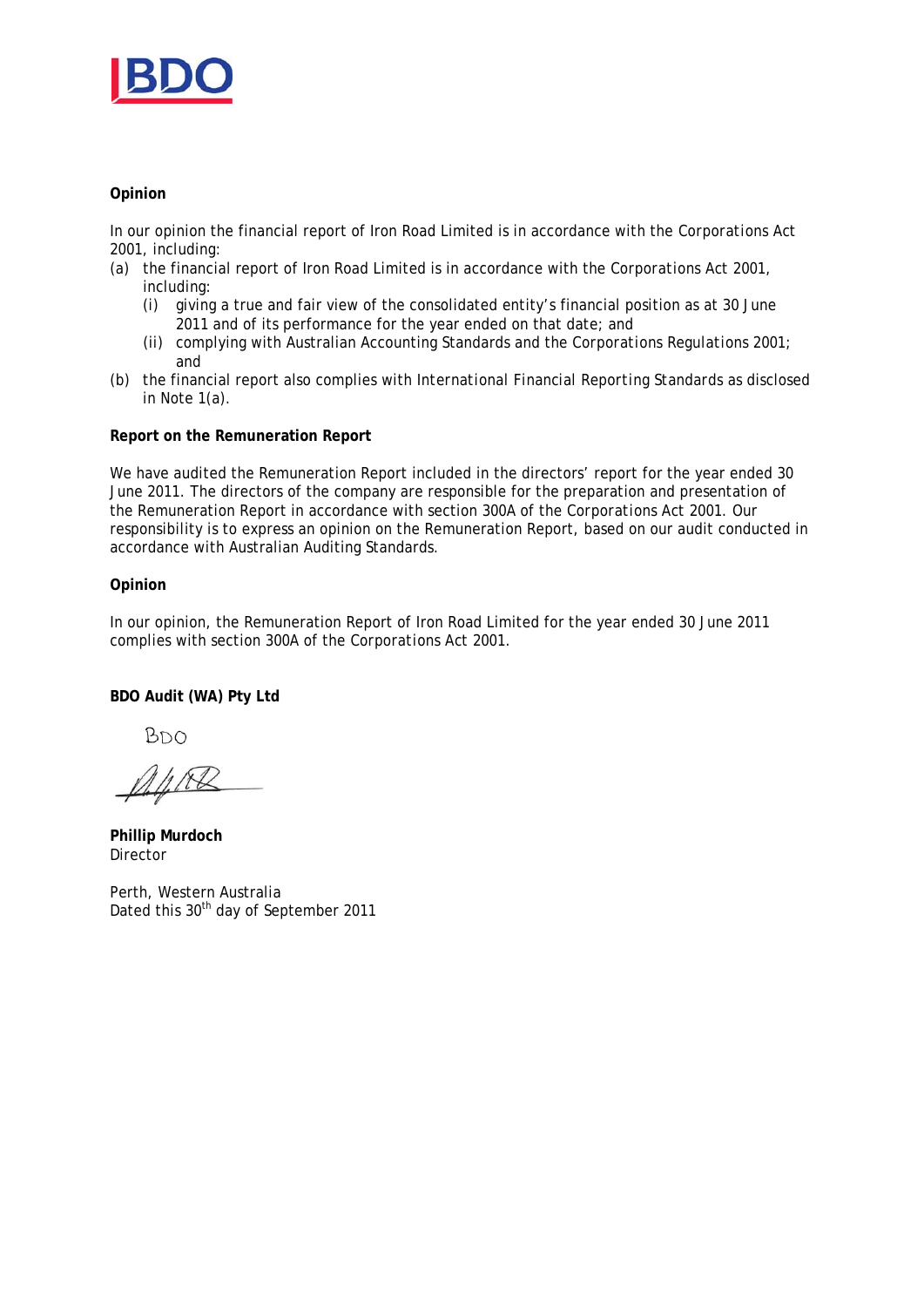## **GLOSSARY**

**Aeromag survey** – Short for aeromagnetic survey a common type of geophysical method carried out using a magnetometer aboard or towed behind an aircraft. The aircraft typically flies in a grid like pattern with height and line spacing determining the resolution of the data. As the aircraft flies, the magnetometer records tiny variations in the intensity of the ambient magnetic field and spatial variations in the Earth's magnetic field. By subtracting the solar and regional effects, the resulting aeromagnetic map shows the spatial distribution and relative abundance of magnetic minerals (most commonly magnetite) in the upper levels of the crust.

**DTR** – Davis Tube Recovery testing is used to separate ferromagnetic and non-magnetic fractions in small samples of approximately 20g at a time. The test is suited to establishing the recoveries likely from a magnetic separation process. This can assist mineral body assessment for magnetite, hematite or combinations thereof.

**Gravity survey** – A geophysical method undertaken from the surface or from the air which identifies variations in the density of the earth from surface to depth. It is used to directly measure the density of the subsurface, effectively the rate of change of rock properties. From this information a picture of subsurface anomalies may be built up to more accurately target mineral deposits. For iron exploration gravity surveys are commonly overlain on magnetic surveys to help identify and target fresh and oxidised iron ore (ie. magnetite and hematite).

**Hematite** – Hematite is a mineral, coloured black to steel or silver-gray, brown to reddish brown or red. Hematite is a form of Iron (III) oxide (Fe<sub>2</sub>O<sub>3</sub>), one of several iron oxides.

**Magnetite** – Magnetite is a form of iron ore, one of several iron oxides and a ferrimagnetic mineral with chemical formula Fe3O4 and a member of the spinel group. It is metallic or dull black and a valuable source of iron ore. Magnetite is the most magnetic of all the naturally occurring minerals on Earth, and these magnetic properties allow it to be readily refined into an iron ore concentrate.

**Martite** – The name given for Hematite pseudomorphs after Magnetite. More simply put primary magnetite that has been totally replaced by secondary hematite through oxidation.

**Specularite** – A black or gray variety of hematite with brilliant metallic luster, occurring in micaceous / foliated masses or in tabular or disk‐like crystals. Also known as specular iron.

**XRF** – X-Ray Fluorescence spectroscopy is used for the qualitative and quantitative elemental analysis of geological and other samples. It provides a fairly uniform detection limit across a large portion of the Periodic Table and is applicable to a wide range of concentrations, from 100% to few parts per million (ppm).